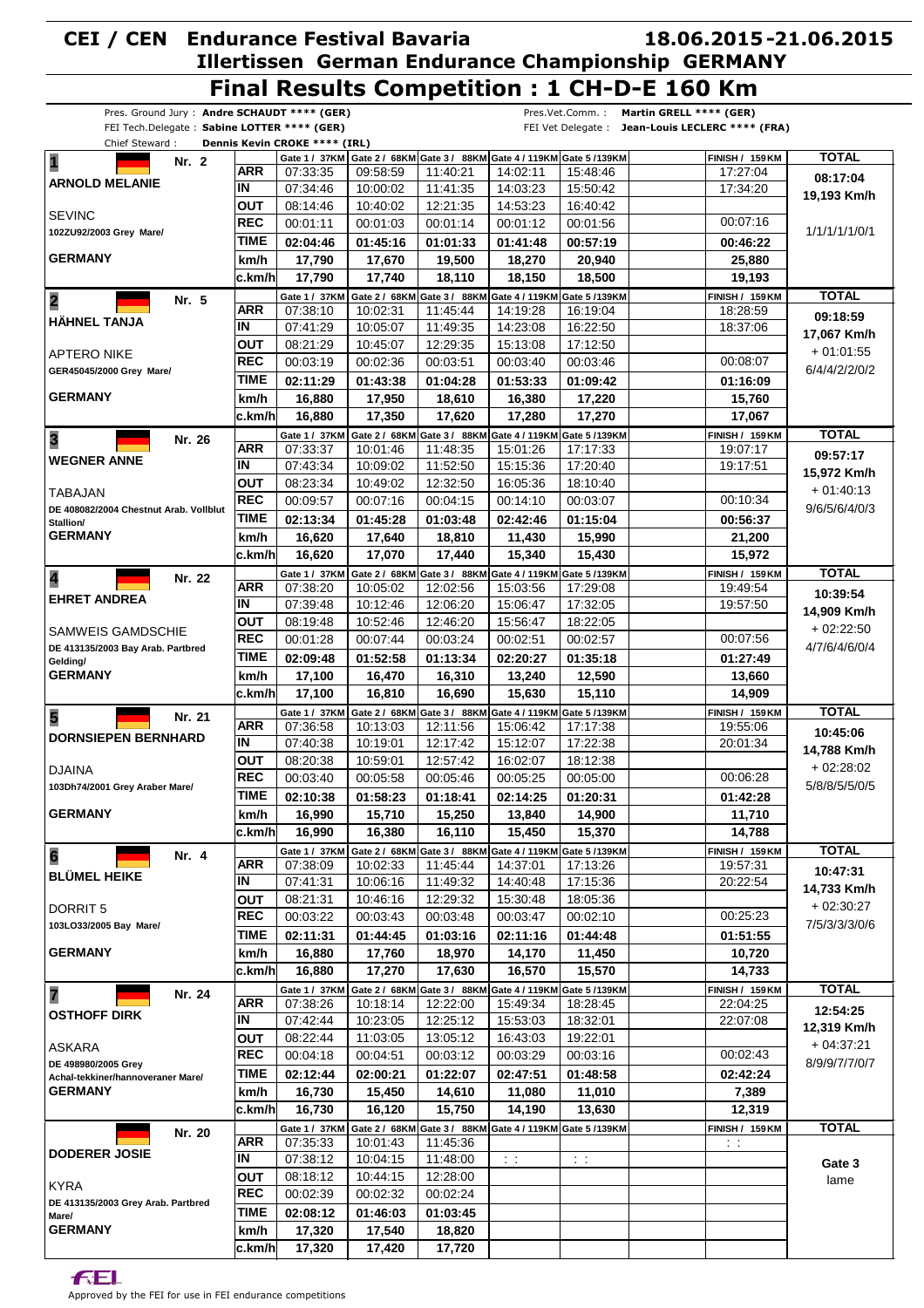### **CEI / CEN Endurance Festival Bavaria Illertissen German Endurance Championship GERMANY 18.06.2015 21.06.2015 - Final Results Competition : 1 CH-D-E 160 Km**

| Pres. Ground Jury: Andre SCHAUDT **** (GER) |                          |                               |          |                                                                         |           | Pres.Vet.Comm.: | Martin GRELL **** (GER)                          |              |
|---------------------------------------------|--------------------------|-------------------------------|----------|-------------------------------------------------------------------------|-----------|-----------------|--------------------------------------------------|--------------|
| FEI Tech.Delegate: Sabine LOTTER **** (GER) |                          |                               |          |                                                                         |           |                 | FEI Vet Delegate : Jean-Louis LECLERC **** (FRA) |              |
| Chief Steward:                              |                          | Dennis Kevin CROKE **** (IRL) |          |                                                                         |           |                 |                                                  |              |
| Nr. 7                                       |                          |                               |          | Gate 1 / 37KM Gate 2 / 68KM Gate 3 / 88KM Gate 4 / 119KM Gate 5 / 139KM |           |                 | <b>FINISH / 159 KM</b>                           | <b>TOTAL</b> |
|                                             | <b>ARR</b>               | 07:44:15                      | 10:20:56 | 12:11:39                                                                |           |                 | $\sim 10$                                        |              |
| <b>HAYDN MANUELA</b>                        | İΝ                       | 07:47:42                      | 10:24:42 | 12:15:05                                                                | $\sim 10$ | $\sim 10$       |                                                  | Gate 3       |
| <b>PASTIS</b>                               | <b>OUT</b>               | 08:27:42                      | 11:04:42 | 12:55:05                                                                |           |                 |                                                  | retired      |
| 104DF06/2002 Bay Gelding/                   | <b>REC</b>               | 00:03:27                      | 00:03:46 | 00:03:26                                                                |           |                 |                                                  |              |
|                                             | <b>TIME</b>              | 02:17:42                      | 01:57:00 | 01:10:23                                                                |           |                 |                                                  |              |
| <b>GERMANY</b>                              | km/h                     | 16,120                        | 15.900   | 17,050                                                                  |           |                 |                                                  |              |
|                                             | c.km/h                   | 16,120                        | 16.020   | 16.240                                                                  |           |                 |                                                  |              |
| Nr. 111                                     |                          | Gate 1 / 37KM                 |          | Gate 2 / 68KM Gate 3 / 88KM Gate 4 / 119KM Gate 5 /139KM                |           |                 | <b>FINISH / 159 KM</b>                           | <b>TOTAL</b> |
|                                             | <b>ARR</b>               | 07:33:43                      | 09:59:04 |                                                                         |           |                 | $\sim$ $\sim$                                    |              |
| <b>KOSEL MICHAELA</b>                       | IN                       | 07:37:08                      | 10:03:29 | $\sim 10$                                                               | $\sim 10$ | $\sim 10$       |                                                  | Gate 2       |
| <b>MK TABALUGA</b>                          | <b>OUT</b>               | 08:17:08                      | 10:43:29 |                                                                         |           |                 |                                                  | lame         |
| 104DC93/2005 Bay Gelding/                   | <b>REC</b>               | 00:03:25                      | 00:04:25 |                                                                         |           |                 |                                                  |              |
|                                             | <b>TIME</b>              | 02:07:08                      | 01:46:21 |                                                                         |           |                 |                                                  |              |
| <b>GERMANY</b>                              | km/h                     | 17,460                        | 17,490   |                                                                         |           |                 |                                                  |              |
|                                             | lc.km/hl                 | 17,460                        | 17.470   |                                                                         |           |                 |                                                  |              |
| Nr. 25                                      |                          | Gate 1 / 37KM                 |          | Gate 2 / 68KM Gate 3 / 88KM Gate 4 / 119KM Gate 5 /139KM                |           |                 | <b>FINISH / 159 KM</b>                           | <b>TOTAL</b> |
| <b>STÖVER FRAUKE</b>                        | <b>ARR</b>               | 07:57:08                      | 10:42:56 |                                                                         |           |                 | $\sim$ $\sim$                                    |              |
|                                             | IN                       | 07:58:51                      | 10:45:38 | $\sim 10$                                                               | $\sim 10$ | $\sim$ $\sim$   |                                                  | Gate 2       |
| <b>SK MAYAH</b>                             | <b>OUT</b>               | 08:38:51                      | 11:25:38 |                                                                         |           |                 |                                                  | lame         |
| DE 408084/2002 Chestnut Shagya Araber       | <b>REC</b>               | 00:01:43                      | 00:02:42 |                                                                         |           |                 |                                                  |              |
| Mare/                                       | <b>TIME</b>              | 02:28:51                      | 02:06:47 |                                                                         |           |                 |                                                  |              |
| <b>GERMANY</b>                              | km/h                     | 14,910                        | 14,670   |                                                                         |           |                 |                                                  |              |
|                                             | c.km/h                   | 14,910                        | 14,800   |                                                                         |           |                 |                                                  |              |
| Nr.3                                        |                          | Gate 1 / 37KM                 |          | Gate 2 / 68KM Gate 3 / 88KM Gate 4 / 119KM Gate 5 /139KM                |           |                 | <b>FINISH / 159 KM</b>                           | <b>TOTAL</b> |
| <b>BARAN ANDREA</b>                         | <b>ARR</b>               | 07:38:31                      | 10:43:51 |                                                                         |           |                 | $\sim$ $\sim$                                    |              |
|                                             | $\overline{\mathsf{IN}}$ | 07:51:45                      | 10:46:22 | $\sim 10$                                                               | $\sim 10$ | $\sim 10$       |                                                  | Gate 2       |
| <b>MATADORR MS</b>                          | <b>OUT</b>               | 08:31:45                      | 11:26:22 |                                                                         |           |                 |                                                  | lame         |
| 104IA38/2005 Grey Gelding/                  | <b>REC</b>               | 00:13:14                      | 00:02:31 |                                                                         |           |                 |                                                  |              |
|                                             | <b>TIME</b>              | 02:21:45                      | 02:14:37 |                                                                         |           |                 |                                                  |              |
| <b>GERMANY</b>                              | km/h                     | 15,660                        | 13,820   |                                                                         |           |                 |                                                  |              |
|                                             | c.km/h                   | 15,660                        | 14,760   |                                                                         |           |                 |                                                  |              |

Endurance-Software by Ing. H.Grinschgl info@endurance-timing.info printed : 20.06.2015 / 22.49.18

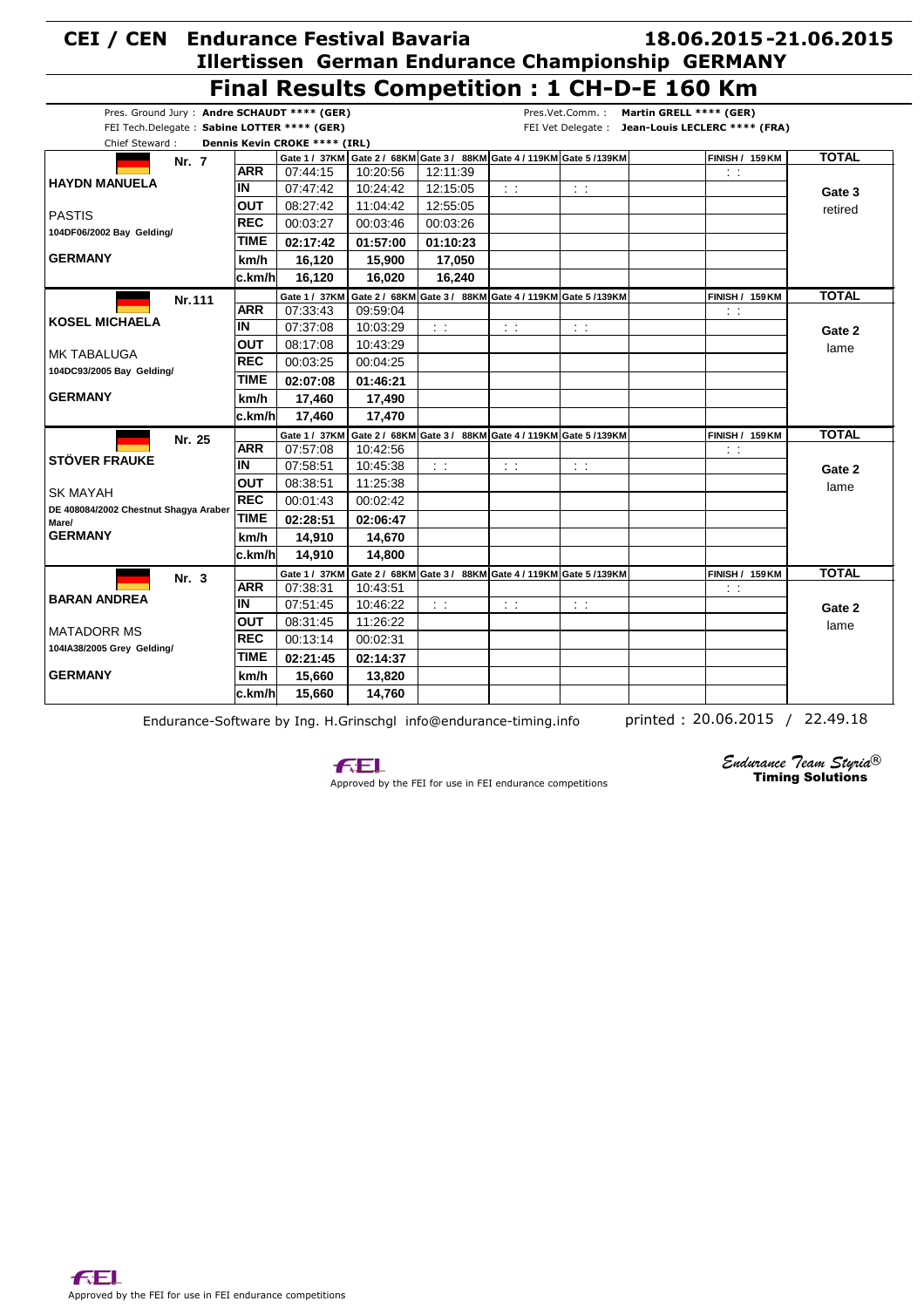# **CEI / CEN Endurance Festival Bavaria Illertissen German Endurance Championship GERMANY 18.06.2015 21.06.2015 - Final Results Competition : 4 CH-D-J-YR 120 Km**

| Pres. Ground Jury: Andre SCHAUDT **** (GER)  |                   |                               |                      |                                                       | Pres.Vet.Comm.: Martin GRELL **** (GER)          |                                    |                  |
|----------------------------------------------|-------------------|-------------------------------|----------------------|-------------------------------------------------------|--------------------------------------------------|------------------------------------|------------------|
| FEI Tech.Delegate: Sabine LOTTER **** (GER)  |                   |                               |                      |                                                       | FEI Vet Delegate : Jean-Louis LECLERC **** (FRA) |                                    |                  |
| Chief Steward:                               |                   | Dennis Kevin CROKE **** (IRL) |                      |                                                       |                                                  |                                    |                  |
| $\overline{\mathbf{1}}$<br>Nr. 60            | <b>ARR</b>        | 07:57:21                      | 10:11:11             | Gate 1 / 37KM Gate 2 / 68KM Gate 3 / 99KM<br>12:30:04 |                                                  | <b>FINISH / 119 KM</b><br>14:10:41 | <b>TOTAL</b>     |
| <b>AL SAMARRAIE MOIRA</b>                    | IN                | 07:59:46                      | 10:15:54             | 12:36:25                                              |                                                  | 14:24:22                           | 06:00:41         |
|                                              | <b>OUT</b>        | 08:39:46                      | 10:55:54             | 13:26:25                                              |                                                  |                                    | 19,796 Km/h      |
| IZARAH 41                                    | <b>REC</b>        | 00:02:25                      | 00:04:43             | 00:06:21                                              |                                                  | 00:13:41                           |                  |
| 102MO87/2002 Grey Mare/                      | TIME              | 01:59:46                      | 01:36:08             | 01:40:31                                              |                                                  | 00:44:16                           | 3/4/4/0/0/0/1    |
| <b>GERMANY</b>                               | km/h              | 18,540                        | 19,350               | 18,500                                                |                                                  | 27,110                             |                  |
|                                              | c.km/hl           | 18,540                        | 18,900               | 18,770                                                |                                                  | 19,796                             |                  |
| $\overline{\mathbf{2}}$<br>Nr. 65            |                   |                               |                      | Gate 1 / 37KM Gate 2 / 68KM Gate 3 / 99KM             |                                                  | <b>FINISH / 119 KM</b>             | <b>TOTAL</b>     |
|                                              | <b>ARR</b>        | 07:57:16                      | 10:11:20             | 12:29:56                                              |                                                  | 14:10:42                           | 06:00:42         |
| <b>RÖHM MERLE</b>                            | IN                | 08:01:50                      | 10:15:45             | 12:36:11                                              |                                                  | 14:27:16                           | 19,795 Km/h      |
| ORIS 3                                       | OUT               | 08:41:50                      | 10:55:45             | 13:26:11                                              |                                                  |                                    | $+00:00:01$      |
| 104JI08/2007 Chestnut Gelding/               | <b>REC</b>        | 00:04:34                      | 00:04:25             | 00:06:15                                              |                                                  | 00:16:34                           | 6/3/3/0/0/0/2    |
|                                              | TIME              | 02:01:50                      | 01:33:55             | 01:40:26                                              |                                                  | 00:44:31                           |                  |
| GERMANY                                      | km/h              | 18,220                        | 19,800               | 18,520                                                |                                                  | 26,960                             |                  |
|                                              | c.km/h            | 18,220                        | 18.910               | 18,790                                                |                                                  | 19,795                             |                  |
| 3<br>Nr. 61                                  |                   |                               |                      | Gate 1 / 37KM Gate 2 / 68KM Gate 3 / 99KM             |                                                  | <b>FINISH / 119 KM</b>             | <b>TOTAL</b>     |
| AL SAMARRAIE NAYLA                           | <b>ARR</b>        | 07:57:19                      | 10:11:09             | 12:30:00                                              |                                                  | 14:10:43                           | 06:00:43         |
|                                              | IN                | 07:59:14                      | 10:15:58             | 12:36:51                                              |                                                  | 14:24:19                           | 19,794 Km/h      |
| l FAMOSA 25                                  | OUT<br><b>REC</b> | 08:39:14                      | 10:55:58             | 13:26:51<br>00:06:51                                  |                                                  | 00:13:36                           | $+00:00:02$      |
| GER42402/2000 Grey Mare/                     | <b>TIME</b>       | 00:01:55                      | 00:04:49             |                                                       |                                                  |                                    | 2/5/5/0/0/0/3    |
| <b>GERMANY</b>                               |                   | 01:59:14<br>18,620            | 01:36:44             | 01:40:53                                              |                                                  | 00:43:52<br>27,360                 |                  |
|                                              | km/h<br>c.km/h    | 18,620                        | 19,230<br>18,890     | 18,440<br>18,750                                      |                                                  | 19,794                             |                  |
|                                              |                   |                               |                      |                                                       |                                                  |                                    | <b>TOTAL</b>     |
| $\overline{\mathbf{4}}$<br>Nr. 64            | <b>ARR</b>        | 07:57:17                      | 10:11:12             | Gate 1 / 37KM Gate 2 / 68KM Gate 3 / 99KM<br>12:29:49 |                                                  | <b>FINISH / 119 KM</b><br>14:11:00 |                  |
| <b>MANNHERZ MELANIE</b>                      | IN                | 07:58:16                      | 10:12:21             | 12:31:32                                              |                                                  | 14:14:00                           | 06:01:00         |
|                                              | <b>OUT</b>        | 08:38:16                      | 10:52:21             | 13:21:32                                              |                                                  |                                    | 19,778 Km/h      |
| NURIYE 2                                     | <b>REC</b>        | 00:00:59                      | 00:01:09             | 00:01:43                                              |                                                  | 00:03:00                           | $+00:00:19$      |
| 104DE39/2005 Bay Mare/                       | <b>TIME</b>       | 01:58:16                      | 01:34:05             | 01:39:11                                              |                                                  | 00:49:28                           | 1/1/1/0/0/0/4    |
| <b>GERMANY</b>                               | km/h              | 18,770                        | 19,770               | 18,750                                                |                                                  | 24,260                             |                  |
|                                              | c.km/h            | 18,770                        | 19,210               | 19,070                                                |                                                  | 19,778                             |                  |
| 5<br>Nr. 62                                  |                   | Gate 1 / 37KM                 |                      | Gate 2 / 68KM Gate 3 / 99KM                           |                                                  | <b>FINISH / 119 KM</b>             | <b>TOTAL</b>     |
|                                              | ARR               | 07:57:15                      | 10:17:39             | 12:41:41                                              |                                                  | 14:32:40                           | 06:22:40         |
| <b>HAUG CLARA</b>                            | IN                | 08:04:18                      | 10:22:13             | 12:47:42                                              |                                                  | 14:45:01                           | 18,659 Km/h      |
| l SHAKIRA                                    | <b>OUT</b>        | 08:44:18                      | 11:02:13             | 13:37:42                                              |                                                  |                                    | $+00:21:59$      |
| 103CS13/1998 Bay Mare/                       | <b>REC</b>        | 00:07:03                      | 00:04:34             | 00:06:01                                              |                                                  | 00:12:21                           | 7/6/6/0/0/0/5    |
|                                              |                   | TIME 02:04:18                 | 01:37:55             | 01:45:29                                              |                                                  | 00:54:58                           |                  |
| <b>GERMANY</b>                               | km/h              | 17,860                        | 19,000               | 17,630                                                |                                                  | 21,830                             |                  |
|                                              | c.km/h            | 17,860                        | 18,360               | 18.130                                                |                                                  | 18,659                             |                  |
| $\overline{6}$<br>Nr. 56                     |                   | Gate 1 / 37KM                 |                      | Gate 2 / 68KM Gate 3 / 99KM                           |                                                  | <b>FINISH / 119 KM</b>             | <b>TOTAL</b>     |
| <b>KRAUSE KATHARINA</b>                      | ARR<br>IN         | 07:58:49                      | 10:34:46             | 13:20:57                                              |                                                  | 15:33:04                           | 07:23:04         |
|                                              |                   | 08:07:34                      | 10:41:50             | 13:27:29                                              |                                                  | 15:46:54                           | 16,115 Km/h      |
| HANDLE WITH CARE                             | OUT<br><b>REC</b> | 08:47:34<br>00:08:45          | 11:21:50<br>00:07:04 | 14:17:29<br>00:06:32                                  |                                                  | 00:13:50                           | $+01:22:23$      |
| 276GER600/2006 Bay Engl. Vollblut Mare       | <b>TIME</b>       |                               |                      |                                                       |                                                  |                                    | 10/10/8/0/0/0/6  |
| GERMANY                                      |                   | 02:07:34                      | 01:54:16             | 02:05:39                                              |                                                  | 01:15:35                           |                  |
|                                              | km/h<br>c.km/h    | 17,400<br>17,400              | 16,280<br>16,870     | 14,800<br>16,160                                      |                                                  | 15,880<br>16,115                   |                  |
|                                              |                   | Gate 1 / 37KM                 |                      | Gate 2 / 68KM Gate 3 / 99KM                           |                                                  | FINISH / 119 KM                    | <b>TOTAL</b>     |
| $\overline{\mathbf{z}}$<br>Nr. 58            | ARR               | 08:10:05                      | 10:53:17             | 13:32:06                                              |                                                  | 16:23:11                           |                  |
| <b>SCHAFFERT JELENA</b>                      | IN                | 08:12:41                      | 10:56:30             | 13:35:37                                              |                                                  | 16:28:40                           | 08:13:11         |
|                                              | OUT               | 08:52:41                      | 11:36:30             | 14:25:37                                              |                                                  |                                    | 14,477 Km/h      |
| AL ALYSHA AL AZIM                            | <b>REC</b>        | 00:02:36                      | 00:03:13             | 00:03:31                                              |                                                  | 00:05:29                           | $+02:12:30$      |
| DE 408082/2004 Black Arab. Vollblut<br>Mare/ | <b>TIME</b>       | 02:12:41                      | 02:03:49             | 01:59:07                                              |                                                  | 01:57:34                           | 12/12/9/0/0/0/8  |
| <b>GERMANY</b>                               | km/h              | 16,730                        | 15,020               | 15,610                                                |                                                  | 10,210                             |                  |
|                                              | c.km/h            | 16,730                        | 15,910               | 15,810                                                |                                                  | 14,477                             |                  |
| 8<br>Nr. 53                                  |                   | Gate 1 / 37KM                 |                      | Gate 2 / 68KM Gate 3 / 99KM                           |                                                  | <b>FINISH / 119 KM</b>             | <b>TOTAL</b>     |
|                                              | ARR               | 08:15:39                      | 10:59:13             | 13:58:25                                              |                                                  | 16:51:35                           | 08:41:35         |
| <b>GLOY JOHANNA</b>                          | IN                | 08:21:12                      | 11:03:08             | 14:06:43                                              |                                                  | 17:17:45                           | 13,689 Km/h      |
| EL GABANI                                    | <b>OUT</b>        | 09:01:12                      | 11:43:08             | 14:56:43                                              |                                                  |                                    | + 02:40:54       |
| GER44645/2001 Bay Arab. Vollblut             | <b>REC</b>        | 00:05:33                      | 00:03:55             | 00:08:18                                              |                                                  | 00:26:10                           | 13/14/13/0/0/0/9 |
| Gelding/                                     | <b>TIME</b>       | 02:21:12                      | 02:01:56             | 02:23:35                                              |                                                  | 01:54:52                           |                  |
| <b>GERMANY</b>                               | km/h              | 15,720                        | 15,250               | 12,950                                                |                                                  | 10,450                             |                  |
|                                              | c.km/h            | 15,720                        | 15,510               | 14,600                                                |                                                  | 13,689                             |                  |

**FEL**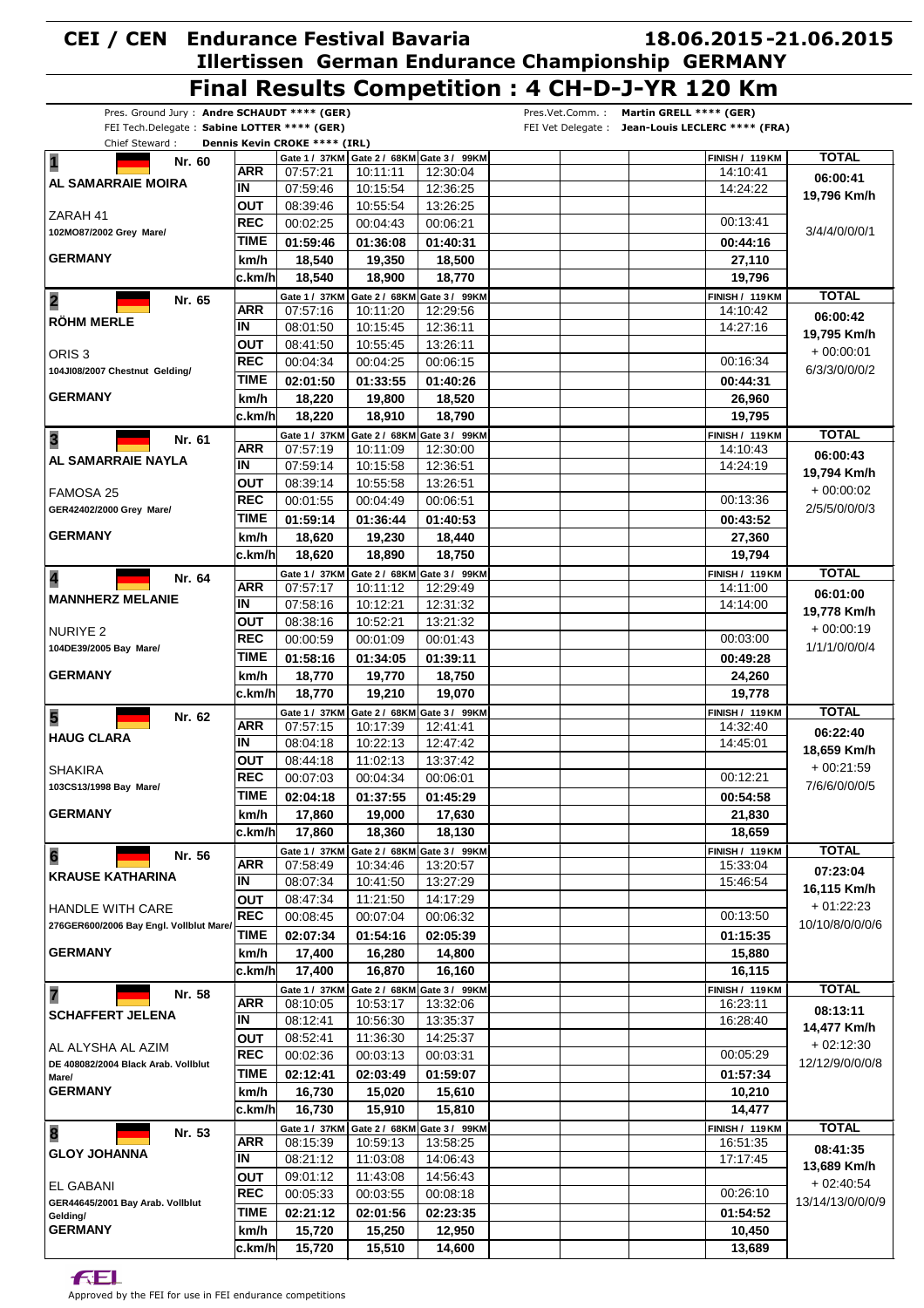### **CEI / CEN Endurance Festival Bavaria Illertissen German Endurance Championship GERMANY 18.06.2015 21.06.2015 - Final Results Competition : 4 CH-D-J-YR 120 Km**

| Pres. Ground Jury: Andre SCHAUDT **** (GER)<br>FEI Tech.Delegate: Sabine LOTTER **** (GER) |             |                               |          |                                               | Pres.Vet.Comm.:<br>FEI Vet Delegate: | Martin GRELL **** (GER)<br>Jean-Louis LECLERC **** (FRA) |                    |
|--------------------------------------------------------------------------------------------|-------------|-------------------------------|----------|-----------------------------------------------|--------------------------------------|----------------------------------------------------------|--------------------|
| Chief Steward:                                                                             |             | Dennis Kevin CROKE **** (IRL) |          |                                               |                                      |                                                          |                    |
| 9<br>Nr. 52                                                                                |             |                               |          | Gate 1 / 37KM   Gate 2 / 68KM   Gate 3 / 99KM |                                      | <b>FINISH / 119 KM</b>                                   | <b>TOTAL</b>       |
|                                                                                            | <b>ARR</b>  | 08:15:41                      | 10:59:20 | 13:58:31                                      |                                      | 16:51:36                                                 | 08:41:36           |
| <b>GLOY CHRISTIAN</b>                                                                      | IN          | 08:21:21                      | 11:03:04 | 14:06:56                                      |                                      | 17:18:00                                                 |                    |
|                                                                                            | OUT         | 09:01:21                      | 11:43:04 | 14:56:56                                      |                                      |                                                          | 13,689 Km/h        |
| AROYON                                                                                     | <b>REC</b>  | 00:05:40                      | 00:03:44 | 00:08:25                                      |                                      | 00:26:24                                                 | $+02:40:55$        |
| 276GER000/2005 Bay Engl. Vollblut                                                          | <b>TIME</b> | 02:21:21                      | 02:01:43 | 02:23:52                                      |                                      | 01:54:40                                                 | 14/13/14/0/0/0/10  |
| Gelding/<br><b>GERMANY</b>                                                                 | km/h        | 15,710                        | 15,280   | 12,930                                        |                                      | 10,470                                                   |                    |
|                                                                                            |             |                               |          |                                               |                                      |                                                          |                    |
|                                                                                            | c.km/h      | 15,710                        | 15,510   | 14,600                                        |                                      | 13,689                                                   |                    |
| Nr. 51                                                                                     | ARR         | Gate 1 / 37KM<br>07:58:47     | 10:31:35 | Gate 2 / 68KM Gate 3 / 99KM<br>13:19:20       |                                      | <b>FINISH / 119 KM</b><br>15:55:40                       | <b>TOTAL</b>       |
| <b>CONZ CELINE</b>                                                                         | IN          | 08:06:06                      | 10:34:45 | 13:25:07                                      |                                      | 16:06:03                                                 |                    |
|                                                                                            |             |                               |          |                                               |                                      |                                                          | <b>Finish Line</b> |
| BEAGEE                                                                                     | OUT         | 08:46:06                      | 11:14:45 | 14:15:07                                      |                                      |                                                          | lame               |
| 124211/2004 Chestnut Traber Mare/                                                          | <b>REC</b>  | 00:07:19                      | 00:03:10 | 00:05:47                                      |                                      | 00:10:23                                                 |                    |
|                                                                                            | <b>TIME</b> | 02:06:06                      | 01:48:39 | 02:10:22                                      |                                      | 01:40:33                                                 |                    |
| <b>GERMANY</b>                                                                             | km/h        | 17,610                        | 17.120   | 14,270                                        |                                      | 11,930                                                   |                    |
|                                                                                            | c.km/h      | 17,610                        | 17,380   | 16,270                                        |                                      | 15,333                                                   |                    |
| Nr. 63                                                                                     |             | Gate 1 / 37KM                 |          | Gate 2 / 68KM Gate 3 / 99KM                   |                                      | <b>FINISH / 119 KM</b>                                   | <b>TOTAL</b>       |
| <b>LISKOW CHARLINE</b>                                                                     | <b>ARR</b>  | 07:57:23                      | 10:11:11 | 12:29:52                                      |                                      | $\mathcal{L}^{\mathcal{L}}$                              |                    |
|                                                                                            | IN          | 08:00:00                      | 10:14:38 | 12:35:31                                      |                                      |                                                          | Gate 3             |
| SHEYTANLI ASMAN AT                                                                         | <b>OUT</b>  | 08:40:00                      | 10:54:38 | 13:25:31                                      |                                      |                                                          | lame               |
| 104KS67/2005 Bay Male/                                                                     | <b>REC</b>  | 00:02:37                      | 00:03:27 | 00:05:39                                      |                                      |                                                          |                    |
|                                                                                            | <b>TIME</b> | 02:00:00                      | 01:34:38 | 01:40:53                                      |                                      |                                                          |                    |
| <b>GERMANY</b>                                                                             | km/h        | 18,500                        | 19,650   | 18,440                                        |                                      |                                                          |                    |
|                                                                                            | c.km/hl     | 18,500                        | 19,010   | 18,830                                        |                                      |                                                          |                    |
|                                                                                            |             | Gate 1 / 37KM                 |          | Gate 2 / 68KM Gate 3 / 99KM                   |                                      | <b>FINISH / 119 KM</b>                                   | <b>TOTAL</b>       |
| Nr. 57                                                                                     | <b>ARR</b>  | 07:57:25                      | 10:30:35 | 13:19:25                                      |                                      | $\sim$ 1                                                 |                    |
| <b>LAUSCH CELINA</b>                                                                       | IN          | 08:01:25                      | 10:35:00 | 13:39:08                                      |                                      |                                                          | Gate 3             |
|                                                                                            | <b>OUT</b>  | 08:41:25                      | 11:15:00 | 14:29:08                                      |                                      |                                                          | retired            |
| LIKE SIMONI                                                                                | <b>REC</b>  | 00:04:00                      | 00:04:25 | 00:19:43                                      |                                      |                                                          |                    |
| 208334200/2003 Bay Dän. Traber                                                             | TIME        | 02:01:25                      | 01:53:35 | 02:24:08                                      |                                      |                                                          |                    |
| Gelding/<br><b>GERMANY</b>                                                                 | km/h        | 18,280                        | 16,380   | 12,900                                        |                                      |                                                          |                    |
|                                                                                            | c.km/hl     | 18,280                        | 17,360   | 15,670                                        |                                      |                                                          |                    |
|                                                                                            |             |                               |          |                                               |                                      |                                                          |                    |
| Nr. 54                                                                                     | ARR         | Gate 1 / 37KM<br>07:58:15     | 10:34:42 | Gate 2 / 68KM Gate 3 / 99KM<br>13:26:30       |                                      | <b>FINISH / 119 KM</b>                                   | <b>TOTAL</b>       |
| <b>HELTA NICO</b>                                                                          | IN          | 08:07:08                      | 10:40:51 | 13 41:13                                      |                                      | $\sim$ 1                                                 |                    |
|                                                                                            | <b>OUT</b>  | 08:47:08                      | 11:20:51 | 14:31:13                                      |                                      |                                                          | Gate 3             |
| IS EVA                                                                                     | <b>REC</b>  |                               |          |                                               |                                      |                                                          | lame               |
| EE 408082/2002 Bay Arab. Vollblut Mare/                                                    |             | 00:08:53                      | 00:06:09 | 00:14:43                                      |                                      |                                                          |                    |
|                                                                                            | <b>TIME</b> | 02:07:08                      | 01:53:43 | 02:20:22                                      |                                      |                                                          |                    |
| <b>GERMANY</b>                                                                             | km/h        | 17,460                        | 16,360   | 13,250                                        |                                      |                                                          |                    |
|                                                                                            | c.km/h      | 17,460                        | 16,940   | 15,580                                        |                                      |                                                          |                    |
| Nr. 50                                                                                     |             | Gate 1 / 37KM                 |          | Gate 2 / 68KM Gate 3 / 99KM                   |                                      | <b>FINISH / 119 KM</b>                                   | <b>TOTAL</b>       |
| <b>BULK NORA</b>                                                                           | ARR         | 07:58:16                      | 10:34:41 | 13:26:38                                      |                                      | $\sim$ $\sim$                                            |                    |
|                                                                                            | IN          | 08:12:21                      | 10:46:01 | 13:41:14                                      |                                      |                                                          | Gate 3             |
| <b>GAMEBOY 57</b>                                                                          | OUT         | 08:52:21                      | 11:26:01 | 14:31:14                                      |                                      |                                                          | metabolic          |
| 0564788/1999 Bay Arab. Vollblut Gelding/                                                   | <b>REC</b>  | 00:14:05                      | 00:11:20 | 00:14:36                                      |                                      |                                                          |                    |
|                                                                                            | <b>TIME</b> | 02:12:21                      | 01:53:40 | 02:15:13                                      |                                      |                                                          |                    |
| <b>GERMANY</b>                                                                             | km/h        | 16,770                        | 16,360   | 13,760                                        |                                      |                                                          |                    |
|                                                                                            | c.km/h      | 16,770                        | 16,580   | 15,580                                        |                                      |                                                          |                    |
| Nr. 55                                                                                     |             | Gate 1 / 37KM                 |          | Gate 2 / 68KM Gate 3 / 99KM                   |                                      | <b>FINISH / 119 KM</b>                                   | <b>TOTAL</b>       |
|                                                                                            | ARR         |                               |          |                                               |                                      | $\sim$ 1                                                 |                    |
| HOOS EVA-MARIA                                                                             | IN          | $\sim 1$                      | $\sim 1$ | $\mathcal{L}(\mathcal{A})$                    |                                      |                                                          | <b>Pre-Ride</b>    |
|                                                                                            | ΟUΤ         |                               |          |                                               |                                      |                                                          | lame               |
| STEIN LINA                                                                                 | <b>REC</b>  |                               |          |                                               |                                      |                                                          |                    |
| 113989/2000 Bay Deutscher Traber Mare/                                                     | <b>TIME</b> |                               |          |                                               |                                      |                                                          |                    |
| <b>GERMANY</b>                                                                             | km/h        |                               |          |                                               |                                      |                                                          |                    |
|                                                                                            | ∣c.km/h     |                               |          |                                               |                                      |                                                          |                    |
|                                                                                            |             |                               |          |                                               |                                      |                                                          |                    |

Endurance-Software by Ing. H.Grinschgl info@endurance-timing.info printed : 20.06.2015 / 22.53.07

®

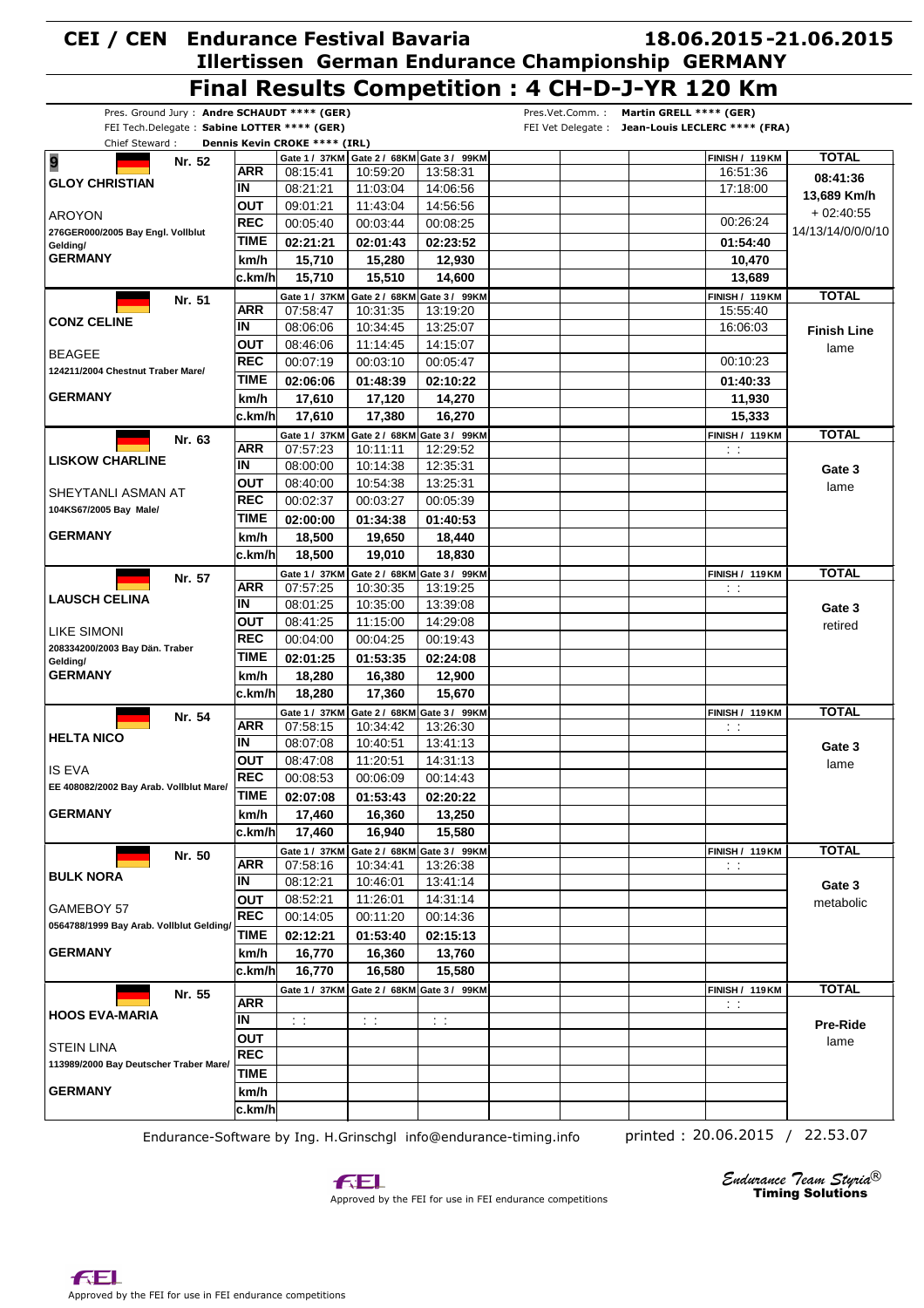#### **CEI / CEN Endurance Festival Bavaria Illertissen German Endurance Championship GERMANY 18.06.2015 21.06.2015 - Final Results Competition : 1 CEI\*\*\* 160 Km**

| Pres. Ground Jury: Andre SCHAUDT **** (GER)<br>FEI Tech.Delegate: Sabine LOTTER **** (GER) |                          |                               |                      |                             |                                                                         | Pres.Vet.Comm.:      | Martin GRELL **** (GER)<br>FEI Vet Delegate : Jean-Louis LECLERC **** (FRA) |                                    |                            |
|--------------------------------------------------------------------------------------------|--------------------------|-------------------------------|----------------------|-----------------------------|-------------------------------------------------------------------------|----------------------|-----------------------------------------------------------------------------|------------------------------------|----------------------------|
| Chief Steward:                                                                             |                          | Dennis Kevin CROKE **** (IRL) |                      |                             |                                                                         |                      |                                                                             |                                    |                            |
| $\overline{\mathbf{1}}$<br>Nr. 2                                                           |                          |                               |                      |                             | Gate 1 / 37KM Gate 2 / 68KM Gate 3 / 88KM Gate 4 / 119KM Gate 5 / 139KM |                      |                                                                             | <b>FINISH / 159 KM</b>             | <b>TOTAL</b>               |
| <b>ARNOLD MELANIE</b>                                                                      | <b>ARR</b>               | 07:33:35                      | 09:58:59             | 11:40:21                    | 14:02:11                                                                | 15:48:46             |                                                                             | 17:27:04                           | 08:17:04                   |
|                                                                                            | IN                       | 07:34:46                      | 10:00:02             | 11:41:35                    | 14:03:23                                                                | 15:50:42             |                                                                             | 17:34:20                           | 19,193 Km/h                |
| <b>SEVINC</b>                                                                              | <b>OUT</b>               | 08:14:46                      | 10:40:02             | 12:21:35                    | 14:53:23                                                                | 16:40:42             |                                                                             |                                    |                            |
| 102ZU92/2003 Grey Mare/                                                                    | <b>REC</b>               | 00:01:11                      | 00:01:03             | 00:01:14                    | 00:01:12                                                                | 00:01:56             |                                                                             | 00:07:16                           | 2/1/2/1/1/0/1              |
|                                                                                            | <b>TIME</b>              | 02:04:46                      | 01:45:16             | 01:01:33                    | 01:41:48                                                                | 00:57:19             |                                                                             | 00:46:22                           |                            |
| <b>GERMANY</b>                                                                             | km/h                     | 17,790                        | 17,670               | 19,500                      | 18,270                                                                  | 20,940               |                                                                             | 25,880                             |                            |
|                                                                                            | c.km/h                   | 17,790                        | 17,740               | 18,110                      | 18,150                                                                  | 18,500               |                                                                             | 19,193                             |                            |
| $\overline{\mathbf{2}}$<br>Nr. 6                                                           |                          | Gate 1 / 37KM                 |                      | Gate 2 / 68KM Gate 3 / 88KM | Gate 4 / 119KM Gate 5 /139KM                                            |                      |                                                                             | <b>FINISH / 159 KM</b>             | <b>TOTAL</b>               |
| <b>HATTAB PETRA</b>                                                                        | <b>ARR</b>               | 07:33:36                      | 09:59:05             | 11:40:21                    | 14:02:16                                                                | 15:48:41             |                                                                             | 17:27:36                           | 08:17:36                   |
|                                                                                            | IN                       | 07:34:26                      | 10:00:12             | 11:41:32                    | 14:03:48                                                                | 15:52:22             |                                                                             | 17:34:03                           | 19,172 Km/h                |
| <b>PRINCE SHARIF</b>                                                                       | <b>OUT</b>               | 08:14:26                      | 10:40:12             | 12:21:32                    | 14:53:48                                                                | 16:42:22             |                                                                             |                                    | $+00:00:32$                |
| GER43192/1999 Grey Gelding/                                                                | <b>REC</b>               | 00:00:50                      | 00:01:07             | 00:01:11                    | 00:01:32                                                                | 00:03:41             |                                                                             | 00:06:27                           | 1/2/1/2/2/0/2              |
|                                                                                            | <b>TIME</b>              | 02:04:26                      | 01:45:46             | 01:01:20                    | 01:42:16                                                                | 00:58:34             |                                                                             | 00:45:14                           |                            |
| <b>GERMANY</b>                                                                             | km/h                     | 17,840                        | 17,590               | 19,570                      | 18,190                                                                  | 20,490               |                                                                             | 26,530                             |                            |
|                                                                                            | c.km/h                   | 17,840                        | 17,720               | 18,110                      | 18,130                                                                  | 18,440               |                                                                             | 19,172                             |                            |
| 3<br>Nr. 14                                                                                |                          | Gate 1 / 37KM                 |                      |                             | Gate 2 / 68KM Gate 3 / 88KM Gate 4 / 119KM Gate 5 /139KM                |                      |                                                                             | <b>FINISH / 159 KM</b>             | <b>TOTAL</b>               |
| <b>VON FELTEN GABRIELA</b>                                                                 | <b>ARR</b><br>IN         | 07:36:52                      | 10:05:00             | 11:45:46                    | 14:19:26                                                                | 16:19:05             |                                                                             | 18:28:58                           | 09:18:58                   |
|                                                                                            |                          | 07:39:06                      | 10:06:13             | 11:47:40                    | 14:22:47<br>15:12:47                                                    | 16:22:46             |                                                                             | 18:36:59                           | 17,067 Km/h                |
| <b>FARAH DU CAVALLON</b>                                                                   | ΟUΤ<br><b>REC</b>        | 08:19:06<br>00:02:14          | 10:46:13<br>00:01:13 | 12:27:40<br>00:01:54        | 00:03:21                                                                | 17:12:46<br>00:03:41 |                                                                             | 00:08:01                           | $+01:01:54$                |
| 103FR56/2004 Bay Mare/                                                                     | <b>TIME</b>              |                               |                      |                             |                                                                         |                      |                                                                             |                                    | 4/5/3/3/3/0/3              |
|                                                                                            |                          | 02:09:06                      | 01:47:07             | 01:01:27                    | 01:55:07                                                                | 01:09:59             |                                                                             | 01:16:12                           |                            |
| <b>SWITZERLAND</b>                                                                         | km/h                     | 17,200                        | 17,360               | 19,530                      | 16,160                                                                  | 17,150               |                                                                             | 15,750                             |                            |
|                                                                                            | c.km/h                   | 17,200                        | 17,270               | 17,740                      | 17,300                                                                  | 17,280               |                                                                             | 17,067                             |                            |
| 4<br>Nr. 5                                                                                 | <b>ARR</b>               | Gate 1 / 37KM<br>07:38:10     | 10:02:31             | 11:45:44                    | Gate 2 / 68KM Gate 3 / 88KM Gate 4 / 119KM Gate 5 /139KM<br>14:19:28    | 16:19:04             |                                                                             | <b>FINISH / 159 KM</b><br>18:28:59 | <b>TOTAL</b>               |
| <b>HÄHNEL TANJA</b>                                                                        | $\overline{\mathsf{IN}}$ | 07:41:29                      | 10:05:07             | 11:49:35                    | 14:23:08                                                                | 16:22:50             |                                                                             | 18:37:06                           | 09:18:59                   |
|                                                                                            | <b>OUT</b>               | 08:21:29                      | 10:45:07             | 12:29:35                    | 15:13:08                                                                | 17:12:50             |                                                                             |                                    | 17,067 Km/h                |
|                                                                                            |                          |                               |                      |                             |                                                                         |                      |                                                                             |                                    |                            |
| <b>APTERO NIKE</b>                                                                         |                          |                               |                      |                             |                                                                         |                      |                                                                             |                                    | $+01:01:55$                |
| GER45045/2000 Grey Mare/                                                                   | <b>REC</b>               | 00:03:19                      | 00:02:36             | 00:03:51                    | 00:03:40                                                                | 00:03:46             |                                                                             | 00:08:07                           | 5/4/5/4/4/0/4              |
|                                                                                            | <b>TIME</b>              | 02:11:29                      | 01:43:38             | 01:04:28                    | 01:53:33                                                                | 01:09:42             |                                                                             | 01:16:09                           |                            |
| <b>GERMANY</b>                                                                             | km/h                     | 16,880                        | 17,950               | 18,610                      | 16,380                                                                  | 17,220               |                                                                             | 15,760                             |                            |
|                                                                                            | c.km/h                   | 16,880                        | 17,350               | 17,620                      | 17,280                                                                  | 17,270               |                                                                             | 17,067                             |                            |
| 5<br>Nr. 9                                                                                 | <b>ARR</b>               | Gate 1 / 37KM<br>07:51:29     | 10:28:10             | 12:16:04                    | Gate 2 / 68KM Gate 3 / 88KM Gate 4 / 119KM Gate 5 /139KM<br>14:47:24    | 16:48:24             |                                                                             | <b>FINISH / 159 KM</b><br>18:44:12 | <b>TOTAL</b>               |
| <b>KOPECKA TEREZA</b>                                                                      | IN                       | 07:54:27                      | 10:32:31             | 12:17:01                    | 14:48:36                                                                | 16:49:38             |                                                                             | 18:51:03                           | 09:34:12                   |
|                                                                                            | <b>OUT</b>               | 08:34:27                      | 11:12:31             | 12:57:01                    | 15:38:36                                                                | 17:39:38             |                                                                             |                                    | 16,614 Km/h                |
| <b>TUZEMEC 13</b>                                                                          | <b>REC</b>               | 00:02:58                      | 00:04:21             | 00:00:57                    | 00:01:12                                                                | 00:01:14             |                                                                             | 00:06:51                           | $+01:17:08$                |
| 102OG39/2003 Grey Stallion/                                                                | TIME                     | 02:24:27                      | 01:58:04             | 01:04:30                    | 01:51:35                                                                | 01:11:02             |                                                                             | 01:04:34                           | 14/12/10/6/5/0/5           |
| <b>CZECH REPUBLIC</b>                                                                      | km/h                     | 15,370                        | 15,750               | 18,600                      | 16,670                                                                  | 16,890               |                                                                             | 18,590                             |                            |
|                                                                                            | c.km/h                   | 15,370                        | 15,540               | 16,150                      | 16,280                                                                  | 16,360               |                                                                             | 16,614                             |                            |
|                                                                                            |                          | Gate 1 / 37KM                 |                      |                             | Gate 2 / 68KM Gate 3 / 88KM Gate 4 / 119KM Gate 5 /139KM                |                      |                                                                             | <b>FINISH / 159 KM</b>             | <b>TOTAL</b>               |
| 6<br>Nr. 10                                                                                | <b>ARR</b>               | 07:52:02                      | 10:31:06             | 12:23:42                    | 15:05:57                                                                | 17:06:41             |                                                                             | 19:03:02                           | 09:53:02                   |
| <b>KOPPENOL FENNE</b>                                                                      | ΙN                       | 07:53:09                      | 10:32:01             | 12:25:02                    | 15:07:12                                                                | 17:08:19             |                                                                             | 19:11:12                           |                            |
|                                                                                            | ουτ                      | 08:33:09                      | 11:12:01             | 13:05:02                    | 15:57:12                                                                | 17:58:19             |                                                                             |                                    | 16,087 Km/h<br>$+01:35:58$ |
| <b>NADDE</b>                                                                               | REC                      | 00:01:07                      | 00:00:55             | 00:01:20                    | 00:01:15                                                                | 00:01:38             |                                                                             | 00:08:10                           | 13/11/11/10/8/0/6          |
| 102WG88/2004 Bay Gelding/                                                                  | TIME                     | 02:23:09                      | 01:58:52             | 01:13:01                    | 02:02:10                                                                | 01:11:07             |                                                                             | 01:04:43                           |                            |
| <b>NETHERLANDS</b>                                                                         | km/h                     | 15,510                        | 15,650               | 16,430                      | 15,230                                                                  | 16,870               |                                                                             | 18,540                             |                            |
|                                                                                            | c.km/h                   | 15,510                        | 15,570               | 15,760                      | 15,620                                                                  | 15,790               |                                                                             | 16,087                             |                            |
| Nr. 13                                                                                     |                          | Gate 1 / 37KM                 |                      |                             | Gate 2 / 68KM Gate 3 / 88KM Gate 4 / 119KM Gate 5 /139KM                |                      |                                                                             | <b>FINISH / 159 KM</b>             | <b>TOTAL</b>               |
| $\overline{\mathbf{z}}$                                                                    | ARR                      | 07:37:10                      | 10:07:34             | 11:54:20                    | 14:47:40                                                                | 16:56:30             |                                                                             | 19:05:45                           | 09:55:45                   |
| SZLEZYNGIER-JAGIELSKA                                                                      | IN                       | 07:42:33                      | 10:11:25             | 11:57:33                    | 14:51:30                                                                | 17:01:09             |                                                                             | 19:13:00                           | 16,013 Km/h                |
| <b>BEATA</b><br><b>CESIHUS</b>                                                             | ουτ                      | 08:22:33                      | 10:51:25             | 12:37:33                    | 15:41:30                                                                | 17:51:09             |                                                                             |                                    | $+01:38:41$                |
| 102ZJ45/2002 Grey Gelding/                                                                 | <b>REC</b>               | 00:05:23                      | 00:03:51             | 00:03:13                    | 00:03:50                                                                | 00:04:39             |                                                                             | 00:07:15                           | 7/7/6/7/6/0/7              |
|                                                                                            | TIME                     | 02:12:33                      | 01:48:52             | 01:06:08                    | 02:13:57                                                                | 01:19:39             |                                                                             | 01:14:36                           |                            |
| <b>POLAND</b>                                                                              | km/h<br>c.km/h           | 16,750<br>16,750              | 17,090<br>16,900     | 18,150<br>17,170            | 13,890<br>16,170                                                        | 15,070<br>16,000     |                                                                             | 16,090<br>16,013                   |                            |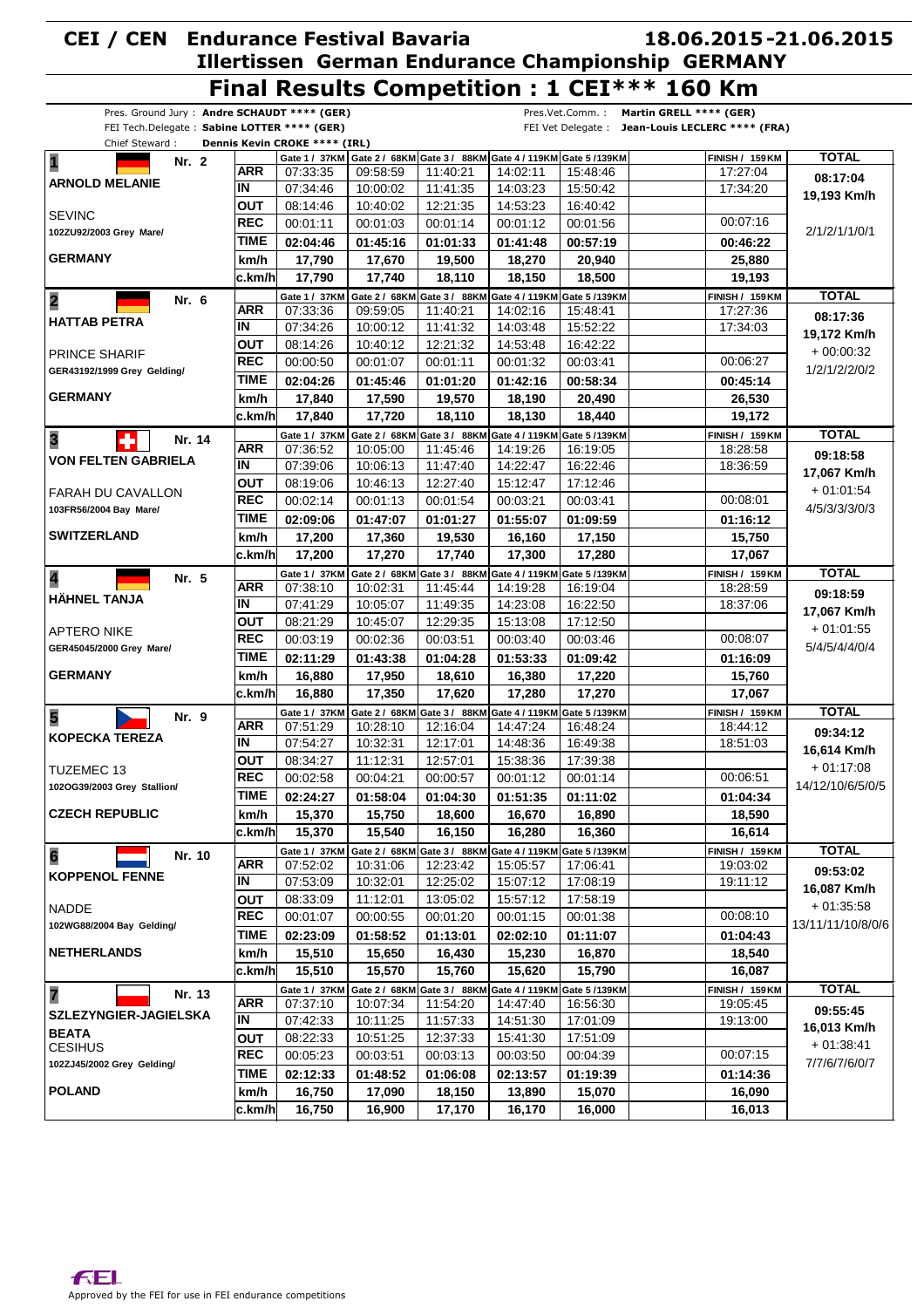# **CEI / CEN Endurance Festival Bavaria Illertissen German Endurance Championship GERMANY 18.06.2015 21.06.2015 - Final Results Competition : 1 CEI\*\*\* 160 Km**

| Pres. Ground Jury: Andre SCHAUDT **** (GER) |                          |                               |                      |                      |                                                                                 | Pres.Vet.Comm.:                   | Martin GRELL **** (GER)                          |                   |
|---------------------------------------------|--------------------------|-------------------------------|----------------------|----------------------|---------------------------------------------------------------------------------|-----------------------------------|--------------------------------------------------|-------------------|
| FEI Tech.Delegate: Sabine LOTTER **** (GER) |                          |                               |                      |                      |                                                                                 |                                   | FEI Vet Delegate : Jean-Louis LECLERC **** (FRA) |                   |
| Chief Steward:                              |                          | Dennis Kevin CROKE **** (IRL) |                      |                      |                                                                                 |                                   |                                                  |                   |
| 8<br>Nr. 1                                  |                          |                               |                      |                      | Gate 1 / 37KM   Gate 2 / 68KM   Gate 3 / 88KM   Gate 4 / 119KM   Gate 5 / 139KM |                                   | <b>FINISH / 159 KM</b>                           | <b>TOTAL</b>      |
| <b>ABBRUZZESE VINCENZO</b>                  | <b>ARR</b><br>IN         | 07:42:40<br>07:46:00          | 10:19:51             | 12:11:53             | 14:50:23                                                                        | 16:56:17                          | 19:17:42                                         | 10:07:42          |
|                                             |                          |                               | 10:24:46             | 12:15:11             | 14:54:37                                                                        | 17:02:00                          | 19:28:29                                         | 15,699 Km/h       |
| <b>HAIDA DI PEGASO</b>                      | <b>OUT</b><br><b>REC</b> | 08:26:00<br>00:03:20          | 11:04:46<br>00:04:55 | 12:55:11<br>00:03:18 | 15:44:37<br>00:04:14                                                            | 17:52:00<br>00:05:43              | 00:10:47                                         | $+01:50:38$       |
| 103GD71/2003 Bay Mare/                      | <b>TIME</b>              |                               |                      |                      |                                                                                 |                                   |                                                  | 9/10/8/8/7/0/8    |
| <b>ITALY</b>                                | km/h                     | 02:16:00<br>16,320            | 01:58:46<br>15,660   | 01:10:25<br>17,040   | 01:59:26<br>15,570                                                              | 01:17:23<br>15,510                | 01:25:42<br>14,000                               |                   |
|                                             | c.km/hl                  | 16,320                        | 16,010               | 16,240               | 16,060                                                                          | 15,980                            | 15,699                                           |                   |
|                                             |                          | Gate 1 / 37KM                 |                      |                      | Gate 2 / 68KM Gate 3 / 88KM Gate 4 / 119KM Gate 5 /139KM                        |                                   | <b>FINISH / 159 KM</b>                           | <b>TOTAL</b>      |
| 9<br>Nr. 4                                  | ARR                      | 07:38:09                      | 10:02:33             | 11:45:44             | 14:37:01                                                                        | 17:13:26                          | 19:57:31                                         |                   |
| <b>BLÜMEL HEIKE</b>                         | IN                       | 07:41:31                      | 10:06:16             | 11:49:32             | 14:40:48                                                                        | 17:15:36                          | 20:22:54                                         | 10:47:31          |
|                                             | <b>OUT</b>               | 08:21:31                      | 10:46:16             | 12:29:32             | 15:30:48                                                                        | 18:05:36                          |                                                  | 14,733 Km/h       |
| DORRIT <sub>5</sub>                         | <b>REC</b>               | 00:03:22                      | 00:03:43             | 00:03:48             | 00:03:47                                                                        | 00:02:10                          | 00:25:23                                         | $+02:30:27$       |
| 103LO33/2005 Bay Mare/                      | TIME                     | 02:11:31                      | 01:44:45             | 01:03:16             | 02:11:16                                                                        | 01:44:48                          | 01:51:55                                         | 6/6/4/5/9/0/9     |
| <b>GERMANY</b>                              | km/h                     | 16,880                        | 17,760               | 18,970               | 14,170                                                                          | 11,450                            | 10,720                                           |                   |
|                                             | c.km/h                   | 16,880                        | 17,270               | 17,630               | 16,570                                                                          | 15,570                            | 14,733                                           |                   |
| 10<br>Nr. 15                                |                          | Gate 1 / 37KM                 |                      |                      | Gate 2 / 68KM Gate 3 / 88KM Gate 4 / 119KM Gate 5 /139KM                        |                                   | <b>FINISH / 159 KM</b>                           | <b>TOTAL</b>      |
|                                             | <b>ARR</b>               | 07:43:29                      | 10:34:39             | 12:36:09             | 15:49:16                                                                        | 18:11:04                          | 20:28:47                                         | 11:18:47          |
| <b>JONKMAN ANGELA</b>                       | IN                       | 07:49:23                      | 10:37:39             | 12:38:56             | 15:52:19                                                                        | 18:13:48                          | 20:39:42                                         | 14,055 Km/h       |
| <b>TIMO</b>                                 | <b>OUT</b>               | 08:29:23                      | 11:17:39             | 13:18:56             | 16:42:19                                                                        | 19:03:48                          |                                                  | $+03:01:43$       |
| NED41324/0 /                                | <b>REC</b>               | 00:05:54                      | 00:03:00             | 00:02:47             | 00:03:03                                                                        | 00:02:44                          | 00:10:55                                         | 11/14/12/11/10/0/ |
|                                             | <b>TIME</b>              | 02:19:23                      | 02:08:16             | 01:21:17             | 02:33:23                                                                        | 01:31:29                          | 01:24:59                                         |                   |
| <b>NETHERLANDS</b>                          | km/h                     | 15,930                        | 14,500               | 14,760               | 12,130                                                                          | 13,120                            | 14,120                                           |                   |
|                                             | c.km/h                   | 15,930                        | 15,240               | 15,130               | 14,210                                                                          | 14,050                            | 14,055                                           |                   |
| Nr. 12                                      |                          | Gate 1 / 37KM                 |                      |                      | Gate 2 / 68KM Gate 3 / 88KM Gate 4 / 119KM Gate 5 /139KM                        |                                   | <b>FINISH / 159 KM</b>                           | <b>TOTAL</b>      |
| <b>LANFRANCHI ELENA</b>                     | ARR<br>IN                | 07:39:15                      | 10:19:57             | 12:12:26             | 14:50:37                                                                        |                                   | $\sim$ $\sim$                                    |                   |
|                                             | <b>OUT</b>               | 07:44:57<br>08:24:57          | 10:23:30<br>11:03:30 | 12:16:14<br>12:56:14 | 14:58:38<br>15:48:38                                                            | $\sim 10$                         |                                                  | Gate 4            |
| <b>MERSUCH XXV18</b>                        | <b>REC</b>               | 00:05:42                      | 00:03:33             | 00:03:48             | 00:08:01                                                                        |                                   |                                                  | lame              |
| 103XA27/2003 Bay Mare/                      | <b>TIME</b>              | 02:14:57                      | 01:58:33             |                      | 02:02:24                                                                        |                                   |                                                  |                   |
| <b>ITALY</b>                                | km/h                     | 16,450                        | 15,690               | 01:12:44<br>16,500   | 15,200                                                                          |                                   |                                                  |                   |
|                                             | c.km/h                   | 16,450                        | 16,090               | 16,180               | 15,920                                                                          |                                   |                                                  |                   |
|                                             |                          | Gate 1 / 37KM                 |                      |                      | Gate 2 / 68KM Gate 3 / 88KM Gate 4 / 119KM Gate 5 / 139KM                       |                                   | <b>FINISH / 159 KM</b>                           | <b>TOTAL</b>      |
| Nr. 7                                       | <b>ARR</b>               | 07:44:15                      | 10:20:56             | 12:11:39             |                                                                                 |                                   | $\sim$ 1                                         |                   |
| <b>HAYDN MANUELA</b>                        | IN                       | 07:47:42                      | 10:24:42             | 12:15:05             | $\sim$ $\sim$                                                                   | $\sim 1$                          |                                                  | Gate 3            |
|                                             | <b>OUT</b>               | 08:27:42                      | 11:04:42             | 12:55:05             |                                                                                 |                                   |                                                  | retired           |
| <b>PASTIS</b>                               | <b>REC</b>               | 00:03:27                      | 00:03:46             | 00:03:26             |                                                                                 |                                   |                                                  |                   |
| 104DF06/2002 Bay Gelding/                   | <b>TIME</b>              | 02:17:42                      | 01:57:00             | 01:10:23             |                                                                                 |                                   |                                                  |                   |
| <b>GERMANY</b>                              | km/h                     | 16,120                        | 15,900               | 17,050               |                                                                                 |                                   |                                                  |                   |
|                                             | c.km/h                   | 16,120                        | 16,020               | 16,240               |                                                                                 |                                   |                                                  |                   |
| Nr. 111                                     |                          | Gate 1 / 37KM                 |                      |                      | Gate 2 / 68KM Gate 3 / 88KM Gate 4 / 119KM Gate 5 / 139KM                       |                                   | <b>FINISH / 159 KM</b>                           | <b>TOTAL</b>      |
| <b>KOSEL MICHAELA</b>                       | ARR                      | 07:33:43                      | 09:59:04             |                      |                                                                                 |                                   | $\sim$ 1                                         |                   |
|                                             | IN                       | 07:37:08                      | 10:03:29             | $\sim 10$            | $\sim$ $\sim$                                                                   | $\sim 10$                         |                                                  | Gate 2            |
| <b>MK TABALUGA</b>                          | <b>OUT</b>               | 08:17:08                      | 10:43:29             |                      |                                                                                 |                                   |                                                  | lame              |
| 104DC93/2005 Bay Gelding/                   | <b>REC</b>               | 00:03:25                      | 00:04:25             |                      |                                                                                 |                                   |                                                  |                   |
|                                             | TIME                     | 02:07:08                      | 01:46:21             |                      |                                                                                 |                                   |                                                  |                   |
| <b>GERMANY</b>                              | km/h                     | 17,460                        | 17,490               |                      |                                                                                 |                                   |                                                  |                   |
|                                             | c.km/h                   | 17.460                        | 17,470               |                      |                                                                                 |                                   |                                                  |                   |
| Nr. 8                                       | ARR                      | Gate 1 / 37KM<br>07:51:30     | 10:28:11             |                      | Gate 2 / 68KM Gate 3 / 88KM Gate 4 / 119KM Gate 5 / 139KM                       |                                   | <b>FINISH / 159 KM</b><br>$\sim$ 1               | <b>TOTAL</b>      |
| <b>HEMZALOVA KATERINA</b>                   | IN                       | 07:54:30                      | 10:32:34             | $\sim 10$            | $\sim 10$                                                                       | $\mathcal{L} \subset \mathcal{L}$ |                                                  |                   |
|                                             | <b>OUT</b>               | 08:34:30                      | 11:12:34             |                      |                                                                                 |                                   |                                                  | Gate 2<br>retired |
| ARISTA                                      | <b>REC</b>               | 00:03:00                      | 00:04:23             |                      |                                                                                 |                                   |                                                  |                   |
| CZE40356/2001 Grey Mare/                    | <b>TIME</b>              | 02:24:30                      | 01:58:04             |                      |                                                                                 |                                   |                                                  |                   |
| <b>CZECH REPUBLIC</b>                       | km/h                     | 15,360                        | 15,750               |                      |                                                                                 |                                   |                                                  |                   |
|                                             | c.km/h                   | 15,360                        | 15,540               |                      |                                                                                 |                                   |                                                  |                   |
| Nr. 3                                       |                          | Gate 1 / 37KM                 |                      |                      | Gate 2 / 68KM Gate 3 / 88KM Gate 4 / 119KM Gate 5 /139KM                        |                                   | <b>FINISH / 159 KM</b>                           | <b>TOTAL</b>      |
|                                             | ARR                      | 07:38:31                      | 10:43:51             |                      |                                                                                 |                                   | $\sim$                                           |                   |
| <b>BARAN ANDREA</b>                         | IN                       | 07:51:45                      | 10:46:22             | $\sim 10$            | $\sim 10$                                                                       | $\sim 10$                         |                                                  | Gate 2            |
| <b>MATADORR MS</b>                          | <b>OUT</b>               | 08:31:45                      | 11:26:22             |                      |                                                                                 |                                   |                                                  | lame              |
| 104IA38/2005 Grey Gelding/                  | <b>REC</b>               | 00:13:14                      | 00:02:31             |                      |                                                                                 |                                   |                                                  |                   |
|                                             | <b>TIME</b>              | 02:21:45                      | 02:14:37             |                      |                                                                                 |                                   |                                                  |                   |
| <b>GERMANY</b>                              | km/h                     | 15,660                        | 13,820               |                      |                                                                                 |                                   |                                                  |                   |
|                                             | c.km/h                   | 15,660                        | 14,760               |                      |                                                                                 |                                   |                                                  |                   |

**FEL**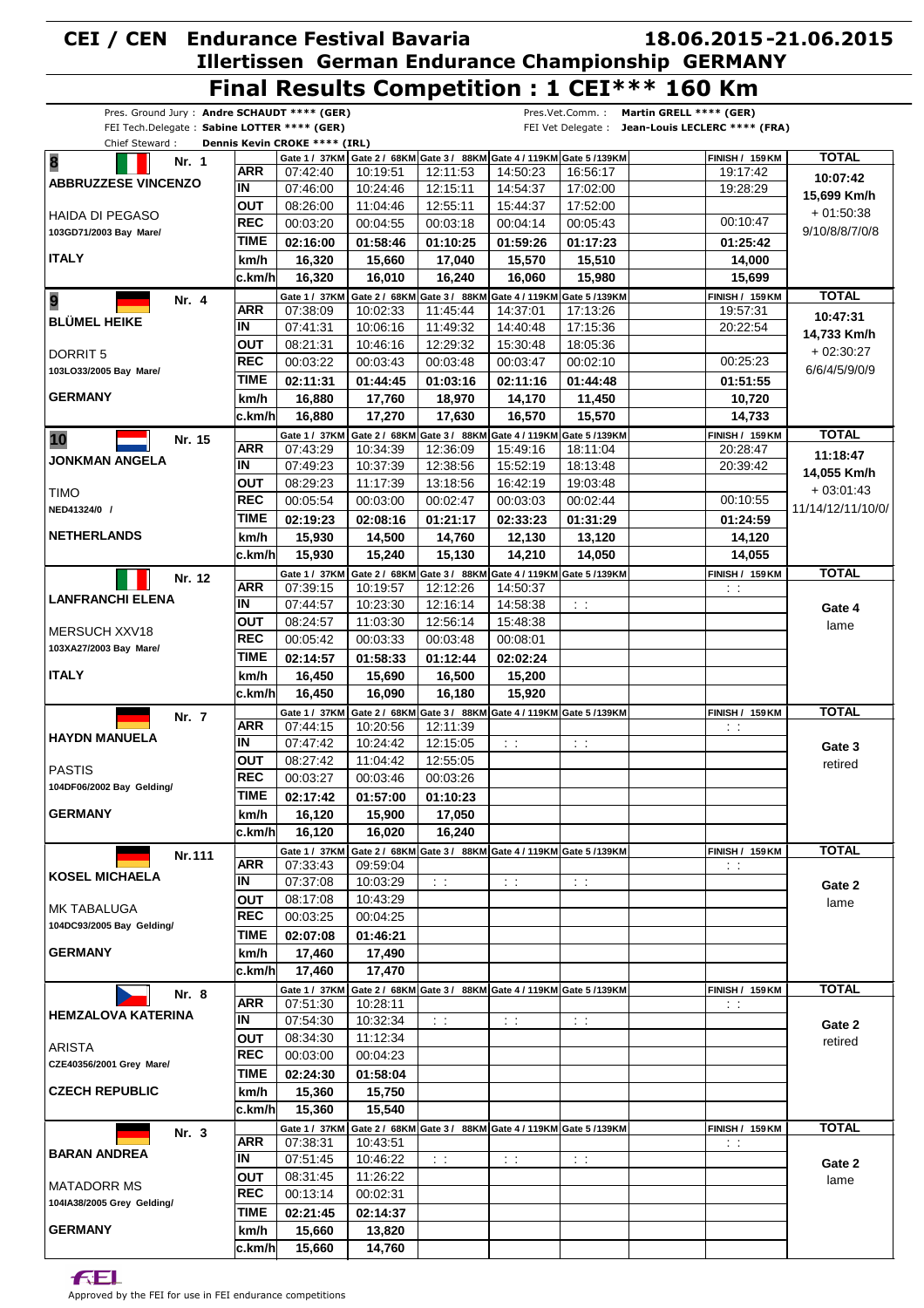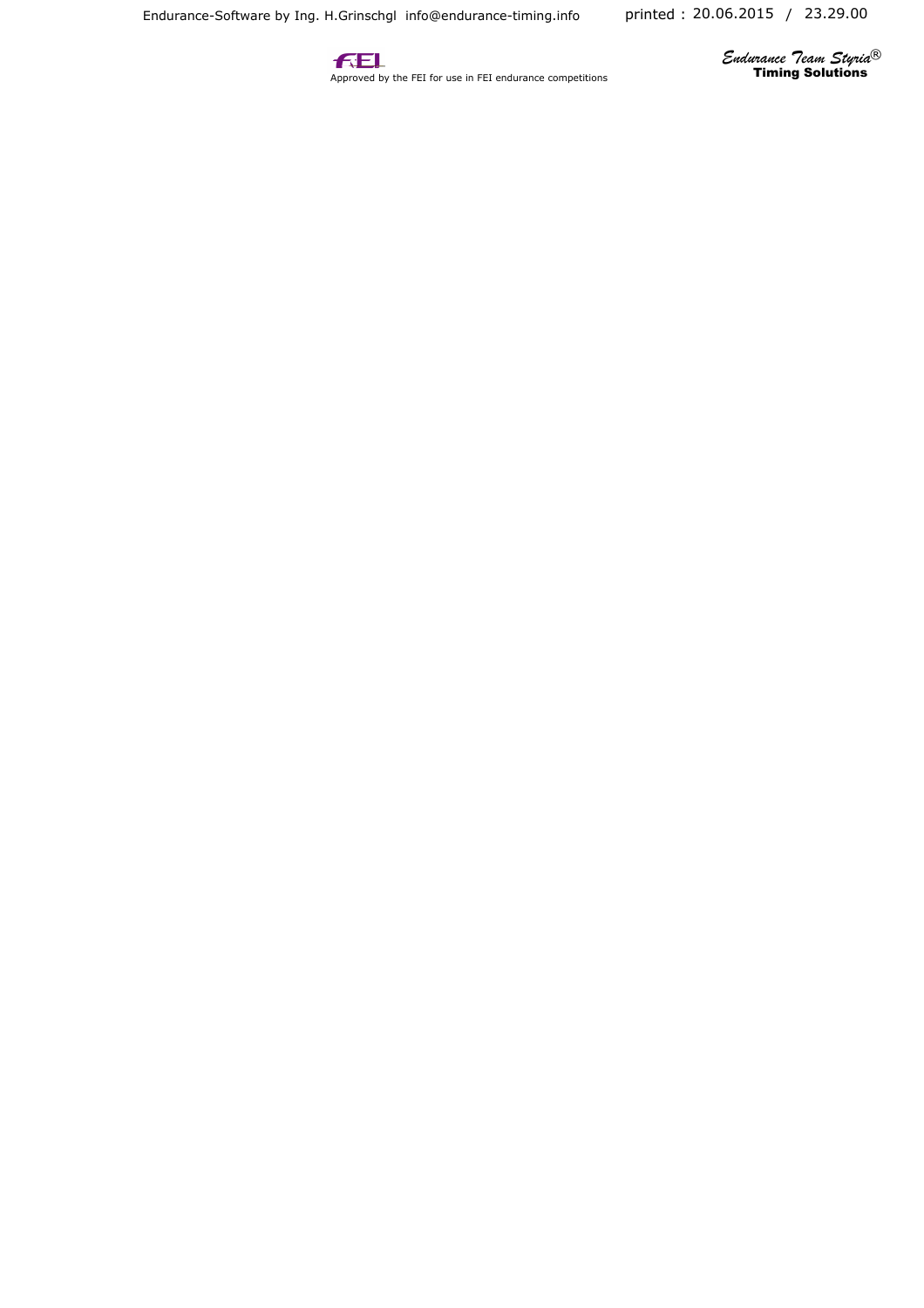#### **CEI / CEN Endurance Festival Bavaria Illertissen German Endurance Championship GERMANY 18.06.2015 21.06.2015 - Final Results Competition : 2 CEN-LDR 160 Km**

|                                                               |             |                               | ---      |          |                                                                                 |                            |                               |               |
|---------------------------------------------------------------|-------------|-------------------------------|----------|----------|---------------------------------------------------------------------------------|----------------------------|-------------------------------|---------------|
| Pres. Ground Jury: Andre SCHAUDT **** (GER)                   |             |                               |          |          |                                                                                 | Pres.Vet.Comm.:            | Martin GRELL **** (GER)       |               |
| FEI Tech.Delegate: Sabine LOTTER **** (GER)<br>Chief Steward: |             | Dennis Kevin CROKE **** (IRL) |          |          |                                                                                 | FEI Vet Delegate:          | Jean-Louis LECLERC **** (FRA) |               |
|                                                               |             |                               |          |          | Gate 1 / 37KM   Gate 2 / 68KM   Gate 3 / 88KM   Gate 4 / 119KM   Gate 5 / 139KM |                            | <b>FINISH / 159 KM</b>        | <b>TOTAL</b>  |
| $\overline{\mathbf{1}}$<br>Nr. 26                             | <b>ARR</b>  | 07:33:37                      | 10:01:46 | 11:48:35 | 15:01:26                                                                        | 17:17:33                   | 19:07:17                      |               |
| <b>WEGNER ANNE</b>                                            | ΙN          | 07:43:34                      | 10:09:02 | 11:52:50 | 15:15:36                                                                        | 17:20:40                   | 19:17:51                      | 09:57:17      |
|                                                               | <b>OUT</b>  | 08:23:34                      | 10:49:02 | 12:32:50 | 16:05:36                                                                        | 18:10:40                   |                               | 15,972 Km/h   |
| TABAJAN                                                       | <b>REC</b>  | 00:09:57                      | 00:07:16 | 00:04:15 | 00:14:10                                                                        | 00:03:07                   | 00:10:34                      |               |
| DE 408082/2004 Chestnut Arab. Vollblut                        | <b>TIME</b> |                               |          |          |                                                                                 |                            |                               | 5/2/2/3/1/0/1 |
| Stallion/                                                     |             | 02:13:34                      | 01:45:28 | 01:03:48 | 02:42:46                                                                        | 01:15:04                   | 00:56:37                      |               |
| <b>GERMANY</b>                                                | km/h        | 16,620                        | 17,640   | 18,810   | 11,430                                                                          | 15,990                     | 21,200                        |               |
|                                                               | c.km/h      | 16,620                        | 17,070   | 17,440   | 15,340                                                                          | 15,430                     | 15,972                        |               |
| 2<br>Nr. 22                                                   |             | Gate 1 / 37KM                 |          |          | Gate 2 / 68KM Gate 3 / 88KM Gate 4 / 119KM Gate 5 / 139KM                       |                            | <b>FINISH / 159 KM</b>        | <b>TOTAL</b>  |
| <b>EHRET ANDREA</b>                                           | ARR         | 07:38:20                      | 10:05:02 | 12:02:56 | 15:03:56                                                                        | 17:29:08                   | 19:49:54                      | 10:39:54      |
|                                                               | IN          | 07:39:48                      | 10:12:46 | 12:06:20 | 15:06:47                                                                        | 17:32:05                   | 19:57:50                      | 14,909 Km/h   |
| SAMWEIS GAMDSCHIE                                             | <b>OUT</b>  | 08:19:48                      | 10:52:46 | 12:46:20 | 15:56:47                                                                        | 18:22:05                   |                               | $+00:42:37$   |
| DE 413135/2003 Bay Arab. Partbred                             | <b>REC</b>  | 00:01:28                      | 00:07:44 | 00:03:24 | 00:02:51                                                                        | 00:02:57                   | 00:07:56                      | 2/3/3/1/3/0/2 |
| Gelding/                                                      | <b>TIME</b> | 02:09:48                      | 01:52:58 | 01:13:34 | 02:20:27                                                                        | 01:35:18                   | 01:27:49                      |               |
| <b>GERMANY</b>                                                | km/h        | 17,100                        | 16,470   | 16,310   | 13,240                                                                          | 12,590                     | 13,660                        |               |
|                                                               | c.km/h      | 17,100                        | 16,810   | 16,690   | 15,630                                                                          | 15,110                     | 14,909                        |               |
|                                                               |             | Gate 1 / 37KM                 |          |          | Gate 2 / 68KM Gate 3 / 88KM Gate 4 / 119KM Gate 5 /139KM                        |                            | <b>FINISH / 159 KM</b>        | <b>TOTAL</b>  |
| 3<br>Nr. 21                                                   | ARR         | 07:36:58                      | 10:13:03 | 12:11:56 | 15:06:42                                                                        | 17:17:38                   | 19:55:06                      |               |
| <b>DORNSIEPEN BERNHARD</b>                                    | ΙN          | 07:40:38                      | 10:19:01 | 12:17:42 | 15:12:07                                                                        | 17:22:38                   | 20:01:34                      | 10:45:06      |
|                                                               | OUT         | 08:20:38                      | 10:59:01 | 12:57:42 | 16:02:07                                                                        | 18:12:38                   |                               | 14,788 Km/h   |
| <b>DJAINA</b>                                                 | <b>REC</b>  | 00:03:40                      | 00:05:58 | 00:05:46 | 00:05:25                                                                        | 00:05:00                   | 00:06:28                      | $+00:47:49$   |
| 103Dh74/2001 Grey Araber Mare/                                | <b>TIME</b> |                               |          |          |                                                                                 |                            |                               | 3/4/4/2/2/0/3 |
|                                                               |             | 02:10:38                      | 01:58:23 | 01:18:41 | 02:14:25                                                                        | 01:20:31                   | 01:42:28                      |               |
| <b>GERMANY</b>                                                | km/h        | 16,990                        | 15,710   | 15,250   | 13,840                                                                          | 14,900                     | 11,710                        |               |
|                                                               | c.km/h      | 16,990                        | 16,380   | 16,110   | 15,450                                                                          | 15,370                     | 14,788                        |               |
| 4<br>Nr. 23                                                   |             | Gate 1 / 37KM                 |          |          | Gate 2 / 68KM Gate 3 / 88KM Gate 4 / 119KM Gate 5 /139KM                        |                            | <b>FINISH / 159 KM</b>        | <b>TOTAL</b>  |
| <b>FREY ALEXANDRA</b>                                         | ARR         | 07:51:59                      | 10:31:01 | 12:36:03 | 15:49:12                                                                        | 18:10:56                   | 20:28:48                      | 11:18:48      |
|                                                               | ΙN          | 07:55:08                      | 10:33:34 | 12:37:42 | 15:50:58                                                                        | 18:13:01                   | 20:39:55                      | 14,054 Km/h   |
| <b>ASTERIX</b>                                                | <b>OUT</b>  | 08:35:08                      | 11:13:34 | 13:17:42 | 16:40:58                                                                        | 19:03:01                   |                               | $+01:21:31$   |
| 40442/1998 Chestnut Freiberger Gelding/                       | <b>REC</b>  | 00:03:09                      | 00:02:33 | 00:01:39 | 00:01:46                                                                        | 00:02:05                   | 00:11:07                      | 6/6/6/4/4/0/4 |
|                                                               | <b>TIME</b> | 02:25:08                      | 01:58:26 | 01:24:08 | 02:33:16                                                                        | 01:32:03                   | 01:25:47                      |               |
| <b>GERMANY</b>                                                | km/h        | 15,300                        | 15,710   | 14,260   | 12,140                                                                          | 13,040                     | 13,990                        |               |
|                                                               | c.km/h      | 15,300                        | 15,480   | 15,190   | 14,250                                                                          | 14,060                     | 14,054                        |               |
| 5<br>Nr. 24                                                   |             | Gate 1 / 37KM                 |          |          | Gate 2 / 68KM Gate 3 / 88KM Gate 4 / 119KM Gate 5 /139KM                        |                            | <b>FINISH / 159 KM</b>        | <b>TOTAL</b>  |
|                                                               | <b>ARR</b>  | 07:38:26                      | 10:18:14 | 12:22:00 | 15:49:34                                                                        | 18:28:45                   | 22:04:25                      | 12:54:25      |
| <b>OSTHOFF DIRK</b>                                           | ΙN          | 07:42:44                      | 10:23:05 | 12:25:12 | 15:53:03                                                                        | 18:32:01                   | 22:07:08                      | 12,319 Km/h   |
|                                                               | OUT         | 08:22:44                      | 11:03:05 | 13:05:12 | 16:43:03                                                                        | 19:22:01                   |                               |               |
| ASKARA                                                        | <b>REC</b>  | 00:04:18                      | 00:04:51 | 00:03:12 | 00:03:29                                                                        | 00:03:16                   | 00:02:43                      | $+02:57:08$   |
| DE 498980/2005 Grey                                           | <b>TIME</b> | 02:12:44                      | 02:00:21 | 01:22:07 | 02:47:51                                                                        | 01:48:58                   | 02:42:24                      | 4/5/5/5/5/0/5 |
| Achal-tekkiner/hannoveraner Mare/<br><b>GERMANY</b>           | km/h        | 16,730                        | 15,450   | 14,610   | 11,080                                                                          | 11,010                     | 7,389                         |               |
|                                                               | c.km/h      | 16.730                        | 16,120   | 15,750   | 14,190                                                                          | 13,630                     | 12,319                        |               |
|                                                               |             |                               |          |          |                                                                                 |                            |                               |               |
| Nr. 20                                                        | <b>ARR</b>  | Gate 1 / 37KM<br>07:35:33     | 10:01:43 | 11:45:36 | Gate 2 / 68KM Gate 3 / 88KM Gate 4 / 119KM Gate 5 /139KM                        |                            | <b>FINISH / 159 KM</b>        | <b>TOTAL</b>  |
| <b>DODERER JOSIE</b>                                          | IN          | 07:38:12                      | 10:04:15 | 11:48:00 | $\sim$ 1                                                                        | $\mathcal{L}(\mathcal{A})$ | $\sim$ $\sim$                 |               |
|                                                               |             |                               |          |          |                                                                                 |                            |                               | Gate 3        |
| <b>KYRA</b>                                                   | OUT         | 08:18:12                      | 10:44:15 | 12:28:00 |                                                                                 |                            |                               | lame          |
| DE 413135/2003 Grey Arab. Partbred                            | <b>REC</b>  | 00:02:39                      | 00:02:32 | 00:02:24 |                                                                                 |                            |                               |               |
| Mare/                                                         | TIME        | 02:08:12                      | 01:46:03 | 01:03:45 |                                                                                 |                            |                               |               |
| <b>GERMANY</b>                                                | km/h        | 17,320                        | 17,540   | 18,820   |                                                                                 |                            |                               |               |
|                                                               | c.km/h      | 17,320                        | 17,420   | 17,720   |                                                                                 |                            |                               |               |
| Nr. 25                                                        |             | Gate 1 / 37KM                 |          |          | Gate 2 / 68KM Gate 3 / 88KM Gate 4 / 119KM Gate 5 / 139KM                       |                            | <b>FINISH / 159 KM</b>        | <b>TOTAL</b>  |
|                                                               | <b>ARR</b>  | 07:57:08                      | 10:42:56 |          |                                                                                 |                            | $\sim$ 1                      |               |
| <b>STÖVER FRAUKE</b>                                          | IN          | 07:58:51                      | 10:45:38 | $\sim 1$ | $\sim 1$                                                                        | $\sim$ $\pm$               |                               | Gate 2        |
|                                                               | OUT         | 08:38:51                      | 11:25:38 |          |                                                                                 |                            |                               | lame          |
| <b>SK MAYAH</b>                                               | <b>REC</b>  | 00:01:43                      | 00:02:42 |          |                                                                                 |                            |                               |               |
| DE 408084/2002 Chestnut Shagya Araber                         | <b>TIME</b> | 02:28:51                      | 02:06:47 |          |                                                                                 |                            |                               |               |
| Mare/<br><b>GERMANY</b>                                       | km/h        | 14,910                        | 14,670   |          |                                                                                 |                            |                               |               |
|                                                               |             |                               |          |          |                                                                                 |                            |                               |               |
|                                                               | c.km/h      | 14,910                        | 14,800   |          |                                                                                 |                            |                               |               |

Endurance-Software by Ing. H.Grinschgl info@endurance-timing.info printed : 20.06.2015 / 23.29.31

**FEL** 

Approved by the FEI for use in FEI endurance competitions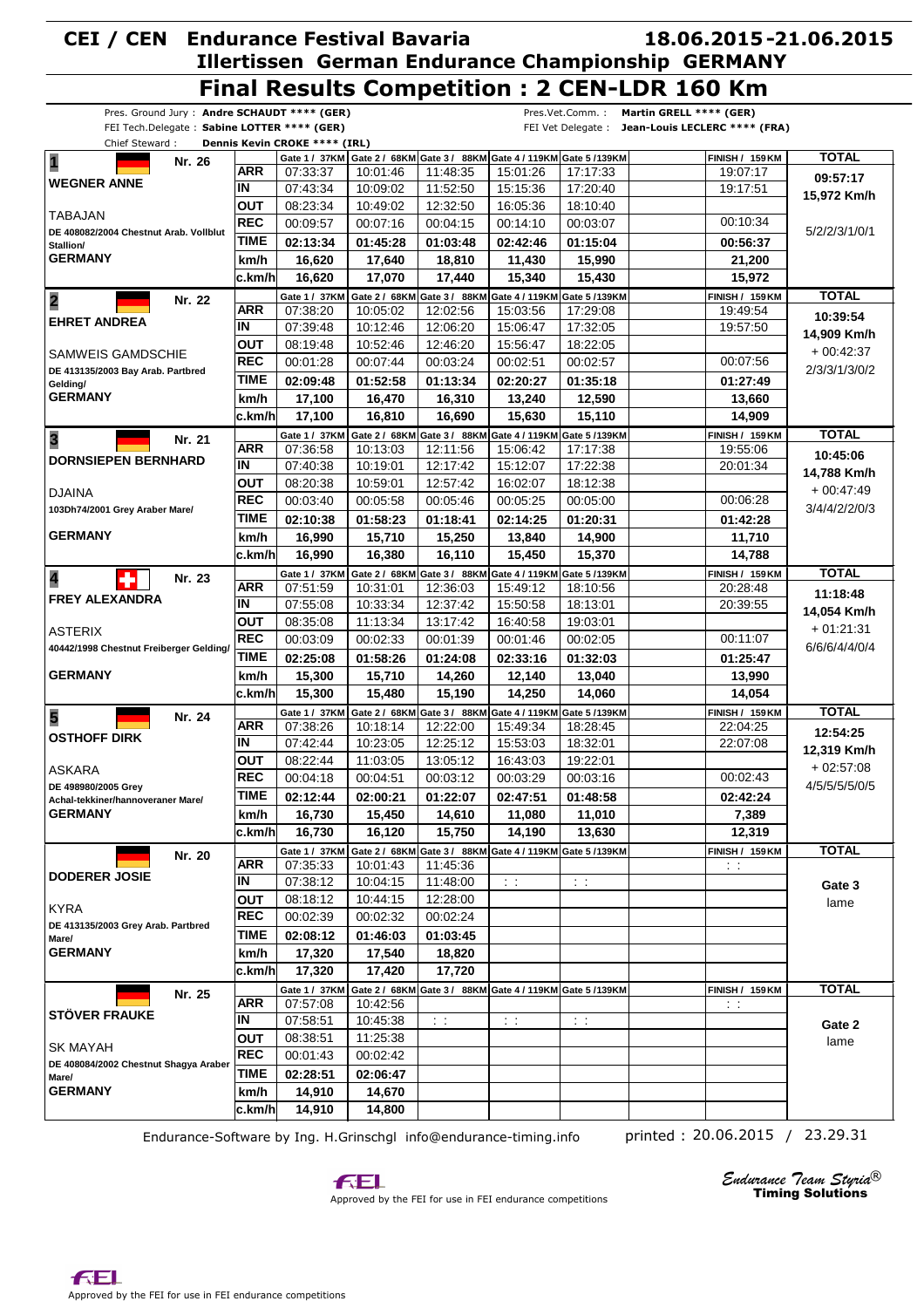#### **CEI / CEN Endurance Festival Bavaria Illertissen German Endurance Championship GERMANY 18.06.2015 21.06.2015 - Final Results Competition : 3 CEI\*\* 120 Km**

| Pres. Ground Jury: Andre SCHAUDT **** (GER) |             |                               |                            |                                               | Pres.Vet.Comm.:<br>Martin GRELL **** (GER)       |                        |               |
|---------------------------------------------|-------------|-------------------------------|----------------------------|-----------------------------------------------|--------------------------------------------------|------------------------|---------------|
| FEI Tech.Delegate: Sabine LOTTER **** (GER) |             |                               |                            |                                               | FEI Vet Delegate : Jean-Louis LECLERC **** (FRA) |                        |               |
| Chief Steward:                              |             | Dennis Kevin CROKE **** (IRL) |                            | Gate 1 / 37KM Gate 2 / 68KM Gate 3 / 99KM     |                                                  | <b>FINISH / 119 KM</b> | <b>TOTAL</b>  |
| $\overline{\mathbf{1}}$<br>Nr. 39           | ARR         | 08:36:59                      | 11:02:51                   | 13:32:01                                      |                                                  | 15:28:14               |               |
| <b>SCHILLIGER PATRICIA</b>                  | IN          | 08:39:34                      | 11:06:00                   | 13:35:29                                      |                                                  | 15:34:04               | 06:48:14      |
|                                             | OUT         | 09:19:34                      | 11:46:00                   | 14:25:29                                      |                                                  |                        | 17,490 Km/h   |
| DJOBA DE LURIECQ                            | <b>REC</b>  | 00:02:35                      | 00:03:09                   | 00:03:28                                      |                                                  | 00:05:50               |               |
| 104KO53/2007 Grey Mare/                     | TIME        | 02:09:34                      | 01:46:26                   | 01:49:29                                      |                                                  | 01:02:45               | 1/2/3/0/0/0/1 |
| <b>SWITZERLAND</b>                          |             |                               |                            |                                               |                                                  |                        |               |
|                                             | km/h        | 17,130                        | 17,480                     | 16,990                                        |                                                  | 19,120                 |               |
|                                             | c.km/h      | 17,130                        | 17,290                     | 17,190                                        |                                                  | 17,490                 |               |
| $\overline{\mathbf{2}}$<br>Nr. 40           |             | Gate 1 / 37KM                 |                            | Gate 2 / 68KM Gate 3 / 99KM                   |                                                  | <b>FINISH / 119 KM</b> | <b>TOTAL</b>  |
| <b>SCHMARTZ VALY</b>                        | ARR<br>IN   | 08:37:01                      | 11:02:57                   | 13:32:02                                      |                                                  | 15:28:15               | 06:48:15      |
|                                             |             | 08:39:36                      | 11:06:02                   | 13:34:38                                      |                                                  | 15:33:06               | 17,489 Km/h   |
| <b>CZARLOTTA S</b>                          | ουτ         | 09:19:36                      | 11:46:02                   | 14:24:38                                      |                                                  |                        | $+00:00:01$   |
| 103ZS55/2006 Bay Mare/                      | <b>REC</b>  | 00:02:35                      | 00:03:05                   | 00:02:36                                      |                                                  | 00:04:51               | 2/3/1/0/0/0/2 |
|                                             | TIME        | 02:09:36                      | 01:46:26                   | 01:48:36                                      |                                                  | 01:03:37               |               |
| <b>LUXEMBOURG</b>                           | km/h        | 17,130                        | 17,480                     | 17,130                                        |                                                  | 18,860                 |               |
|                                             | c.km/h      | 17,130                        | 17,290                     | 17,240                                        |                                                  | 17,489                 |               |
| 3<br>Nr. 34                                 |             | Gate 1 / 37KM                 |                            | Gate 2 / 68KM Gate 3 / 99KM                   |                                                  | <b>FINISH / 119 KM</b> | <b>TOTAL</b>  |
|                                             | <b>ARR</b>  | 08:50:25                      | 11:33:42                   | 14:24:52                                      |                                                  | 16:27:13               | 07:47:13      |
| <b>KOPPE VEIT</b>                           | IN          | 08:52:57                      | 11:40:20                   | 14:31:16                                      |                                                  | 16:35:16               | 15,282 Km/h   |
|                                             | OUT         | 09:32:57                      | 12:20:20                   | 15:21:16                                      |                                                  |                        | $+00.58.59$   |
| PRIZ <sub>2</sub>                           | <b>REC</b>  | 00:02:32                      | 00:06:38                   | 00:06:24                                      |                                                  | 00:08:03               |               |
| 104LC32/2007 Chestnut Gelding/              | TIME        | 02:22:57                      | 02:07:23                   | 02:10:56                                      |                                                  | 01:05:57               | 4/4/4/0/0/0/3 |
| <b>GERMANY</b>                              | km/h        | 15,530                        | 14,600                     | 14,210                                        |                                                  | 18,200                 |               |
|                                             | c.km/h      | 15,530                        | 15,090                     | 14,800                                        |                                                  | 15,282                 |               |
|                                             |             |                               |                            | Gate 1 / 37KM Gate 2 / 68KM Gate 3 / 99KM     |                                                  | <b>FINISH / 119 KM</b> | <b>TOTAL</b>  |
| 4<br>Nr. 41                                 | <b>ARR</b>  | 08:56:23                      | 11:41:15                   | 14:29:52                                      |                                                  | 16:39:19               |               |
| <b>TRENC NICOLA</b>                         | ΙN          | 08:59:19                      | 11:46:44                   | 14:34:39                                      |                                                  | 16:46:01               | 07:59:19      |
|                                             | <b>OUT</b>  | 09:39:19                      | 12:26:44                   | 15:24:39                                      |                                                  |                        | 14,896 Km/h   |
| IS ENYD 2                                   | <b>REC</b>  | 00:02:56                      | 00:05:29                   | 00:04:47                                      |                                                  | 00:06:42               | $+01:11:05$   |
| 103UV80/2004 Grey Gelding/                  | TIME        | 02:29:19                      |                            |                                               |                                                  | 01:14:40               | 5/6/6/0/0/0/4 |
| <b>GERMANY</b>                              |             |                               | 02:07:25                   | 02:07:55                                      |                                                  |                        |               |
|                                             | km/h        | 14,870                        | 14,600                     | 14,540                                        |                                                  | 16,070                 |               |
|                                             | c.km/hl     | 14,870                        | 14,740                     | 14,680                                        |                                                  | 14,896                 |               |
| 5<br>Nr. 32                                 |             | Gate 1 / 37KM                 |                            | Gate 2 / 68KM Gate 3 / 99KM                   |                                                  | <b>FINISH / 119 KM</b> | <b>TOTAL</b>  |
| <b>HERZIG ANITA</b>                         | <b>ARR</b>  | 08:56:19                      | 11:41:21                   | 14:29:49                                      |                                                  | 16:39:20               | 07:59:20      |
|                                             | ΙN          | 09:00:59                      | 11:44:43                   | 14:32:42                                      |                                                  | 16:44:46               | 14,896 Km/h   |
| LADY MUNEERAH CH                            | <b>OUT</b>  | 09:40:59                      | 12:24:43                   | 15:22:42                                      |                                                  |                        | $+01:11.06$   |
| 104BW60/2005 Chestnut Mare/                 | <b>REC</b>  | 00:04:40                      | 00:03:22                   | 00:02:53                                      |                                                  | 00:05:26               | 6/5/5/0/0/0/5 |
|                                             | TIME        | 02:30:59                      | 02:03:44                   | 02:07:59                                      |                                                  | 01:16:38               |               |
| <b>SWITZERLAND</b>                          | km/h        | 14,700                        | 15,030                     | 14,530                                        |                                                  | 15,660                 |               |
|                                             | ∣c.km/hl    | 14,700                        | 14,850                     | 14,750                                        |                                                  | 14,896                 |               |
| $6\overline{6}$<br>Nr. 38                   |             |                               |                            | Gate 1 / 37KM Gate 2 / 68KM Gate 3 / 99KM     |                                                  | <b>FINISH / 119 KM</b> | <b>TOTAL</b>  |
|                                             | <b>ARR</b>  | 08:56:23                      | 11:40:27                   | 14:54:26                                      |                                                  | 17:52:09               | 09:12:09      |
| <b>SCHÄFER ULRIKE</b>                       | IN          | 09:01:21                      | 11:47:01                   | 14:57:58                                      |                                                  | 18:03:45               | 12,931 Km/h   |
| MONCE D'ARBRE MORT                          | <b>OUT</b>  | 09:41:21                      | 12:27:01                   | 15:47:58                                      |                                                  |                        | $+02:23:55$   |
|                                             | <b>REC</b>  | 00:04:58                      | 00:06:34                   | 00:03:32                                      |                                                  | 00:11:36               | 7/7/7/0/0/0/6 |
| 104AJ49/2000 Grey Mare/                     | TIME        | 02:31:21                      | 02:05:40                   | 02:30:57                                      |                                                  | 02:04:11               |               |
| <b>GERMANY</b>                              | km/h        | 14,670                        | 14,800                     | 12,320                                        |                                                  | 9,663                  |               |
|                                             | c.km/hl     | 14,670                        | 14,730                     | 13,880                                        |                                                  | 12,931                 |               |
|                                             |             |                               |                            | Gate 1 / 37KM Gate 2 / 68KM Gate 3 / 99KM     |                                                  | <b>FINISH / 119 KM</b> | <b>TOTAL</b>  |
| Nr. 33                                      | <b>ARR</b>  | 08:36:59                      | 11:02:52                   | 13:32:01                                      |                                                  | $\sim$                 |               |
| <b>HUSCHKE RALF</b>                         | IN          | 08:39:41                      | 11:05:15                   | 13:34:42                                      |                                                  |                        |               |
|                                             | ουτ         | 09:19:41                      | 11:45:15                   | 14:24:42                                      |                                                  |                        | FTC L4        |
| <b>KHAURI</b>                               | <b>REC</b>  | 00:02:42                      | 00:02:23                   | 00:02:41                                      |                                                  |                        |               |
| 104KE09/2005 Other Mare/                    | <b>TIME</b> | 02:09:41                      | 01:45:34                   | 01:49:27                                      |                                                  |                        |               |
|                                             |             |                               |                            |                                               |                                                  |                        |               |
| <b>GERMANY</b>                              | km/h        | 17,120                        | 17,620                     | 16,990                                        |                                                  |                        |               |
|                                             | c.km/h      | 17,120                        | 17,340                     | 17,230                                        |                                                  |                        |               |
| Nr. 30                                      |             |                               |                            | Gate 1 / 37KM   Gate 2 / 68KM   Gate 3 / 99KM |                                                  | <b>FINISH / 119 KM</b> | <b>TOTAL</b>  |
| <b>BECHTER PETER</b>                        | <b>ARR</b>  |                               |                            |                                               |                                                  | $\sim$                 |               |
|                                             | IN          | $\sim$                        | $\mathcal{L}(\mathcal{A})$ | $\sim 1$                                      |                                                  |                        | Pre-Ride      |
| <b>NUBIE</b>                                | ΟUΤ         |                               |                            |                                               |                                                  |                        | not presented |
| 104UN00/2002 Bay Mare/                      | <b>REC</b>  |                               |                            |                                               |                                                  |                        |               |
|                                             | <b>TIME</b> |                               |                            |                                               |                                                  |                        |               |
| <b>SWITZERLAND</b>                          | km/h        |                               |                            |                                               |                                                  |                        |               |
|                                             | ∣c.km/h∣    |                               |                            |                                               |                                                  |                        |               |

**FEL**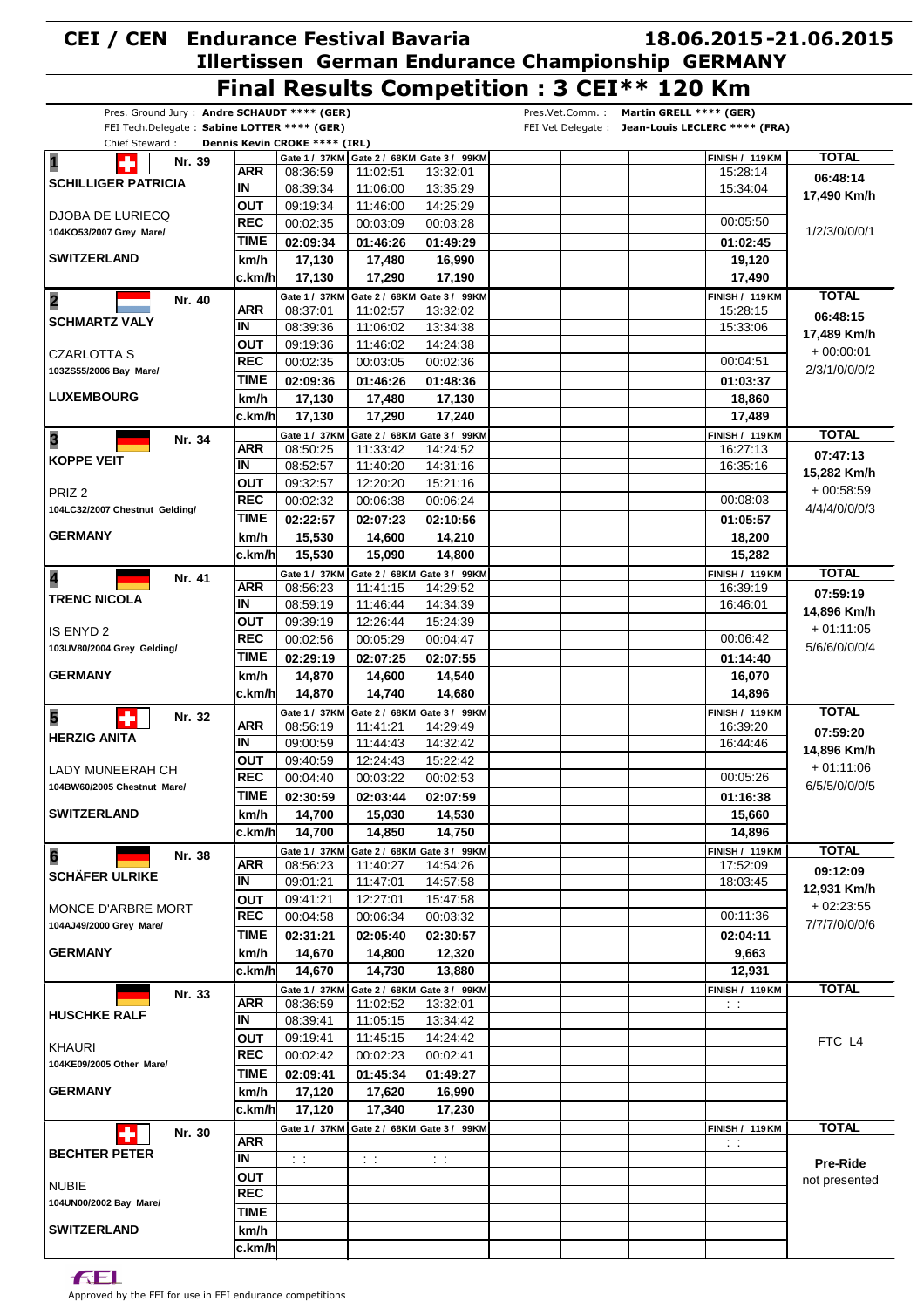#### **CEI / CEN Endurance Festival Bavaria Illertissen German Endurance Championship GERMANY 18.06.2015 21.06.2015 - Final Results Competition : 3 CEI\*\* 120 Km**

| Pres. Ground Jury: Andre SCHAUDT **** (GER) |             |                               |           |                                               | Pres.Vet.Comm.:   | Martin GRELL **** (GER)       |               |
|---------------------------------------------|-------------|-------------------------------|-----------|-----------------------------------------------|-------------------|-------------------------------|---------------|
| FEI Tech.Delegate: Sabine LOTTER **** (GER) |             |                               |           |                                               | FEI Vet Delegate: | Jean-Louis LECLERC **** (FRA) |               |
| Chief Steward:                              |             | Dennis Kevin CROKE **** (IRL) |           |                                               |                   |                               |               |
| Nr. 35                                      |             |                               |           | Gate 1 / 37KM   Gate 2 / 68KM   Gate 3 / 99KM |                   | FINISH / 119KM                | <b>TOTAL</b>  |
|                                             | <b>ARR</b>  |                               |           |                                               |                   | $\sim$ 1                      |               |
| <b>LUI MARTINA</b>                          | İΝ          | $\sim 10$                     | $\sim 10$ | $\sim$ $\sim$                                 |                   |                               | Pre-Ride      |
|                                             | <b>OUT</b>  |                               |           |                                               |                   |                               | not presented |
| <b>VALMIRIMA</b>                            | <b>REC</b>  |                               |           |                                               |                   |                               |               |
| 103ZG93/2007 Chestnut Mare/                 | <b>TIME</b> |                               |           |                                               |                   |                               |               |
| <b>ITALY</b>                                | km/h        |                               |           |                                               |                   |                               |               |
|                                             | lc.km/hl    |                               |           |                                               |                   |                               |               |
| Nr. 36                                      |             |                               |           | Gate 1 / 37KM Gate 2 / 68KM Gate 3 / 99KM     |                   | FINISH / 119KM                | <b>TOTAL</b>  |
|                                             | <b>ARR</b>  |                               |           |                                               |                   | $\sim$ 1                      |               |
| <b>MAURITSCH SOPHIE</b>                     | <b>IN</b>   | $\sim 1$                      | $\sim$    | $\sim$ 1                                      |                   |                               | Pre-Ride      |
|                                             | <b>OUT</b>  |                               |           |                                               |                   |                               | not presented |
| <b>JIMA</b>                                 | <b>REC</b>  |                               |           |                                               |                   |                               |               |
| 102QX65/1999 Bay Mare/                      | <b>TIME</b> |                               |           |                                               |                   |                               |               |
| <b>AUSTRIA</b>                              | km/h        |                               |           |                                               |                   |                               |               |
|                                             | lc.km/hl    |                               |           |                                               |                   |                               |               |
| Nr. 37                                      |             |                               |           | Gate 1 / 37KM Gate 2 / 68KM Gate 3 / 99KM     |                   | <b>FINISH / 119 KM</b>        | <b>TOTAL</b>  |
|                                             | <b>ARR</b>  |                               |           |                                               |                   | $\sim$ 1                      |               |
| <b>PILBORG PATRICIA HASS</b>                | <b>IN</b>   | $\sim$ $\sim$                 | $\sim$ 1  | $\sim$ $\pm$                                  |                   |                               | Pre-Ride      |
|                                             | <b>OUT</b>  |                               |           |                                               |                   |                               | not presented |
| <b>KE SPUTNIK OX</b>                        | <b>REC</b>  |                               |           |                                               |                   |                               |               |
| 104TW73/2008 Grey Male/                     | <b>TIME</b> |                               |           |                                               |                   |                               |               |
| <b>DENMARK</b>                              | km/h        |                               |           |                                               |                   |                               |               |
|                                             | c.km/h      |                               |           |                                               |                   |                               |               |

Endurance-Software by Ing. H.Grinschgl info@endurance-timing.info printed : 20.06.2015 / 23.29.57



Approved by the FEI for use in FEI endurance competitions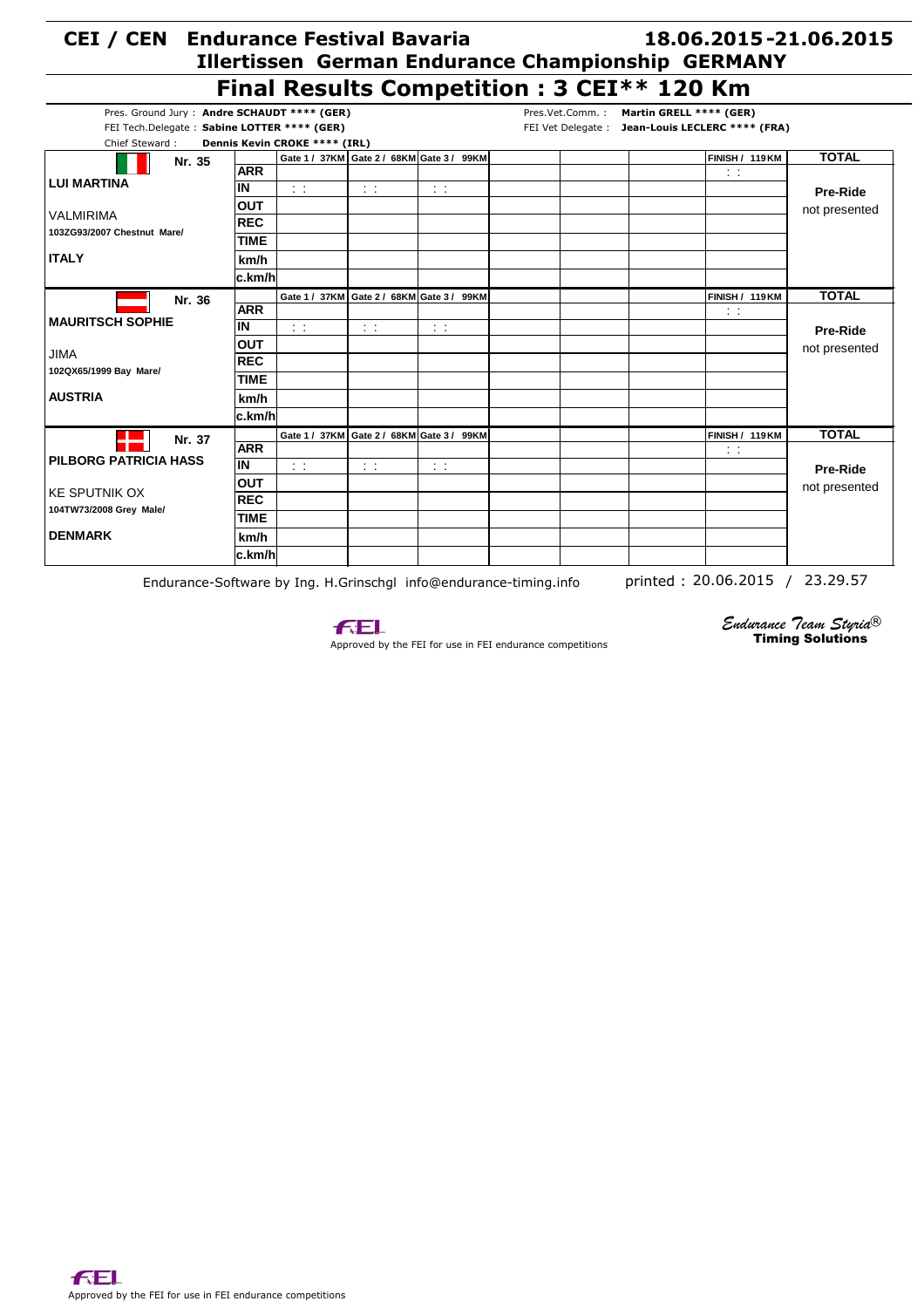# **CEI / CEN Endurance Festival Bavaria Illertissen German Endurance Championship GERMANY 18.06.2015 21.06.2015 - Final Results Competition : 4 CEN-LDR 120 Km**

| Pres. Ground Jury: Andre SCHAUDT **** (GER)<br>FEI Tech.Delegate: Sabine LOTTER **** (GER) |             |                               |          |                                               | Pres.Vet.Comm.:<br>FEI Vet Delegate: | Martin GRELL **** (GER)<br>Jean-Louis LECLERC **** (FRA) |                    |
|--------------------------------------------------------------------------------------------|-------------|-------------------------------|----------|-----------------------------------------------|--------------------------------------|----------------------------------------------------------|--------------------|
| Chief Steward:                                                                             |             | Dennis Kevin CROKE **** (IRL) |          |                                               |                                      |                                                          |                    |
| $\overline{\mathbf{1}}$<br>Nr. 56                                                          |             |                               |          | Gate 1 / 37KM   Gate 2 / 68KM   Gate 3 / 99KM |                                      | <b>FINISH / 119 KM</b>                                   | <b>TOTAL</b>       |
| <b>KRAUSE KATHARINA</b>                                                                    | ARR         | 07:58:49                      | 10:34:46 | 13:20:57                                      |                                      | 15:33:04                                                 | 07:23:04           |
|                                                                                            | IN          | 08:07:34                      | 10:41:50 | 13:27:29                                      |                                      | 15:46:54                                                 | 16,115 Km/h        |
| <b>HANDLE WITH CARE</b>                                                                    | <b>OUT</b>  | 08:47:34                      | 11:21:50 | 14:17:29                                      |                                      |                                                          |                    |
| 276GER600/2006 Bay Engl. Vollblut Mare                                                     | <b>REC</b>  | 00:08:45                      | 00:07:04 | 00:06:32                                      |                                      | 00:13:50                                                 | 4/4/2/0/0/0/1      |
|                                                                                            | <b>TIME</b> | 02:07:34                      | 01:54:16 | 02:05:39                                      |                                      | 01:15:35                                                 |                    |
| <b>GERMANY</b>                                                                             | km/h        | 17,400                        | 16.280   | 14,800                                        |                                      | 15,880                                                   |                    |
|                                                                                            | c.km/h      | 17,400                        | 16,870   | 16,160                                        |                                      | 16.115                                                   |                    |
| $\overline{\mathbf{2}}$<br>Nr. 58                                                          |             | Gate 1 / 37KM                 |          | Gate 2 / 68KM Gate 3 / 99KM                   |                                      | <b>FINISH / 119 KM</b>                                   | <b>TOTAL</b>       |
| <b>SCHAFFERT JELENA</b>                                                                    | <b>ARR</b>  | 08:10:05                      | 10:53:17 | 13:32:06                                      |                                      | 16:23:11                                                 | 08:13:11           |
|                                                                                            | IN          | 08:12:41                      | 10:56:30 | 13:35:37                                      |                                      | 16:28:40                                                 | 14,477 Km/h        |
| AL ALYSHA AL AZIM                                                                          | <b>OUT</b>  | 08:52:41                      | 11:36:30 | 14:25:37                                      |                                      |                                                          | $+00:50:07$        |
| DE 408082/2004 Black Arab. Vollblut                                                        | <b>REC</b>  | 00:02:36                      | 00:03:13 | 00:03:31                                      |                                      | 00:05:29                                                 | 6/6/3/0/0/0/3      |
| Mare/                                                                                      | <b>TIME</b> | 02:12:41                      | 02:03:49 | 01:59:07                                      |                                      | 01:57:34                                                 |                    |
| <b>GERMANY</b>                                                                             | km/h        | 16,730                        | 15,020   | 15,610                                        |                                      | 10,210                                                   |                    |
|                                                                                            | c.km/h      | 16,730                        | 15,910   | 15,810                                        |                                      | 14.477                                                   |                    |
| 3<br>Nr. 53                                                                                |             | Gate 1 / 37KM                 |          | Gate 2 / 68KM Gate 3 / 99KM                   |                                      | <b>FINISH / 119 KM</b>                                   | <b>TOTAL</b>       |
|                                                                                            | <b>ARR</b>  | 08:15:39                      | 10:59:13 | 13:58:25                                      |                                      | 16:51:35                                                 | 08:41:35           |
| <b>GLOY JOHANNA</b>                                                                        | IN          | 08:21:12                      | 11:03:08 | 14:06:43                                      |                                      | 17:17:45                                                 | 13,689 Km/h        |
| <b>EL GABANI</b>                                                                           | <b>OUT</b>  | 09:01:12                      | 11:43:08 | 14:56:43                                      |                                      |                                                          | $+01:18:31$        |
| GER44645/2001 Bay Arab. Vollblut                                                           | <b>REC</b>  | 00:05:33                      | 00:03:55 | 00:08:18                                      |                                      | 00:26:10                                                 | 7/8/7/0/0/0/4      |
| Gelding/                                                                                   | <b>TIME</b> | 02:21:12                      | 02:01:56 | 02:23:35                                      |                                      | 01:54:52                                                 |                    |
| <b>GERMANY</b>                                                                             | km/h        | 15,720                        | 15,250   | 12,950                                        |                                      | 10,450                                                   |                    |
|                                                                                            | c.km/h      | 15,720                        | 15,510   | 14,600                                        |                                      | 13,689                                                   |                    |
| $\overline{\mathbf{4}}$<br>Nr. 52                                                          |             | Gate 1 / 37KM                 |          | Gate 2 / 68KM Gate 3 / 99KM                   |                                      | <b>FINISH / 119 KM</b>                                   | <b>TOTAL</b>       |
|                                                                                            | ARR         | 08:15:41                      | 10:59:20 | 13:58:31                                      |                                      | 16:51:36                                                 | 08:41:36           |
| <b>GLOY CHRISTIAN</b>                                                                      | IN          | 08:21:21                      | 11:03:04 | 14:06:56                                      |                                      | 17:18:00                                                 | 13,689 Km/h        |
|                                                                                            | OUT         | 09:01:21                      | 11:43:04 | 14:56:56                                      |                                      |                                                          |                    |
| <b>AROYON</b>                                                                              | <b>REC</b>  | 00:05:40                      | 00:03:44 | 00:08:25                                      |                                      | 00:26:24                                                 | $+01:18:32$        |
| 276GER000/2005 Bay Engl. Vollblut<br>Gelding/                                              | TIME        | 02:21:21                      | 02:01:43 | 02:23:52                                      |                                      | 01:54:40                                                 | 8/7/8/0/0/0/5      |
| <b>GERMANY</b>                                                                             | km/h        | 15,710                        | 15,280   | 12,930                                        |                                      | 10,470                                                   |                    |
|                                                                                            | c.km/h      | 15,710                        | 15,510   | 14,600                                        |                                      | 13,689                                                   |                    |
|                                                                                            |             | Gate 1 / 37KM                 |          | Gate 2 / 68KM Gate 3 / 99KM                   |                                      | <b>FINISH / 119 KM</b>                                   | <b>TOTAL</b>       |
| Nr. 51                                                                                     | ARR         | 07:58:47                      | 10:31:35 | 13:19:20                                      |                                      | 15:55:40                                                 |                    |
| <b>CONZ CELINE</b>                                                                         | IN          | 08:06:06                      | 10:34:45 | 13:25:07                                      |                                      | 16:06:03                                                 | <b>Finish Line</b> |
|                                                                                            | OUT         | 08:46:06                      | 11:14:45 | 14:15:07                                      |                                      |                                                          |                    |
| <b>BEAGEE</b>                                                                              | <b>REC</b>  | 00:07:19                      | 00:03:10 | 00:05:47                                      |                                      | 00:10:23                                                 | lame               |
| 124211/2004 Chestnut Traber Mare/                                                          | <b>TIME</b> | 02:06:06                      | 01:48:39 | 02:10:22                                      |                                      | 01:40:33                                                 |                    |
| <b>GERMANY</b>                                                                             | km/h        | 17,610                        | 17,120   | 14,270                                        |                                      | 11,930                                                   |                    |
|                                                                                            |             | 17.610                        |          |                                               |                                      |                                                          |                    |
|                                                                                            | c.km/h      |                               | 17,380   | 16,270                                        |                                      | 15,333                                                   |                    |
| Nr. 57                                                                                     | <b>ARR</b>  | Gate 1 / 37KM<br>07:57:25     | 10:30:35 | Gate 2 / 68KM Gate 3 / 99KM<br>13:19:25       |                                      | FINISH / 119 KM                                          | <b>TOTAL</b>       |
| <b>LAUSCH CELINA</b>                                                                       | IN          | 08:01:25                      | 10:35:00 | 13:39:08                                      |                                      | $\sim$ $\sim$                                            |                    |
|                                                                                            | <b>OUT</b>  | 08:41:25                      |          | 14:29:08                                      |                                      |                                                          | Gate 3             |
| <b>LIKE SIMONI</b>                                                                         | <b>REC</b>  | 00:04:00                      | 11:15:00 | 00:19:43                                      |                                      |                                                          | retired            |
| 208334200/2003 Bay Dän. Traber                                                             |             |                               | 00:04:25 |                                               |                                      |                                                          |                    |
| Gelding/                                                                                   | TIME        | 02:01:25                      | 01:53:35 | 02:24:08                                      |                                      |                                                          |                    |
| <b>GERMANY</b>                                                                             | km/h        | 18,280                        | 16,380   | 12,900                                        |                                      |                                                          |                    |
|                                                                                            | c.km/h      | 18,280                        | 17,360   | 15,670                                        |                                      |                                                          |                    |
| Nr. 54                                                                                     |             | Gate 1 / 37KM                 |          | Gate 2 / 68KM Gate 3 / 99KM                   |                                      | <b>FINISH / 119 KM</b>                                   | <b>TOTAL</b>       |
| <b>HELTA NICO</b>                                                                          | ARR         | 07:58:15                      | 10:34:42 | 13:26:30                                      |                                      | $\sim$ 1                                                 |                    |
|                                                                                            | IN          | 08:07:08                      | 10:40:51 | 13:41:13                                      |                                      |                                                          | Gate 3             |
| <b>IS EVA</b>                                                                              | OUT         | 08:47:08                      | 11:20:51 | 14:31:13                                      |                                      |                                                          | lame               |
| EE 408082/2002 Bay Arab. Vollblut Mare/                                                    | <b>REC</b>  | 00:08:53                      | 00:06:09 | 00:14:43                                      |                                      |                                                          |                    |
|                                                                                            | <b>TIME</b> | 02:07:08                      | 01:53:43 | 02:20:22                                      |                                      |                                                          |                    |
| <b>GERMANY</b>                                                                             | km/h        | 17,460                        | 16,360   | 13,250                                        |                                      |                                                          |                    |
|                                                                                            | c.km/h      | 17,460                        | 16,940   | 15,580                                        |                                      |                                                          |                    |
| Nr. 50                                                                                     |             | Gate 1 / 37KM                 |          | Gate 2 / 68KM Gate 3 / 99KM                   |                                      | <b>FINISH / 119 KM</b>                                   | <b>TOTAL</b>       |
|                                                                                            | ARR         | 07:58:16                      | 10:34:41 | 13:26:38                                      |                                      | $\sim$ 1                                                 |                    |
| <b>BULK NORA</b>                                                                           | IN          | 08:12:21                      | 10:46:01 | 13:41:14                                      |                                      |                                                          | Gate 3             |
| GAMEBOY 57                                                                                 | OUT         | 08:52:21                      | 11:26:01 | 14:31:14                                      |                                      |                                                          | metabolic          |
| 0564788/1999 Bay Arab. Vollblut Gelding,                                                   | <b>REC</b>  | 00:14:05                      | 00:11:20 | 00:14:36                                      |                                      |                                                          |                    |
|                                                                                            | <b>TIME</b> | 02:12:21                      | 01:53:40 | 02:15:13                                      |                                      |                                                          |                    |
| <b>GERMANY</b>                                                                             | km/h        | 16,770                        | 16,360   | 13,760                                        |                                      |                                                          |                    |
|                                                                                            | c.km/h      | 16,770                        | 16,580   | 15,580                                        |                                      |                                                          |                    |

**FEL**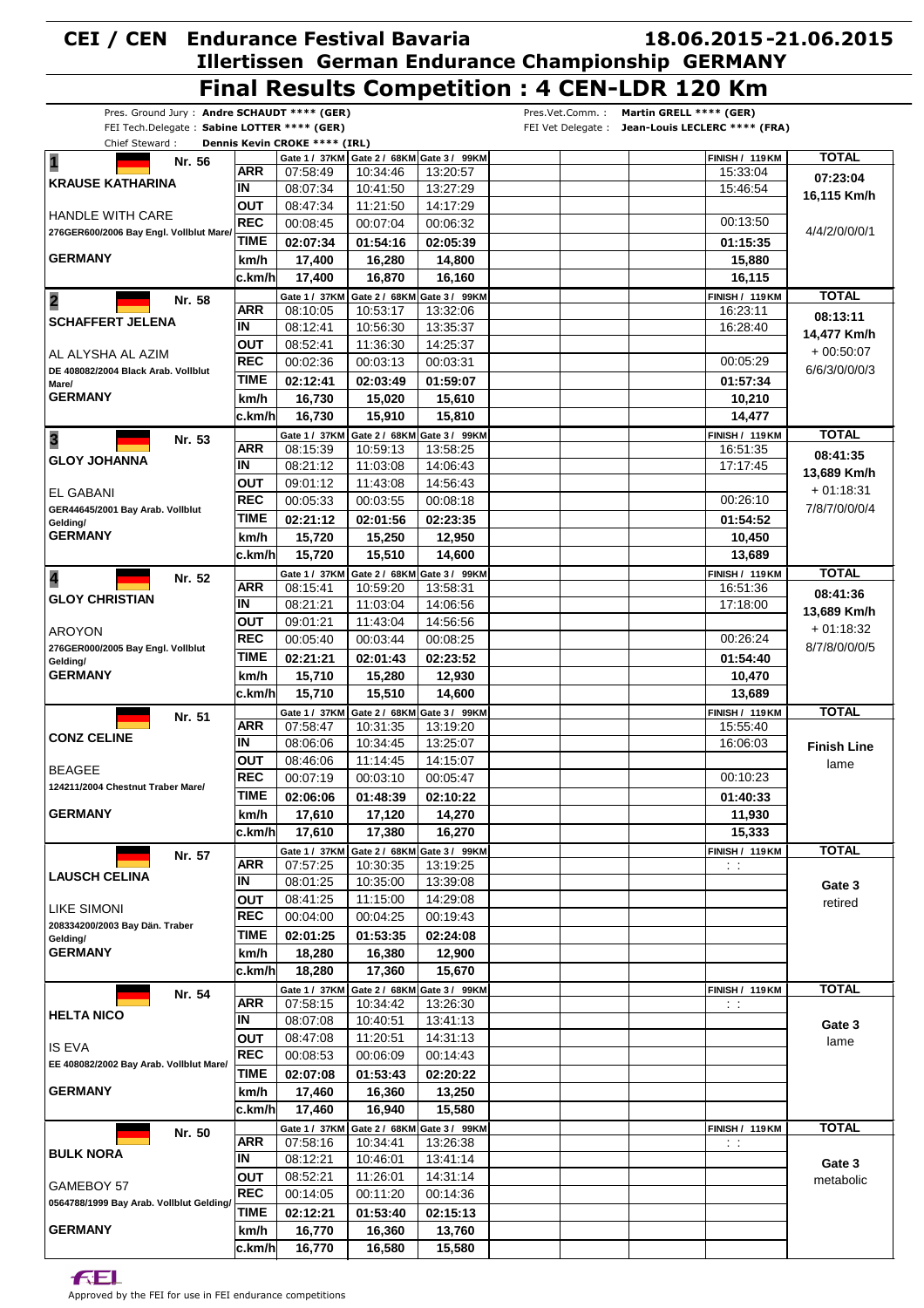#### **CEI / CEN Endurance Festival Bavaria Illertissen German Endurance Championship GERMANY 18.06.2015 21.06.2015 - Final Results Competition : 4 CEN-LDR 120 Km**

|                                             |                                               |                               |                  |                           |  |                 | <u>I Mai Results competition : T CEN EDR IZO RIN</u> |                                                  |                 |
|---------------------------------------------|-----------------------------------------------|-------------------------------|------------------|---------------------------|--|-----------------|------------------------------------------------------|--------------------------------------------------|-----------------|
| Pres. Ground Jury: Andre SCHAUDT **** (GER) |                                               |                               |                  |                           |  | Pres.Vet.Comm.: | Martin GRELL **** (GER)                              |                                                  |                 |
| FEI Tech.Delegate: Sabine LOTTER **** (GER) |                                               |                               |                  |                           |  |                 |                                                      | FEI Vet Delegate : Jean-Louis LECLERC **** (FRA) |                 |
| Chief Steward:                              |                                               | Dennis Kevin CROKE **** (IRL) |                  |                           |  |                 |                                                      |                                                  |                 |
| Nr. 55                                      | Gate 1 / 37KM   Gate 2 / 68KM   Gate 3 / 99KM |                               |                  |                           |  |                 |                                                      | FINISH / 119 KM                                  | <b>TOTAL</b>    |
|                                             | <b>ARR</b>                                    |                               |                  |                           |  |                 |                                                      | $\sim$<br>$\sim$                                 |                 |
| <b>HOOS EVA-MARIA</b>                       | IN                                            | $\sim$<br>$\sim$ 100 $\pm$    | $\sim$<br>$\sim$ | $\cdot$ $\cdot$<br>$\sim$ |  |                 |                                                      |                                                  | <b>Pre-Ride</b> |
|                                             | lout                                          |                               |                  |                           |  |                 |                                                      |                                                  | lame            |
| ISTEIN LINA                                 | <b>REC</b>                                    |                               |                  |                           |  |                 |                                                      |                                                  |                 |
| 113989/2000 Bay Deutscher Traber Mare/      | <b>TIME</b>                                   |                               |                  |                           |  |                 |                                                      |                                                  |                 |
| <b>GERMANY</b>                              | km/h                                          |                               |                  |                           |  |                 |                                                      |                                                  |                 |
|                                             | ∣c.km/h∣                                      |                               |                  |                           |  |                 |                                                      |                                                  |                 |

Endurance-Software by Ing. H.Grinschgl info@endurance-timing.info printed : 20.06.2015 / 23.30.31



Approved by the FEI for use in FEI endurance competitions

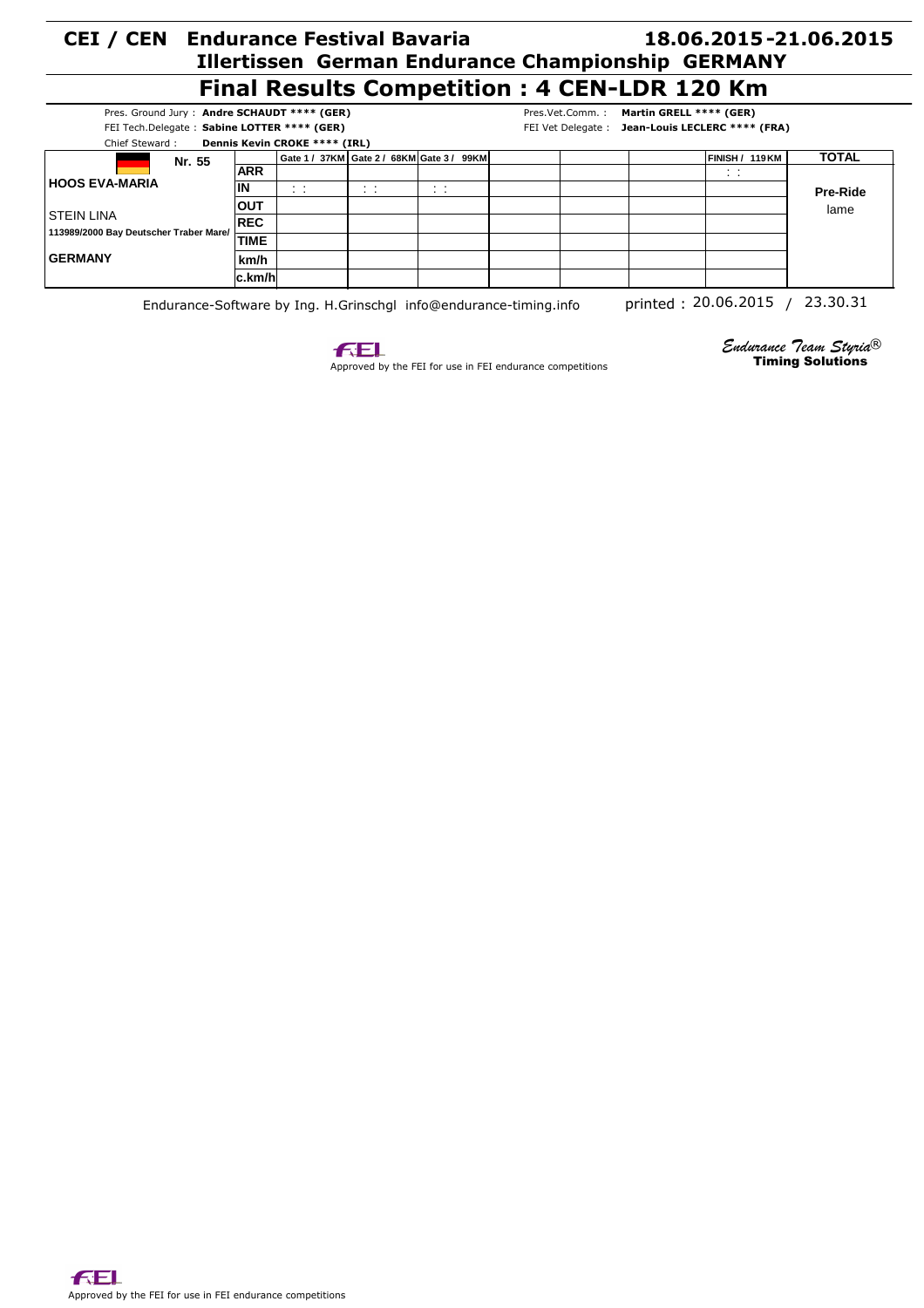## **CEI / CEN Endurance Festival Bavaria Illertissen German Endurance Championship GERMANY 18.06.2015 21.06.2015 - Final Results Competition : 5 CEI-J-YR\*\* 120 Km**

| Pres. Ground Jury: Andre SCHAUDT **** (GER) |             |                               |                                               |          | Pres.Vet.Comm.: | Martin GRELL **** (GER)                          |               |
|---------------------------------------------|-------------|-------------------------------|-----------------------------------------------|----------|-----------------|--------------------------------------------------|---------------|
| FEI Tech.Delegate: Sabine LOTTER **** (GER) |             |                               |                                               |          |                 | FEI Vet Delegate : Jean-Louis LECLERC **** (FRA) |               |
| Chief Steward:                              |             | Dennis Kevin CROKE **** (IRL) |                                               |          |                 |                                                  |               |
| $\overline{\mathbf{1}}$<br>Nr. 60           |             |                               | Gate 1 / 37KM   Gate 2 / 68KM   Gate 3 / 99KM |          |                 | <b>FINISH / 119 KM</b>                           | <b>TOTAL</b>  |
| <b>AL SAMARRAIE MOIRA</b>                   | ARR         | 07:57:21                      | 10:11:11                                      | 12:30:04 |                 | 14:10:41                                         | 06:00:41      |
|                                             | IN          | 07:59:46                      | 10:15:54                                      | 12:36:25 |                 | 14:24:22                                         | 19,796 Km/h   |
| IZARAH 41                                   | <b>OUT</b>  | 08:39:46                      | 10:55:54                                      | 13:26:25 |                 |                                                  |               |
| 102MO87/2002 Grey Mare/                     | <b>REC</b>  | 00:02:25                      | 00:04:43                                      | 00:06:21 |                 | 00:13:41                                         | 3/4/4/0/0/0/1 |
|                                             | <b>TIME</b> | 01:59:46                      | 01:36:08                                      | 01:40:31 |                 | 00:44:16                                         |               |
| <b>GERMANY</b>                              | km/h        | 18,540                        | 19,350                                        | 18,500   |                 | 27,110                                           |               |
|                                             | c.km/h      | 18,540                        | 18.900                                        | 18.770   |                 | 19.796                                           |               |
| $\overline{\mathbf{2}}$<br>Nr. 65           |             |                               | Gate 1 / 37KM Gate 2 / 68KM Gate 3 / 99KM     |          |                 | <b>FINISH / 119 KM</b>                           | <b>TOTAL</b>  |
|                                             | <b>ARR</b>  | 07:57:16                      | 10:11:20                                      | 12:29:56 |                 | 14:10:42                                         | 06:00:42      |
| <b>RÖHM MERLE</b>                           | IN          | 08:01:50                      | 10:15:45                                      | 12:36:11 |                 | 14:27:16                                         | 19,795 Km/h   |
|                                             | <b>OUT</b>  | 08:41:50                      | 10:55:45                                      | 13:26:11 |                 |                                                  | $+00:00:01$   |
| ORIS <sub>3</sub>                           | <b>REC</b>  | 00:04:34                      | 00:04:25                                      | 00:06:15 |                 | 00:16:34                                         |               |
| 104Jl08/2007 Chestnut Gelding/              | TIME        | 02:01:50                      | 01:33:55                                      | 01:40:26 |                 | 00:44:31                                         | 5/3/3/0/0/0/2 |
| <b>GERMANY</b>                              | km/h        | 18,220                        | 19,800                                        | 18,520   |                 | 26,960                                           |               |
|                                             | c.km/h      | 18,220                        | 18,910                                        | 18,790   |                 | 19,795                                           |               |
|                                             |             | Gate 1 / 37KM                 | Gate 2 / 68KM Gate 3 / 99KM                   |          |                 | <b>FINISH / 119 KM</b>                           | <b>TOTAL</b>  |
| 3<br>Nr. 61                                 | <b>ARR</b>  | 07:57:19                      | 10:11:09                                      | 12:30:00 |                 | 14:10:43                                         |               |
| <b>AL SAMARRAIE NAYLA</b>                   | ΙN          | 07:59:14                      | 10:15:58                                      | 12:36:51 |                 | 14:24:19                                         | 06:00:43      |
|                                             | <b>OUT</b>  | 08:39:14                      | 10:55:58                                      | 13:26:51 |                 |                                                  | 19,794 Km/h   |
| <b>FAMOSA 25</b>                            | <b>REC</b>  | 00:01:55                      | 00:04:49                                      | 00:06:51 |                 | 00:13:36                                         | $+00:00:02$   |
| GER42402/2000 Grey Mare/                    | <b>TIME</b> | 01:59:14                      | 01:36:44                                      | 01:40:53 |                 | 00:43:52                                         | 2/5/5/0/0/0/3 |
| <b>GERMANY</b>                              | km/h        | 18,620                        | 19,230                                        | 18,440   |                 | 27,360                                           |               |
|                                             | c.km/h      | 18,620                        | 18,890                                        | 18,750   |                 | 19,794                                           |               |
|                                             |             |                               | Gate 1 / 37KM Gate 2 / 68KM Gate 3 / 99KM     |          |                 |                                                  | <b>TOTAL</b>  |
| $\overline{\mathbf{4}}$<br>Nr. 64           | ARR         | 07:57:17                      | 10:11:12                                      | 12:29:49 |                 | <b>FINISH / 119 KM</b><br>14:11:00               |               |
| <b>MANNHERZ MELANIE</b>                     | ΙN          | 07:58:16                      | 10:12:21                                      | 12:31:32 |                 | 14:14:00                                         | 06:01:00      |
|                                             | OUT         | 08:38:16                      | 10:52:21                                      | 13:21:32 |                 |                                                  | 19,778 Km/h   |
| NURIYE 2                                    | <b>REC</b>  | 00:00:59                      | 00:01:09                                      | 00:01:43 |                 | 00:03:00                                         | $+00:00:19$   |
| 104DE39/2005 Bay Mare/                      | <b>TIME</b> | 01:58:16                      | 01:34:05                                      | 01:39:11 |                 | 00:49:28                                         | 1/1/1/0/0/0/4 |
| GERMANY                                     | km/h        | 18,770                        |                                               | 18,750   |                 | 24,260                                           |               |
|                                             | c.km/h      | 18,770                        | 19,770<br>19,210                              | 19,070   |                 | 19,778                                           |               |
|                                             |             |                               |                                               |          |                 |                                                  |               |
| 5<br>Nr. 62                                 | <b>ARR</b>  | Gate 1 / 37KM<br>07:57:15     | Gate 2 / 68KM Gate 3 / 99KM<br>10:17:39       | 12:41:41 |                 | <b>FINISH / 119 KM</b><br>14:32:40               | <b>TOTAL</b>  |
| <b>HAUG CLARA</b>                           | ΙN          | 08:04:18                      | 10:22:13                                      | 12:47:42 |                 | 14:45:01                                         | 06:22:40      |
|                                             | <b>OUT</b>  | 08:44:18                      | 11:02:13                                      | 13:37:42 |                 |                                                  | 18,659 Km/h   |
| SHAKIRA                                     | <b>REC</b>  | 00:07:03                      | 00:04:34                                      | 00:06:01 |                 | 00:12:21                                         | $+00:21:59$   |
| 103CS13/1998 Bay Mare/                      |             | TIME 02:04:18                 | 01:37:55                                      | 01:45:29 |                 | 00:54:58                                         | 6/6/6/0/0/0/5 |
|                                             |             |                               |                                               |          |                 |                                                  |               |
| <b>GERMANY</b>                              | km/h        | 17,860                        | 19,000                                        | 17,630   |                 | 21,830                                           |               |
|                                             | c.km/h      | 17,860                        | 18,360                                        | 18,130   |                 | 18,659                                           |               |
| Nr. 63                                      | ARR         | Gate 1 / 37KM<br>07:57:23     | Gate 2 / 68KM Gate 3 / 99KM<br>10:11:11       | 12:29:52 |                 | <b>FINISH / 119 KM</b>                           | <b>TOTAL</b>  |
| <b>LISKOW CHARLINE</b>                      | IN          | 08:00:00                      | 10:14:38                                      | 12:35:31 |                 | $\sim 10$                                        |               |
|                                             | <b>OUT</b>  | 08:40:00                      | 10:54:38                                      |          |                 |                                                  | Gate 3        |
| SHEYTANLI ASMAN AT                          | <b>REC</b>  |                               |                                               | 13:25:31 |                 |                                                  | lame          |
| 104KS67/2005 Bay Male/                      |             | 00:02:37                      | 00:03:27                                      | 00:05:39 |                 |                                                  |               |
|                                             | <b>TIME</b> | 02:00:00                      | 01:34:38                                      | 01:40:53 |                 |                                                  |               |
| <b>GERMANY</b>                              | km/h        | 18,500                        | 19,650                                        | 18,440   |                 |                                                  |               |
|                                             | ∣c.km/h     | 18,500                        | 19,010                                        | 18,830   |                 |                                                  |               |

Endurance-Software by Ing. H.Grinschgl info@endurance-timing.info printed : 20.06.2015 / 23.30.59

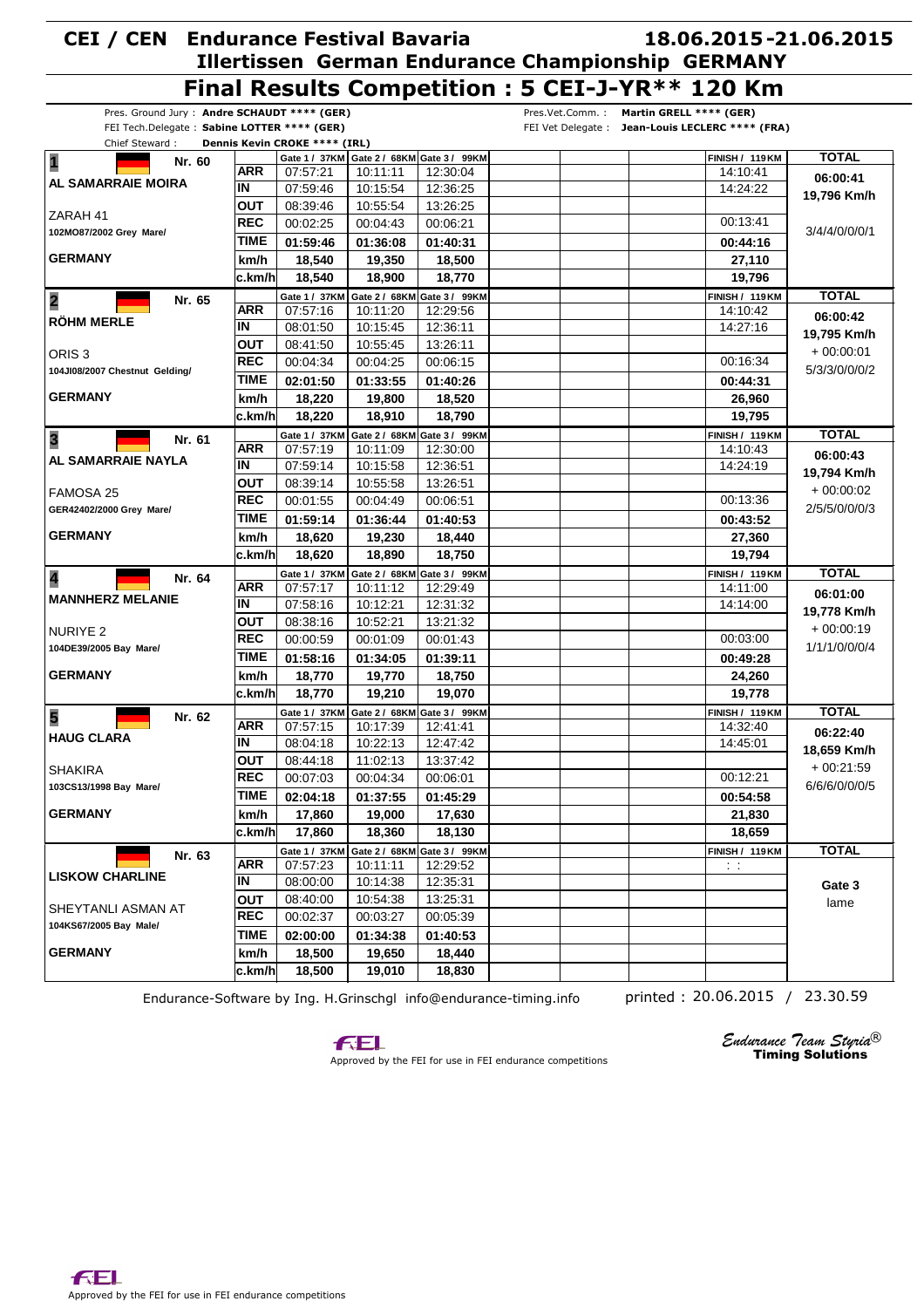# **CEI / CEN Endurance Festival Bavaria Illertissen German Endurance Championship GERMANY 18.06.2015 21.06.2015 - Final Results Competition : 6 CEI\* 88 Km**

| Pres. Ground Jury: Andre SCHAUDT **** (GER) |        |                  |                               |                           | Pres.Vet.Comm.: | Martin GRELL **** (GER)                          |                            |                 |
|---------------------------------------------|--------|------------------|-------------------------------|---------------------------|-----------------|--------------------------------------------------|----------------------------|-----------------|
| FEI Tech.Delegate: Sabine LOTTER **** (GER) |        |                  |                               |                           |                 | FEI Vet Delegate : Jean-Louis LECLERC **** (FRA) |                            |                 |
| Chief Steward:                              |        |                  | Dennis Kevin CROKE **** (IRL) |                           |                 |                                                  |                            |                 |
| $\overline{\mathbf{1}}$                     | Nr. 72 |                  | Gate 1 / 37KM Gate 2 / 68KM   |                           |                 |                                                  | FINISH / 88 KM             | <b>TOTAL</b>    |
| <b>BIRMELE CONNY</b>                        |        | <b>ARR</b><br>IN | 08:48:48                      | 11:17:25                  |                 |                                                  | 13:01:31                   | 04:41:31        |
|                                             |        |                  | 08:51:17                      | 11:22:40                  |                 |                                                  | 13:09:21                   | 18,756 Km/h     |
| EURAZIA DU VALLOIS                          |        | <b>OUT</b>       | 09:31:17                      | 12:02:40                  |                 |                                                  |                            |                 |
| 103HM65/2002 Grey Mare/                     |        | <b>REC</b>       | 00:02:29                      | 00:05:15                  |                 |                                                  | 00:07:50                   | 1/1/0/0/0/0/1   |
|                                             |        | <b>TIME</b>      | 01:51:17                      | 01:51:23                  |                 |                                                  | 00:58:51                   |                 |
| <b>GERMANY</b>                              |        | km/h             | 19,950                        | 16,700                    |                 |                                                  | 20,390                     |                 |
|                                             |        | c.km/h           | 19,950                        | 18,320                    |                 |                                                  | 18,756                     |                 |
| $\overline{\mathbf{2}}$                     | Nr. 85 |                  | Gate 1 / 37KM                 | Gate 2 / 68KM             |                 |                                                  | FINISH / 88 KM             | <b>TOTAL</b>    |
| <b>PUDRITZ NATALIE</b>                      |        | ARR              | 09:06:35                      | 11:26:12                  |                 |                                                  | 13:06:52                   | 04:46:52        |
|                                             |        | IN               | 09:08:29                      | 11:27:58                  |                 |                                                  | 13:12:07                   | 18,406 Km/h     |
| <b>CHAROUF</b>                              |        | OUT              | 09:48:29                      | 12:07:58                  |                 |                                                  |                            | $+00:05:21$     |
| 103GZ43/2001 Chestnut Gelding/              |        | <b>REC</b>       | 00:01:54                      | 00:01:46                  |                 |                                                  | 00:05:15                   | 8/3/0/0/0/0/2   |
|                                             |        | <b>TIME</b>      | 02:08:29                      | 01:39:29                  |                 |                                                  | 00:58:54                   |                 |
| <b>GERMANY</b>                              |        | km/h             | 17,280                        | 18,700                    |                 |                                                  | 20,370                     |                 |
|                                             |        | c.km/h           | 17,280                        | 17,900                    |                 |                                                  | 18,406                     |                 |
| 3                                           | Nr. 80 |                  | Gate 1 / 37KM                 | Gate 2 / 68KM             |                 |                                                  | FINISH / 88 KM             | <b>TOTAL</b>    |
| <b>HITZLER BELINDA</b>                      |        | <b>ARR</b>       | 09:06:37                      | 11:26:15                  |                 |                                                  | 13:08:37                   | 04:48:37        |
|                                             |        | IN               | 09:07:45                      | 11:29:12                  |                 |                                                  | 13:17:49                   | 18,294 Km/h     |
| <b>ALBA LONGA</b>                           |        | <b>OUT</b>       | 09:47:45                      | 12:09:12                  |                 |                                                  |                            | $+00:07:06$     |
| 104PM21/2006 Grey Mare/                     |        | <b>REC</b>       | 00:01:08                      | 00:02:57                  |                 |                                                  | 00:09:12                   | 6/4/0/0/0/0/3   |
|                                             |        | <b>TIME</b>      | 02:07:45                      | 01:41:27                  |                 |                                                  | 00:59:25                   |                 |
| <b>GERMANY</b>                              |        | km/h             | 17,380                        | 18,330                    |                 |                                                  | 20,200                     |                 |
|                                             |        | c.km/h           | 17,380                        | 17,800                    |                 |                                                  | 18,294                     |                 |
| $\overline{\mathbf{4}}$                     | Nr. 76 |                  | Gate 1 / 37KM                 | Gate 2 / 68KM             |                 |                                                  | FINISH / 88 KM             | <b>TOTAL</b>    |
|                                             |        | ARR              | 09:04:42                      | 11:26:14                  |                 |                                                  | 13:08:38                   | 04:48:38        |
| <b>GABRIEL LEA</b>                          |        | IN               | 09:08:32                      | 11:29:43                  |                 |                                                  | 13:13:10                   | 18,293 Km/h     |
|                                             |        | <b>OUT</b>       | 09:48:32                      | 12:09:43                  |                 |                                                  |                            | $+00:07:07$     |
| <b>TIREX D'ALSACE</b>                       |        | <b>REC</b>       | 00:03:50                      | 00:03:29                  |                 |                                                  | 00:04:32                   |                 |
| 104UM99/2007 Grey Male/                     |        | <b>TIME</b>      | 02:08:32                      | 01:41:11                  |                 |                                                  | 00:58:55                   | 9/5/0/0/0/0/4   |
| <b>SWITZERLAND</b>                          |        | km/h             | 17,270                        | 18,380                    |                 |                                                  | 20,370                     |                 |
|                                             |        | c.km/h           | 17,270                        | 17,760                    |                 |                                                  | 18,293                     |                 |
|                                             | Nr. 82 |                  | Gate 1 / 37KM                 | Gate 2 / 68KM             |                 |                                                  | FINISH / 88 KM             | <b>TOTAL</b>    |
| 5                                           |        | <b>ARR</b>       | 09:08:35                      | 11:27:00                  |                 |                                                  | 13:13:29                   |                 |
| <b>LANDAU ARTUR</b>                         |        | IN               | 09:09:23                      | 11:27:52                  |                 |                                                  | 13:17:46                   | 04:53:29        |
|                                             |        | <b>OUT</b>       | 09:49:23                      | 12:07:52                  |                 |                                                  |                            | 17,991 Km/h     |
| <b>SZARGAR</b>                              |        | <b>REC</b>       | 00:00:48                      | 00:00:52                  |                 |                                                  | 00:04:17                   | $+00:11:58$     |
| 104NC26/2007 Grey Gelding/                  |        | <b>TIME</b>      | 02:09:23                      | 01:38:29                  |                 |                                                  | 01:05:37                   | 11/2/0/0/0/0/5  |
| <b>POLAND</b>                               |        | km/h             | 17,160                        | 18,890                    |                 |                                                  | 18,290                     |                 |
|                                             |        | c.km/h           | 17,160                        | 17,910                    |                 |                                                  | 17,991                     |                 |
|                                             |        |                  | Gate 1 / 37KM                 | Gate 2 / 68KM             |                 |                                                  | FINISH / 88 KM             | <b>TOTAL</b>    |
| $6\phantom{a}$                              | Nr. 71 | ARR              | 08:58:46                      | 11:26:19                  |                 |                                                  | 13:22:51                   |                 |
| <b>BARTH JOHANNES</b>                       |        | IN               | 09:06:06                      | 11:32:45                  |                 |                                                  | 13:35:15                   | 05:02:51        |
|                                             |        | OUT              | 09:46:06                      | 12:12:45                  |                 |                                                  |                            | 17,434 Km/h     |
| AZDAR D'ALAJOU                              |        | <b>REC</b>       | 00:07:20                      | 00:06:26                  |                 |                                                  | 00:12:24                   | $+00:21:20$     |
| 104UT69/2007 Grey Gelding/                  |        | <b>TIME</b>      | 02:06:06                      | 01:46:39                  |                 |                                                  | 01:10:06                   | 5/6/0/0/0/0/6   |
| <b>GERMANY</b>                              |        | km/h             | 17,610                        | 17,440                    |                 |                                                  | 17,120                     |                 |
|                                             |        | c.km/h           | 17,610                        | 17,530                    |                 |                                                  | 17,434                     |                 |
|                                             |        |                  | Gate 1 / 37KM                 | Gate 2 / 68KM             |                 |                                                  | FINISH / 88 KM             | <b>TOTAL</b>    |
| $\overline{7}$                              | Nr. 84 | <b>ARR</b>       | 09:04:45                      | 11:54:21                  |                 |                                                  | 13:45:20                   |                 |
| <b>MERKEL ALWIN</b>                         |        | IN               | 09:17:14                      | 12:02:57                  |                 |                                                  | 14:03:29                   | 05:25:20        |
|                                             |        | <b>OUT</b>       | 09:57:14                      | 12:42:57                  |                 |                                                  |                            | 16,230 Km/h     |
| EL MOADIHB                                  |        | <b>REC</b>       | 00:12:29                      | 00:08:36                  |                 |                                                  | 00:18:09                   | $+00:43:49$     |
| 103LF89/2003 Chestnut Gelding/              |        | <b>TIME</b>      | 02:17:14                      | 02:05:43                  |                 |                                                  | 01:02:23                   | 14/11/0/0/0/0/7 |
| <b>GERMANY</b>                              |        | km/h             | 16,180                        | 14,800                    |                 |                                                  | 19,240                     |                 |
|                                             |        | c.km/h           | 16,180                        | 15,520                    |                 |                                                  | 16,230                     |                 |
|                                             |        |                  |                               |                           |                 |                                                  |                            |                 |
| 8                                           | Nr. 78 | ARR              | Gate 1 / 37KM<br>09:19:49     | Gate 2 / 68KM<br>11:56:22 |                 |                                                  | FINISH / 88 KM<br>13:45:23 | <b>TOTAL</b>    |
| <b>GOOD NINA</b>                            |        | IN               | 09:24:23                      | 12:04:30                  |                 |                                                  | 13:54:21                   | 05:25:23        |
|                                             |        | <b>OUT</b>       | 10:04:23                      | 12:44:30                  |                 |                                                  |                            | 16,227 Km/h     |
| <b>MYLENE DU CAVALLON</b>                   |        | <b>REC</b>       | 00:04:34                      | 00:08:08                  |                 |                                                  | 00:08:58                   | $+00:43:52$     |
| 104UH76/2008 Chestnut Mare/                 |        |                  |                               |                           |                 |                                                  |                            | 15/12/0/0/0/0/8 |
|                                             |        | TIME             | 02:24:23                      | 02:00:07                  |                 |                                                  | 01:00:53                   |                 |
| <b>SWITZERLAND</b>                          |        | km/h             | 15,380                        | 15,480                    |                 |                                                  | 19,710                     |                 |
|                                             |        | c.km/h           | 15,380                        | 15,430                    |                 |                                                  | 16,227                     |                 |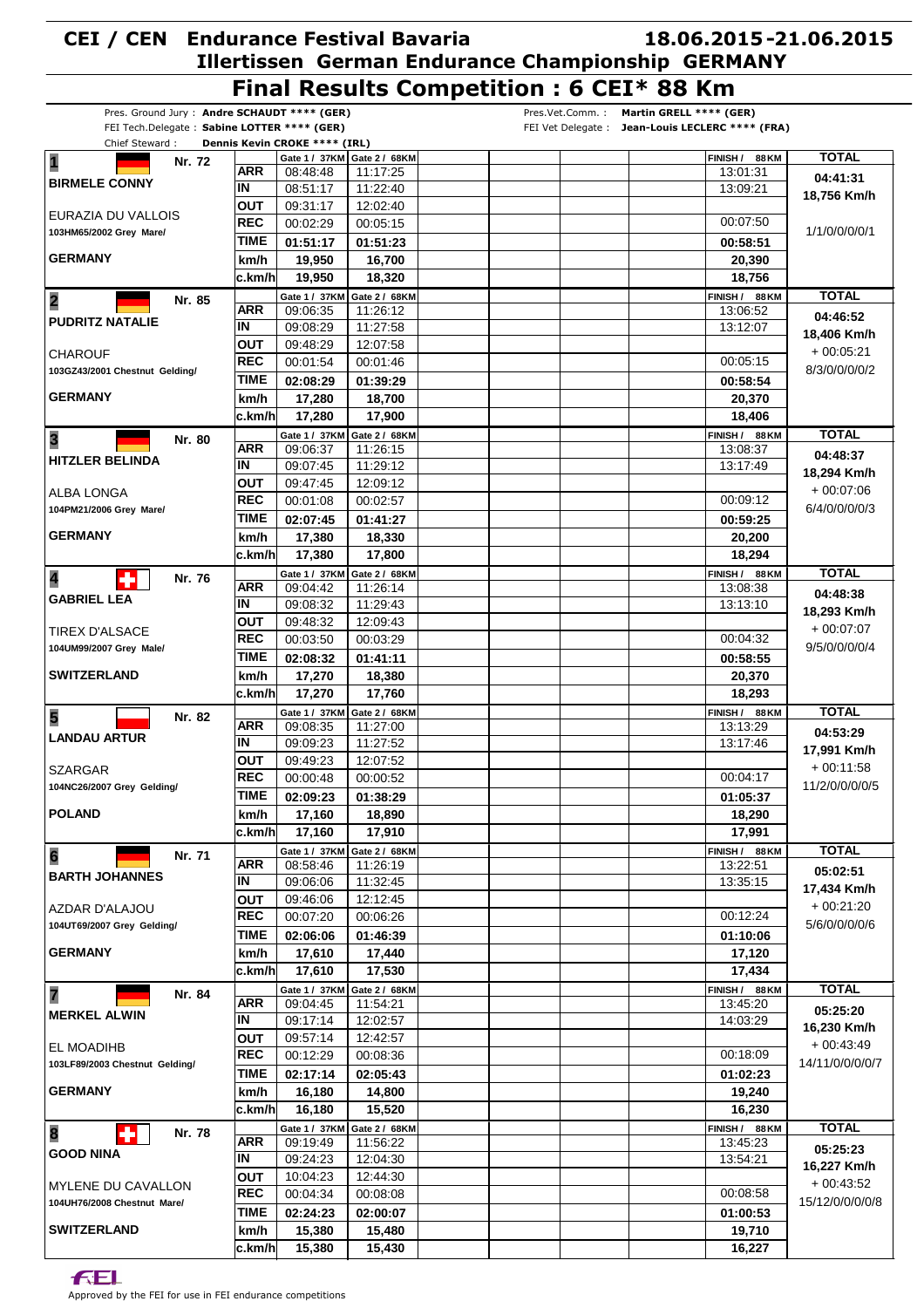# **CEI / CEN Endurance Festival Bavaria Illertissen German Endurance Championship GERMANY 18.06.2015 21.06.2015 - Final Results Competition : 6 CEI\* 88 Km**

| Pres. Ground Jury: Andre SCHAUDT **** (GER) |                               |               |                                         | Pres.Vet.Comm.: | Martin GRELL **** (GER)                          |                  |
|---------------------------------------------|-------------------------------|---------------|-----------------------------------------|-----------------|--------------------------------------------------|------------------|
| FEI Tech.Delegate: Sabine LOTTER **** (GER) |                               |               |                                         |                 | FEI Vet Delegate : Jean-Louis LECLERC **** (FRA) |                  |
| Chief Steward:                              | Dennis Kevin CROKE **** (IRL) |               |                                         |                 | FINISH / 88 KM                                   | <b>TOTAL</b>     |
| 9<br>Nr. 74                                 | <b>ARR</b>                    | 09:19:42      | Gate 1 / 37KM Gate 2 / 68KM<br>11:56:12 |                 | 13:45:24                                         |                  |
| <b>BREFIN JEANNE</b>                        | IN                            | 09:24:24      | 12:01:58                                |                 | 13:54:25                                         | 05:25:24         |
|                                             | <b>OUT</b>                    | 10:04:24      | 12:41:58                                |                 |                                                  | 16,226 Km/h      |
| O' BAJAN SHIRANA P                          | <b>REC</b>                    | 00:04:42      | 00:05:46                                |                 | 00:09:01                                         | $+00.43.53$      |
| 102NL86/2000 Grey Mare/                     |                               |               |                                         |                 |                                                  | 16/9/0/0/0/0/9   |
|                                             | TIME                          | 02:24:24      | 01:57:34                                |                 | 01:03:26                                         |                  |
| <b>SWITZERLAND</b>                          | km/h                          | 15,370        | 15,820                                  |                 | 18,920                                           |                  |
|                                             | c.km/h                        | 15,370        | 15,570                                  |                 | 16,226                                           |                  |
| 10<br>Nr. 83                                |                               | Gate 1 / 37KM | Gate 2 / 68KM                           |                 | FINISH / 88 KM                                   | <b>TOTAL</b>     |
| <b>MAYER SIMON</b>                          | <b>ARR</b>                    | 09:23:21      | 12:13:46                                |                 | 14:10:11                                         | 05:50:11         |
|                                             | IN                            | 09:27:51      | 12:19:26                                |                 | 14:22:20                                         | 15,078 Km/h      |
| BA'LYANA                                    | <b>OUT</b>                    | 10:07:51      | 12:59:26                                |                 |                                                  | $+01:08:40$      |
| 104UB41/2008 Grey Mare/                     | <b>REC</b>                    | 00:04:30      | 00:05:40                                |                 | 00:12:09                                         | 17/13/0/0/0/0/10 |
|                                             | TIME                          | 02:27:51      | 02:11:35                                |                 | 01:10:45                                         |                  |
| <b>AUSTRIA</b>                              | km/h                          | 15,020        | 14,140                                  |                 | 16,960                                           |                  |
|                                             | c.km/h                        | 15,020        | 14,600                                  |                 | 15,078                                           |                  |
| 11<br>Nr. 79                                |                               | Gate 1 / 37KM | Gate 2 / 68KM                           |                 | FINISH / 88 KM                                   | <b>TOTAL</b>     |
| <b>GRÄF KIRSTEN</b>                         | <b>ARR</b>                    | 09:04:51      | 11:55:03                                |                 | 14:13:56                                         | 05:53:56         |
|                                             | IN                            | 09:14:02      | 12:02:07                                |                 | 14:32:14                                         | 14,918 Km/h      |
|                                             | <b>OUT</b>                    | 09:54:02      | 12:42:07                                |                 |                                                  | $+01:12:25$      |
| <b>DAKOTA SHADOW</b>                        | <b>REC</b>                    | 00:09:11      | 00:07:04                                |                 | 00:18:18                                         | 12/10/0/0/0/0/11 |
| 104QE19/2001 Other Gelding/                 | <b>TIME</b>                   | 02:14:02      | 02:08:05                                |                 | 01:31:49                                         |                  |
| <b>GERMANY</b>                              | km/h                          | 16,560        | 14,520                                  |                 | 13.070                                           |                  |
|                                             | c.km/h                        | 16,560        | 15,570                                  |                 | 14,918                                           |                  |
| 12<br>Nr. 86                                |                               | Gate 1 / 37KM | Gate 2 / 68KM                           |                 | FINISH / 88 KM                                   | <b>TOTAL</b>     |
|                                             | ARR                           | 09:07:37      | 11:55:03                                |                 | 14:33:59                                         | 06:13:59         |
| <b>ROFFLER STELLA</b>                       | IN                            | 09:15:22      | 12:00:52                                |                 | 14:46:59                                         | 14,118 Km/h      |
|                                             | <b>OUT</b>                    | 09:55:22      | 12:40:52                                |                 |                                                  | $+01:32:28$      |
| <b>SWEETY VIII</b>                          | <b>REC</b>                    | 00:07:45      | 00:05:49                                |                 | 00:13:00                                         |                  |
| 104NC71/2006 Chestnut Mare/                 | <b>TIME</b>                   | 02:15:22      | 02:05:30                                |                 | 01:53:07                                         | 13/8/0/0/0/0/12  |
| <b>I SWITZERLAND</b>                        | km/h                          | 16,400        | 14,820                                  |                 | 10,610                                           |                  |
|                                             | c.km/h                        | 16,400        | 15,640                                  |                 | 14,118                                           |                  |
| 13<br>Nr. 88                                |                               | Gate 1 / 37KM | Gate 2 / 68KM                           |                 | FINISH / 88 KM                                   | <b>TOTAL</b>     |
|                                             | ARR                           | 09:26:10      | 12:22:02                                |                 | 14:36:16                                         | 06:16:16         |
| <b>SCHÖFFEL-SKOREPA</b>                     | IN                            | 09:29:35      | 12:24:19                                |                 | 14:40:54                                         | 14,033 Km/h      |
| <b>MANUELA</b>                              | <b>OUT</b>                    | 10:09:35      | 13:04:19                                |                 |                                                  |                  |
| <b>MATEO</b>                                | <b>REC</b>                    | 00:03:25      | 00:02:17                                |                 | 00:04:38                                         | $+01:34:45$      |
| 104VQ15/2009 Chestnut Gelding/              | <b>TIME</b>                   | 02:29:35      | 02:14:44                                |                 | 01:31:57                                         | 18/14/0/0/0/0/13 |
| <b>GERMANY</b>                              | km/h                          | 14,840        | 13,810                                  |                 | 13,050                                           |                  |
|                                             | c.km/h                        | 14,840        | 14,350                                  |                 | 14,033                                           |                  |
|                                             |                               |               |                                         |                 |                                                  |                  |
| 14                                          |                               | Gate 1 / 37KM | Gate 2 / 68KM                           |                 | FINISH /<br>88 KM                                | <b>TOTAL</b>     |
| Nr. 70                                      | <b>ARR</b>                    | 09:26:05      | 12:21:58                                |                 | 14:36:17                                         |                  |
| <b>ARNOLD REBECCA</b>                       | IN                            | 00.30.58      | 12.26.05                                |                 | $14.39 - 58$                                     | 06:16:17         |

| Nr. 70                     |             |          | Gale 17 S/NWIGALE 27 GONNI  |  |  | IFINIƏTI/ 00 N.WI                 | <b>UUML</b>      |
|----------------------------|-------------|----------|-----------------------------|--|--|-----------------------------------|------------------|
| 14                         | <b>ARR</b>  | 09:26:05 | 12:21:58                    |  |  | 14:36:17                          | 06:16:17         |
| <b>ARNOLD REBECCA</b>      | ΙN          | 09:30:58 | 12:26:05                    |  |  | 14:39:58                          | 14,032 Km/h      |
|                            | <b>OUT</b>  | 10:10:58 | 13:06:05                    |  |  |                                   | $+01:34:46$      |
| <b>SADEK B</b>             | <b>REC</b>  | 00:04:53 | 00:04:07                    |  |  | 00:03:41                          |                  |
| 104VQ14/2009 Grey Gelding/ | <b>TIME</b> | 02:30:58 | 02:15:07                    |  |  | 01:30:12                          | 19/15/0/0/0/0/14 |
| <b>GERMANY</b>             | km/h        | 14,710   | 13,770                      |  |  | 13,300                            |                  |
|                            | lc.km/hl    | 14,710   | 14,260                      |  |  | 14,032                            |                  |
| Nr. 75                     |             |          | Gate 1 / 37KM Gate 2 / 68KM |  |  | FINISH /<br>88 KM                 | <b>TOTAL</b>     |
|                            | <b>ARR</b>  | 08:59:03 | 11:26:21                    |  |  | $\cdot$ $\cdot$<br>$\sim$ $ \sim$ |                  |
| <b>DORN KATHARINA</b>      | ΙN          | 09:02:23 | 11:38:37                    |  |  |                                   | Gate 2           |
| l BANU                     | <b>OUT</b>  | 09:42:23 | 12:18:37                    |  |  |                                   | lame             |
| 104VO69/2008 Grey Mare/    | <b>REC</b>  | 00:03:20 | 00:12:16                    |  |  |                                   |                  |
|                            | <b>TIME</b> | 02:02:23 | 01:56:14                    |  |  |                                   |                  |
| <b>GERMANY</b>             | km/h        | 18,140   | 16,000                      |  |  |                                   |                  |
|                            |             |          |                             |  |  |                                   |                  |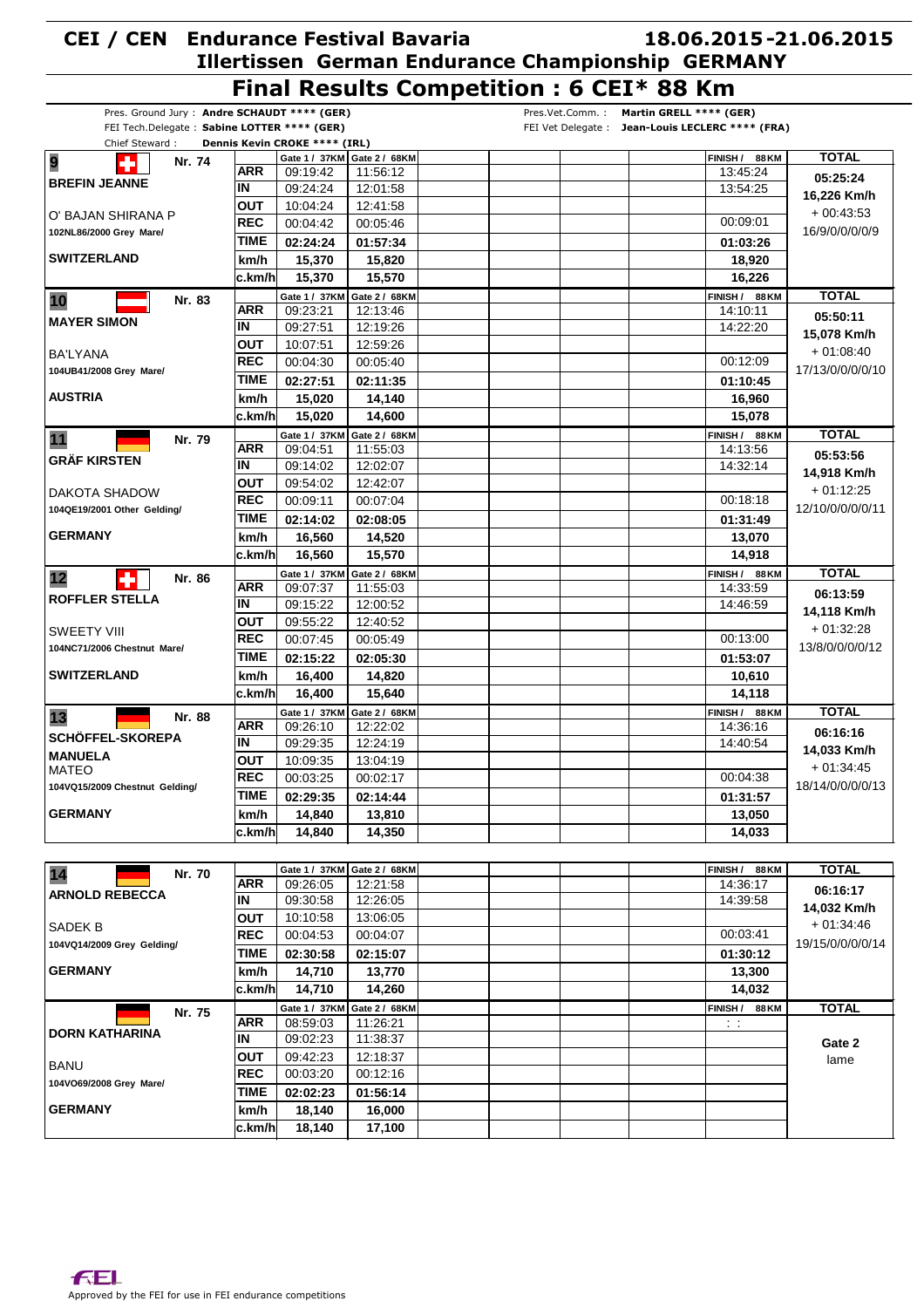## **CEI / CEN Endurance Festival Bavaria Illertissen German Endurance Championship GERMANY 18.06.2015 21.06.2015 - Final Results Competition : 6 CEI\* 88 Km**

| Pres. Ground Jury: Andre SCHAUDT **** (GER) |             |                               |                             |  | Pres.Vet.Comm.: | Martin GRELL **** (GER)                          |                |       |               |
|---------------------------------------------|-------------|-------------------------------|-----------------------------|--|-----------------|--------------------------------------------------|----------------|-------|---------------|
| FEI Tech.Delegate: Sabine LOTTER **** (GER) |             |                               |                             |  |                 | FEI Vet Delegate : Jean-Louis LECLERC **** (FRA) |                |       |               |
| Chief Steward:                              |             | Dennis Kevin CROKE **** (IRL) |                             |  |                 |                                                  |                |       |               |
| Nr. 90                                      |             |                               | Gate 1 / 37KM Gate 2 / 68KM |  |                 |                                                  | FINISH / 88 KM |       | <b>TOTAL</b>  |
| VOGT ALEXANDRA                              | ARR         | 08:58:42                      |                             |  |                 |                                                  | $\sim 10$      |       |               |
|                                             | IN          | 09:02:37                      | $\sim 10$                   |  |                 |                                                  |                |       | Gate 1        |
| STELLA NANNI BINT SHIR HA                   | <b>OUT</b>  | 09:42:37                      |                             |  |                 |                                                  |                |       | lame          |
| 103WE57/2006 Bay Mare/                      | <b>REC</b>  | 00:03:55                      |                             |  |                 |                                                  |                |       |               |
|                                             | TIME        | 02:02:37                      |                             |  |                 |                                                  |                |       |               |
| <b>GERMANY</b>                              | km/h        | 18,110                        |                             |  |                 |                                                  |                |       |               |
|                                             | c.km/h      | 18,110                        |                             |  |                 |                                                  |                |       |               |
| Nr.100                                      |             |                               | Gate 1 / 37KM Gate 2 / 68KM |  |                 |                                                  | FINISH /       | 88 KM | <b>TOTAL</b>  |
| <b>KONDR MICHAELA</b>                       | <b>ARR</b>  | 08:58:56                      |                             |  |                 |                                                  | $\sim 1$       |       |               |
|                                             | IN          | 09:02:58                      | $\sim 10$                   |  |                 |                                                  |                |       | Gate 1        |
| LIBERTY AMINA 2                             | <b>OUT</b>  | 09:42:58                      |                             |  |                 |                                                  |                |       | retired       |
| 104HC21/2002 Bay Mare/                      | <b>REC</b>  | 00:04:02                      |                             |  |                 |                                                  |                |       |               |
|                                             | TIME        | 02:02:58                      |                             |  |                 |                                                  |                |       |               |
| <b>GERMANY</b>                              | km/h        | 18,050                        |                             |  |                 |                                                  |                |       |               |
|                                             | ∣c.km/h     | 18,050                        |                             |  |                 |                                                  |                |       |               |
| Nr. 87                                      |             |                               | Gate 1 / 37KM Gate 2 / 68KM |  |                 |                                                  | FINISH / 88 KM |       | <b>TOTAL</b>  |
|                                             | <b>ARR</b>  | 09:04:50                      |                             |  |                 |                                                  | $\sim$ $\sim$  |       |               |
| <b>RÖMER CARMEN</b>                         | IN          | 09:08:18                      | $\pm \overline{1}$          |  |                 |                                                  |                |       | Gate 1        |
| <b>MILADY</b>                               | <b>OUT</b>  | 09:48:18                      |                             |  |                 |                                                  |                |       | lame          |
| 104VS64/2008 Bay Mare/                      | <b>REC</b>  | 00:03:28                      |                             |  |                 |                                                  |                |       |               |
|                                             | <b>TIME</b> | 02:08:18                      |                             |  |                 |                                                  |                |       |               |
| <b>NETHERLANDS</b>                          | km/h        | 17,300                        |                             |  |                 |                                                  |                |       |               |
|                                             | c.km/h      | 17,300                        |                             |  |                 |                                                  |                |       |               |
| Nr. 81                                      |             |                               | Gate 1 / 37KM Gate 2 / 68KM |  |                 |                                                  | FINISH / 88 KM |       | <b>TOTAL</b>  |
| <b>BOBSIN JANINE</b>                        | ARR         | 09:04:44                      |                             |  |                 |                                                  | $\sim$ $\sim$  |       |               |
|                                             | IN          | 09:09:09                      | $\sim 10$                   |  |                 |                                                  |                |       | Gate 1        |
| <b>BAGIRA II</b>                            | <b>OUT</b>  | 09:49:09                      |                             |  |                 |                                                  |                |       | lame          |
| 102MW14/1998 Bay Gelding/                   | <b>REC</b>  | 00:04:25                      |                             |  |                 |                                                  |                |       |               |
|                                             | TIME        | 02:09:09                      |                             |  |                 |                                                  |                |       |               |
| <b>SWITZERLAND</b>                          | km/h        | 17,190                        |                             |  |                 |                                                  |                |       |               |
|                                             | c.km/h      | 17,190                        |                             |  |                 |                                                  |                |       |               |
| Nr. 89                                      |             |                               | Gate 1 / 37KM Gate 2 / 68KM |  |                 |                                                  | FINISH / 88 KM |       | <b>TOTAL</b>  |
| <b>SKABOVA LUCIE</b>                        | <b>ARR</b>  |                               |                             |  |                 |                                                  | $\sim$ 1       |       |               |
|                                             | ΙN          | $\sim 10$                     | $\sim 10$                   |  |                 |                                                  |                |       | Pre-Ride      |
| <b>AL RASIM</b>                             | ΟUΤ         |                               |                             |  |                 |                                                  |                |       | not presented |
| 104UT75/2008 Bay Gelding/                   | <b>REC</b>  |                               |                             |  |                 |                                                  |                |       |               |
|                                             | <b>TIME</b> |                               |                             |  |                 |                                                  |                |       |               |
| <b>CZECH REPUBLIC</b>                       | km/h        |                               |                             |  |                 |                                                  |                |       |               |
|                                             | c.km/h      |                               |                             |  |                 |                                                  |                |       |               |

Endurance-Software by Ing. H.Grinschgl info@endurance-timing.info printed : 20.06.2015 / 23.31.25

**FEL** 

*Endurance Team Styria*  Timing Solutions ®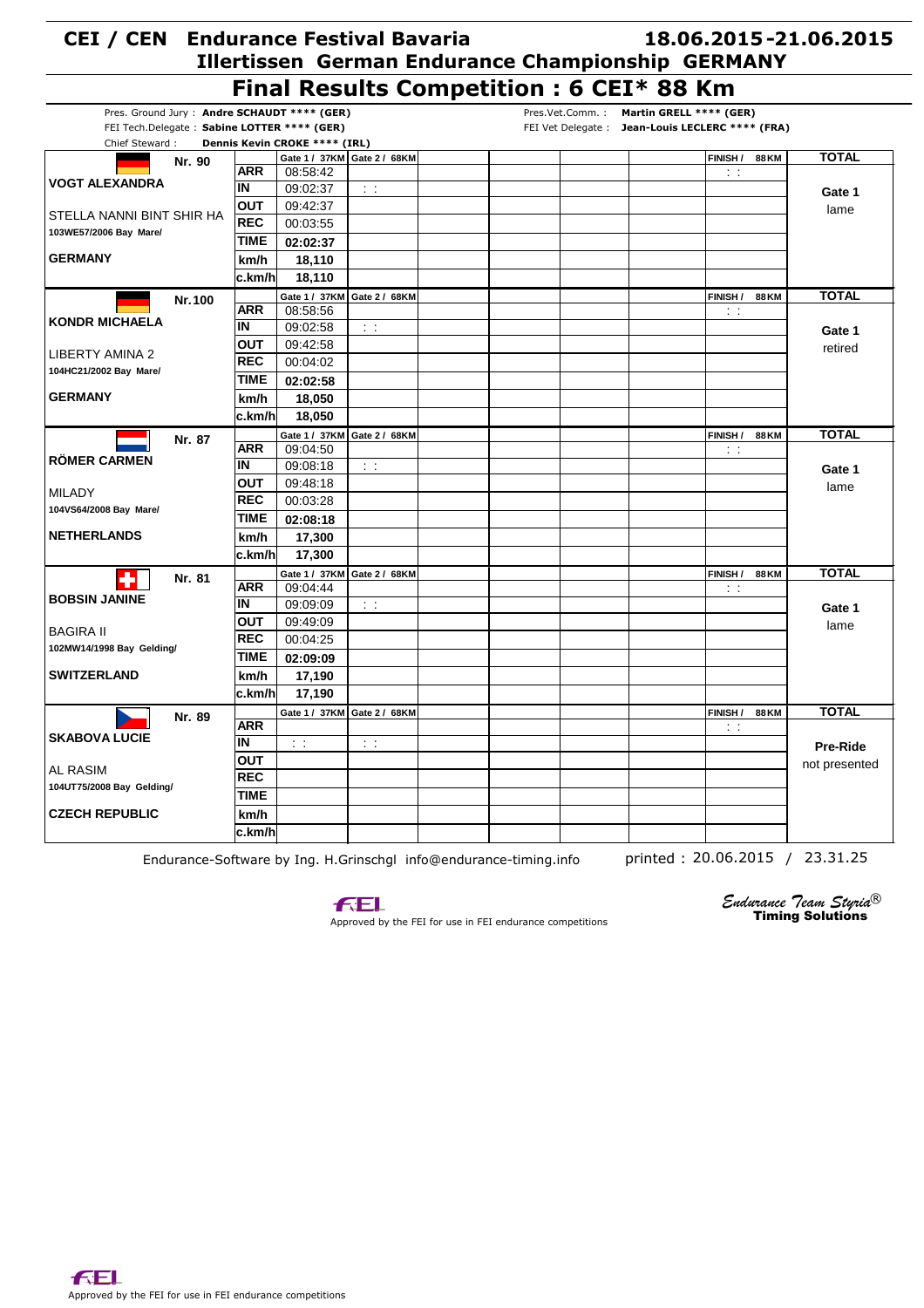# **CEI / CEN Endurance Festival Bavaria Illertissen German Endurance Championship GERMANY 18.06.2015 21.06.2015 - Final Results Competition : 7 CEN-LDR 88 Km**

| Pres. Ground Jury: Andre SCHAUDT **** (GER)<br>FEI Tech.Delegate: Sabine LOTTER **** (GER) |             |                               |                             | Martin GRELL **** (GER)<br>Pres.Vet.Comm.:<br>FEI Vet Delegate : Jean-Louis LECLERC **** (FRA) |               |
|--------------------------------------------------------------------------------------------|-------------|-------------------------------|-----------------------------|------------------------------------------------------------------------------------------------|---------------|
| Chief Steward:                                                                             |             | Dennis Kevin CROKE **** (IRL) |                             |                                                                                                |               |
| $\overline{\mathbf{1}}$                                                                    |             |                               | Gate 1 / 37KM Gate 2 / 68KM | FINISH / 88 KM                                                                                 | <b>TOTAL</b>  |
| Nr. 93                                                                                     | <b>ARR</b>  | 09:50:57                      | 12:33:01                    | 14:22:38                                                                                       |               |
| <b>GLÜCK JESSICA</b>                                                                       | IN          | 09:53:40                      | 12:34:48                    | 14:29:28                                                                                       | 05:32:38      |
|                                                                                            | <b>OUT</b>  | 10:33:40                      | 13:14:48                    |                                                                                                | 15,873 Km/h   |
| <b>MAAZIN EL DIN</b>                                                                       | <b>REC</b>  | 00:02:43                      | 00:01:47                    | 00:06:50                                                                                       |               |
| DE 408082/2006 Grey Arab. Vollblut                                                         | <b>TIME</b> | 02:23:40                      | 02:01:08                    | 01:07:50                                                                                       | 1/1/0/0/0/0/1 |
| Stallion/<br><b>GERMANY</b>                                                                |             |                               |                             |                                                                                                |               |
|                                                                                            | km/h        | 15,450                        | 15,350                      | 17,690                                                                                         |               |
|                                                                                            | c.km/h      | 15,450                        | 15,410                      | 15,873                                                                                         |               |
| $\overline{\mathbf{2}}$<br>Nr. 96                                                          |             | Gate 1 / 37KM                 | Gate 2 / 68KM               | FINISH / 88 KM                                                                                 | <b>TOTAL</b>  |
| <b>KOLOSSA DUNJA</b>                                                                       | ARR         | 09:55:56                      | 12:39:18                    | 14:31:20                                                                                       | 05:41:20      |
|                                                                                            | IN          | 09:57:56                      | 12:41:02                    | 14:39:55                                                                                       | 15,469 Km/h   |
| <b>BEHELE EL DJEM</b>                                                                      | <b>OUT</b>  | 10:37:56                      | 13:21:02                    |                                                                                                | $+00:08:42$   |
| NLD008080/2008 Red Dun Anglo-araber                                                        | <b>REC</b>  | 00:02:00                      | 00:01:44                    | 00:08:35                                                                                       | 3/2/0/0/0/0/2 |
| Gelding/                                                                                   | <b>TIME</b> | 02:27:56                      | 02:03:06                    | 01:10:18                                                                                       |               |
| <b>GERMANY</b>                                                                             | km/h        | 15,010                        | 15,110                      | 17,070                                                                                         |               |
|                                                                                            | c.km/h      | 15,010                        | 15,050                      | 15,469                                                                                         |               |
|                                                                                            |             | Gate 1 / 37KM                 | Gate 2 / 68KM               | FINISH / 88 KM                                                                                 | <b>TOTAL</b>  |
| 3<br>Nr. 99                                                                                | <b>ARR</b>  | 09:56:00                      | 12:38:37                    | 14:31:21                                                                                       |               |
| <b>KRAUSE URSULA</b>                                                                       | IN          | 10:03:40                      | 12:41:27                    | 14:42:59                                                                                       | 05:41:21      |
|                                                                                            | <b>OUT</b>  | 10:43:40                      |                             |                                                                                                | 15,468 Km/h   |
| <b>LUCKY NIGHT</b>                                                                         |             |                               | 13:21:27                    |                                                                                                | $+00:08:43$   |
| /2002 Chestnut VB Gelding/                                                                 | <b>REC</b>  | 00:07:40                      | 00:02:50                    | 00:11:38                                                                                       | 6/3/0/0/0/0/3 |
|                                                                                            | <b>TIME</b> | 02:33:40                      | 01:57:47                    | 01:09:54                                                                                       |               |
| <b>GERMANY</b>                                                                             | km/h        | 14,450                        | 15,790                      | 17,170                                                                                         |               |
|                                                                                            | c.km/h      | 14,450                        | 15,030                      | 15,468                                                                                         |               |
| 4<br>Nr. 91                                                                                |             | Gate 1 / 37KM                 | Gate 2 / 68KM               | FINISH / 88 KM                                                                                 | <b>TOTAL</b>  |
|                                                                                            | <b>ARR</b>  | 09:54:56                      | 12:44:08                    | 14:43:40                                                                                       | 05:53:40      |
| <b>ACKERMANN BARBARA</b>                                                                   | IN          | 10:00:49                      | 12:48:59                    | 14:51:22                                                                                       |               |
|                                                                                            | <b>OUT</b>  | 10:40:49                      | 13:28:59                    |                                                                                                | 14,929 Km/h   |
| LUIBA                                                                                      | <b>REC</b>  | 00:05:53                      | 00:04:51                    | 00:07:42                                                                                       | $+00:21:02$   |
| DE 408085/2005 Araber Mare/                                                                | <b>TIME</b> | 02:30:49                      | 02:08:10                    | 01:14:41                                                                                       | 4/5/0/0/0/0/4 |
| <b>GERMANY</b>                                                                             | km/h        | 14,720                        | 14,510                      |                                                                                                |               |
|                                                                                            |             |                               |                             | 16,070                                                                                         |               |
|                                                                                            | c.km/h      | 14,720                        | 14,620                      | 14,929                                                                                         |               |
| 5<br>Nr. 98                                                                                |             | Gate 1 / 37KM                 | Gate 2 / 68KM               | FINISH / 88 KM                                                                                 | <b>TOTAL</b>  |
| <b>WIEMER UTE</b>                                                                          | <b>ARR</b>  | 09:55:06                      | 12:44:08                    | 14:43:45                                                                                       | 05:53:45      |
|                                                                                            | IN          | 10:00:50                      | 12:48:54                    | 14:51:34                                                                                       | 14,926 Km/h   |
| <b>ELFAMIR</b>                                                                             | <b>OUT</b>  | 10:40:50                      | 13:28:54                    |                                                                                                | $+00:21:07$   |
| 4122011/2008 Ox Gelding/                                                                   | <b>REC</b>  | 00:05:44                      | 00:04:46                    | 00:07:49                                                                                       | 5/4/0/0/0/0/5 |
|                                                                                            |             | TIME 02:30:50                 | 02:08:04                    | 01:14:51                                                                                       |               |
| <b>GERMANY</b>                                                                             | km/h        | 14,720                        | 14,520                      | 16,030                                                                                         |               |
|                                                                                            | c.km/h      | 14,720                        | 14,630                      | 14,926                                                                                         |               |
|                                                                                            |             | Gate 1 / 37KM                 | Gate 2 / 68KM               | FINISH / 88 KM                                                                                 | <b>TOTAL</b>  |
| $6\phantom{a}$<br>Nr. 97                                                                   | ARR         | 10:10:14                      | 13:11:38                    | 15:18:07                                                                                       |               |
| <b>SEPP NINA</b>                                                                           | IN          | 10:15:59                      | 13:16:35                    | 15:26:45                                                                                       | 06:28:07      |
|                                                                                            | <b>OUT</b>  | 10:55:59                      | 13:56:35                    |                                                                                                | 13,604 Km/h   |
| <b>SUERTE</b>                                                                              | <b>REC</b>  | 00:05:45                      | 00:04:57                    | 00:08:38                                                                                       | $+00:55:29$   |
| DE 498980/2006 Dun Criollo Mare/                                                           | TIME        |                               |                             |                                                                                                | 8/8/0/0/0/0/6 |
| <b>GERMANY</b>                                                                             |             | 02:45:59                      | 02:20:36                    | 01:21:32                                                                                       |               |
|                                                                                            | km/h        | 13,370                        | 13,230                      | 14,720                                                                                         |               |
|                                                                                            | c.km/h      | 13,370                        | 13,310                      | 13,604                                                                                         |               |
| $\overline{\mathbf{z}}$<br>Nr. 94                                                          |             | Gate 1 / 37KM                 | Gate 2 / 68KM               | FINISH / 88 KM                                                                                 | <b>TOTAL</b>  |
| <b>HEGENBARTH ISABEL</b>                                                                   | <b>ARR</b>  | 09:52:23                      | 13:01:35                    | 15:27:07                                                                                       | 06:37:07      |
|                                                                                            | IN          | 09:55:47                      | 13:06:49                    | 15:37:07                                                                                       | 13,296 Km/h   |
| NIBRAS                                                                                     | <b>OUT</b>  | 10:35:47                      | 13:46:49                    |                                                                                                | $+01:04:29$   |
| DE 408082/2005 Chestnut Arab. Vollblut                                                     | <b>REC</b>  | 00:03:24                      | 00:05:14                    | 00:10:00                                                                                       | 2/7/0/0/0/0/7 |
| Gelding/                                                                                   | <b>TIME</b> | 02:25:47                      | 02:31:02                    | 01:40:18                                                                                       |               |
| <b>GERMANY</b>                                                                             | km/h        | 15,230                        | 12,320                      | 11,960                                                                                         |               |
|                                                                                            | c.km/h      | 15,230                        | 13,750                      | 13,296                                                                                         |               |
|                                                                                            |             | Gate 1 / 37KM                 | Gate 2 / 68KM               | FINISH /<br>88 KM                                                                              | <b>TOTAL</b>  |
| Nr. 92                                                                                     | ARR         | 10:10:13                      | 12:57:38                    | $\sim$                                                                                         |               |
| <b>CARLON ANDREA</b>                                                                       | IN          | 10:13:33                      | 13:00:42                    |                                                                                                |               |
|                                                                                            |             |                               |                             |                                                                                                | Gate 2        |
| <b>DG SATI</b>                                                                             | <b>OUT</b>  | 10:53:33                      | 13:40:42                    |                                                                                                | lame          |
| DE 408082/2003 Bay Arab. Vollblut                                                          | <b>REC</b>  | 00:03:20                      | 00:03:04                    |                                                                                                |               |
| Gelding/                                                                                   | <b>TIME</b> | 02:43:33                      | 02:07:09                    |                                                                                                |               |
| <b>GERMANY</b>                                                                             | km/h        | 13,570                        | 14,630                      |                                                                                                |               |
|                                                                                            | c.km/h      | 13,570                        | 14,040                      |                                                                                                |               |

**FEL**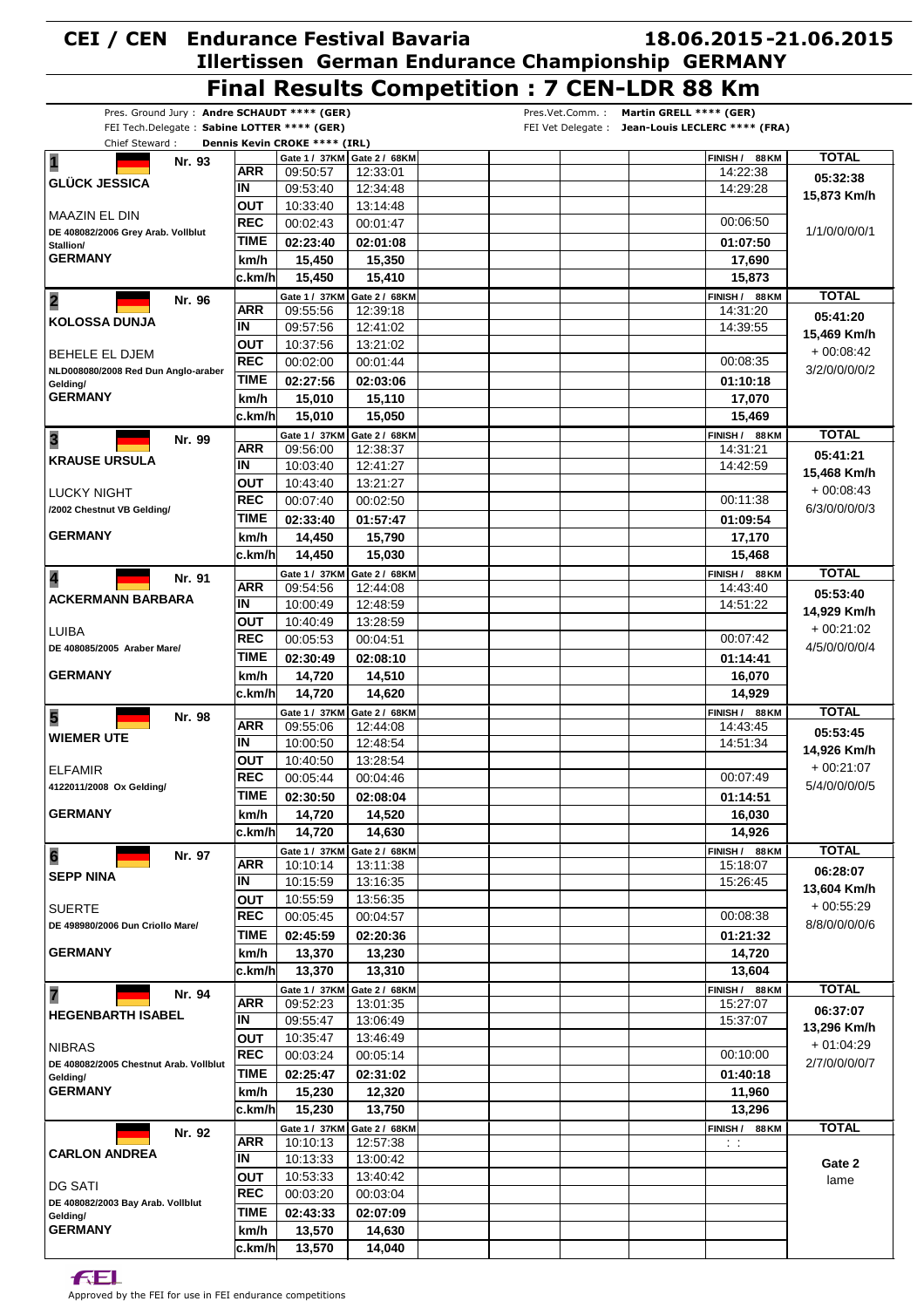#### **CEI / CEN Endurance Festival Bavaria Illertissen German Endurance Championship GERMANY 18.06.2015 21.06.2015 - Final Results Competition : 7 CEN-LDR 88 Km**

|                                             |                                             |                               |                              | <u>I Mai Results Competition . 7 CEN-EDR 00 RM</u> |                                            |  |                                                  |                                    |       |                 |
|---------------------------------------------|---------------------------------------------|-------------------------------|------------------------------|----------------------------------------------------|--------------------------------------------|--|--------------------------------------------------|------------------------------------|-------|-----------------|
| Pres. Ground Jury: Andre SCHAUDT **** (GER) |                                             |                               |                              |                                                    | Martin GRELL **** (GER)<br>Pres.Vet.Comm.: |  |                                                  |                                    |       |                 |
|                                             | FEI Tech.Delegate: Sabine LOTTER **** (GER) |                               |                              |                                                    |                                            |  | FEI Vet Delegate : Jean-Louis LECLERC **** (FRA) |                                    |       |                 |
| Chief Steward:                              |                                             | Dennis Kevin CROKE **** (IRL) |                              |                                                    |                                            |  |                                                  |                                    |       |                 |
| Nr. 95                                      |                                             |                               | Gate 1 / 37KM Gate 2 / 68KM  |                                                    |                                            |  |                                                  | FINISH /                           | 88 KM | <b>TOTAL</b>    |
|                                             | <b>ARR</b>                                  |                               |                              |                                                    |                                            |  |                                                  | $\cdot$ $\cdot$<br>$\sim$ 10 $\pm$ |       |                 |
| <b>KEHLHOFER LEA</b>                        | ίN                                          | $\sim$<br>$\sim$              | $\cdots$<br>$\sim$ 100 $\pm$ |                                                    |                                            |  |                                                  |                                    |       | <b>Pre-Ride</b> |
|                                             | <b>OUT</b>                                  |                               |                              |                                                    |                                            |  |                                                  |                                    |       | not presented   |
| <b>AY ELYZIA</b>                            | <b>REC</b>                                  |                               |                              |                                                    |                                            |  |                                                  |                                    |       |                 |
| 117410/2006 Grey Vollblutaraber Mare/       | <b>TIME</b>                                 |                               |                              |                                                    |                                            |  |                                                  |                                    |       |                 |
| <b>GERMANY</b>                              | km/h                                        |                               |                              |                                                    |                                            |  |                                                  |                                    |       |                 |
|                                             | c.km/hl                                     |                               |                              |                                                    |                                            |  |                                                  |                                    |       |                 |

Endurance-Software by Ing. H.Grinschgl info@endurance-timing.info printed : 20.06.2015 / 23.31.52



Approved by the FEI for use in FEI endurance competitions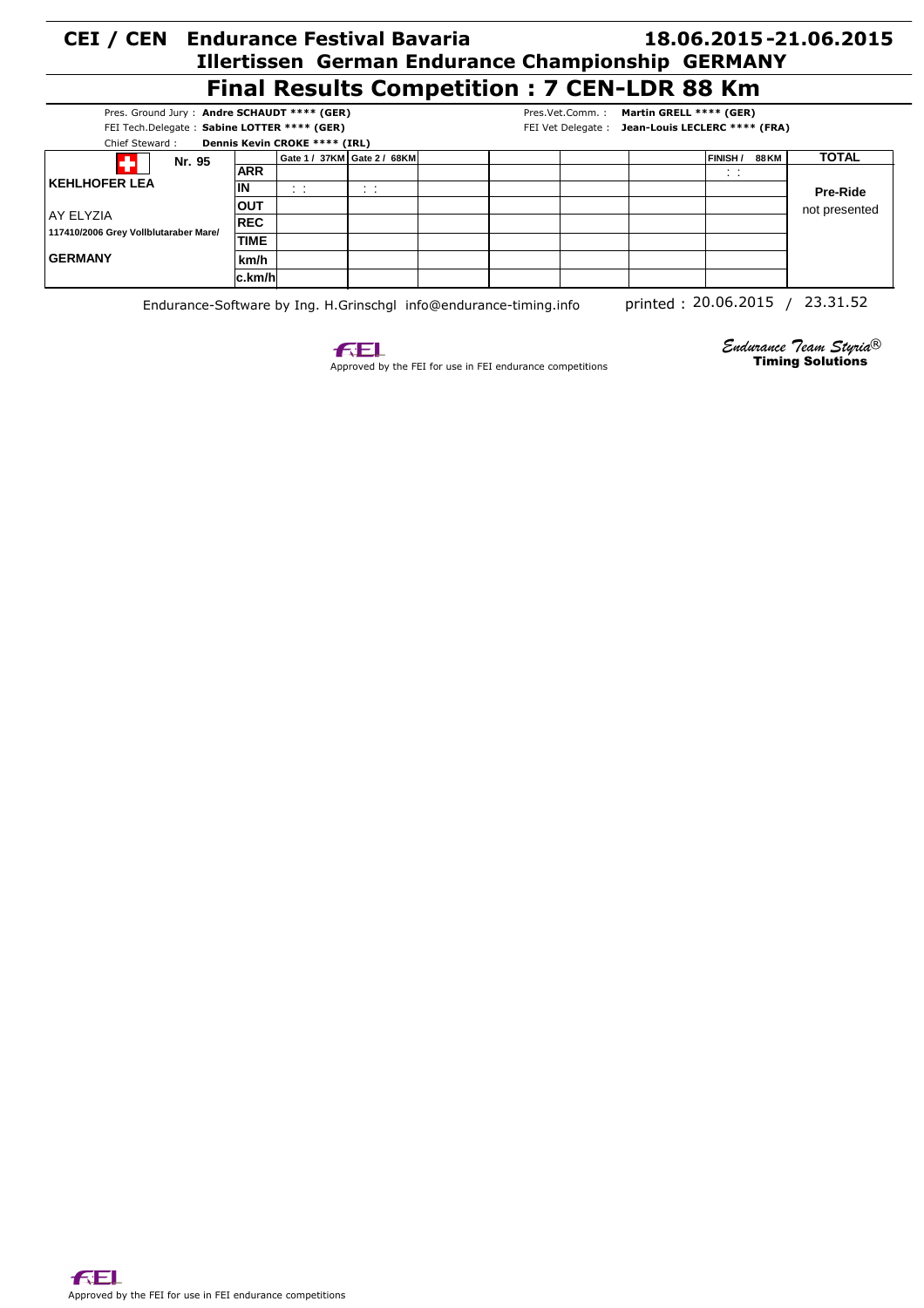|    | <b>CEI / CEN</b> Endurance Festival Bavaria                                                                                                   | <b>Illertissen German Endurance Championship GERMANY</b>                                    | 18.06.2015-21.06.2015                                            |
|----|-----------------------------------------------------------------------------------------------------------------------------------------------|---------------------------------------------------------------------------------------------|------------------------------------------------------------------|
|    |                                                                                                                                               | <b>BEST CONDITION - Results</b>                                                             |                                                                  |
|    | Pres. Ground Jury: Andre SCHAUDT **** (GER)<br>FEI Tech.Delegate: Sabine LOTTER **** (GER)<br>Chief Steward:<br>Dennis Kevin CROKE **** (IRL) | Pres.Vet.Comm.: Martin GRELL **** (GER)<br>FEI Vet Delegate : Jean-Louis LECLERC **** (FRA) |                                                                  |
|    | Comp.: 1 CEI*** 160 Km                                                                                                                        |                                                                                             |                                                                  |
| 2  | <b>ARNOLD MELANIE</b><br>SEVINC / 102ZU92                                                                                                     | <b>GERMANY</b><br>2003/Grey//Mare                                                           | 55,540                                                           |
|    | Comp.: 2 CEN-LDR 160 Km                                                                                                                       |                                                                                             |                                                                  |
| 22 | <b>EHRET ANDREA</b><br>SAMWEIS GAMDSCHIE / DE 413135                                                                                          | <b>GERMANY</b><br>2003/Bay/Arab. Partbred/Gelding                                           | 60,670                                                           |
|    | Comp.: 3 CEI** 120 Km                                                                                                                         |                                                                                             |                                                                  |
| 39 | <b>SCHILLIGER PATRICIA</b><br>DJOBA DE LURIECO / 104KO53                                                                                      | <b>SWITZERLAND</b><br>2007/Grey//Mare                                                       | 64,460                                                           |
|    | Comp.: 4 CEN-LDR 120 Km                                                                                                                       |                                                                                             |                                                                  |
| 56 | <b>KRAUSE KATHARINA</b><br>HANDLE WITH CARE / 276GER600                                                                                       | <b>GERMANY</b><br>2006/Bay/Engl. Vollblut/Mare                                              | 47,670                                                           |
|    | Comp.: 5 CEI-J-YR** 120 Km                                                                                                                    |                                                                                             |                                                                  |
| 61 | AL SAMARRAIE NAYLA<br>FAMOSA 25 / GER42402                                                                                                    | <b>GERMANY</b><br>2000/Grey//Mare                                                           | 49,580                                                           |
|    | <b>Comp.: 6 CEI* 88 Km</b>                                                                                                                    |                                                                                             |                                                                  |
| 72 | <b>BIRMELE CONNY</b><br>EURAZIA DU VALLOIS / 103HM65                                                                                          | <b>GERMANY</b><br>2002/Grey//Mare                                                           | 53,540                                                           |
|    | Comp.: 7 CEN-LDR 88 Km                                                                                                                        |                                                                                             |                                                                  |
| 93 | <b>GLÜCK JESSICA</b><br>MAAZIN EL DIN / DE 408082                                                                                             | <b>GERMANY</b><br>2006/Grey/Arab. Vollblut/Stallion                                         | 65,500                                                           |
|    | Powered by<br>HAVENS                                                                                                                          | Endurance Team Styria $^{\text{\textregistered}}$<br><b>Timing Solutions</b>                | f:Fl<br>Approved by the FEI for use in FEI endurance competitior |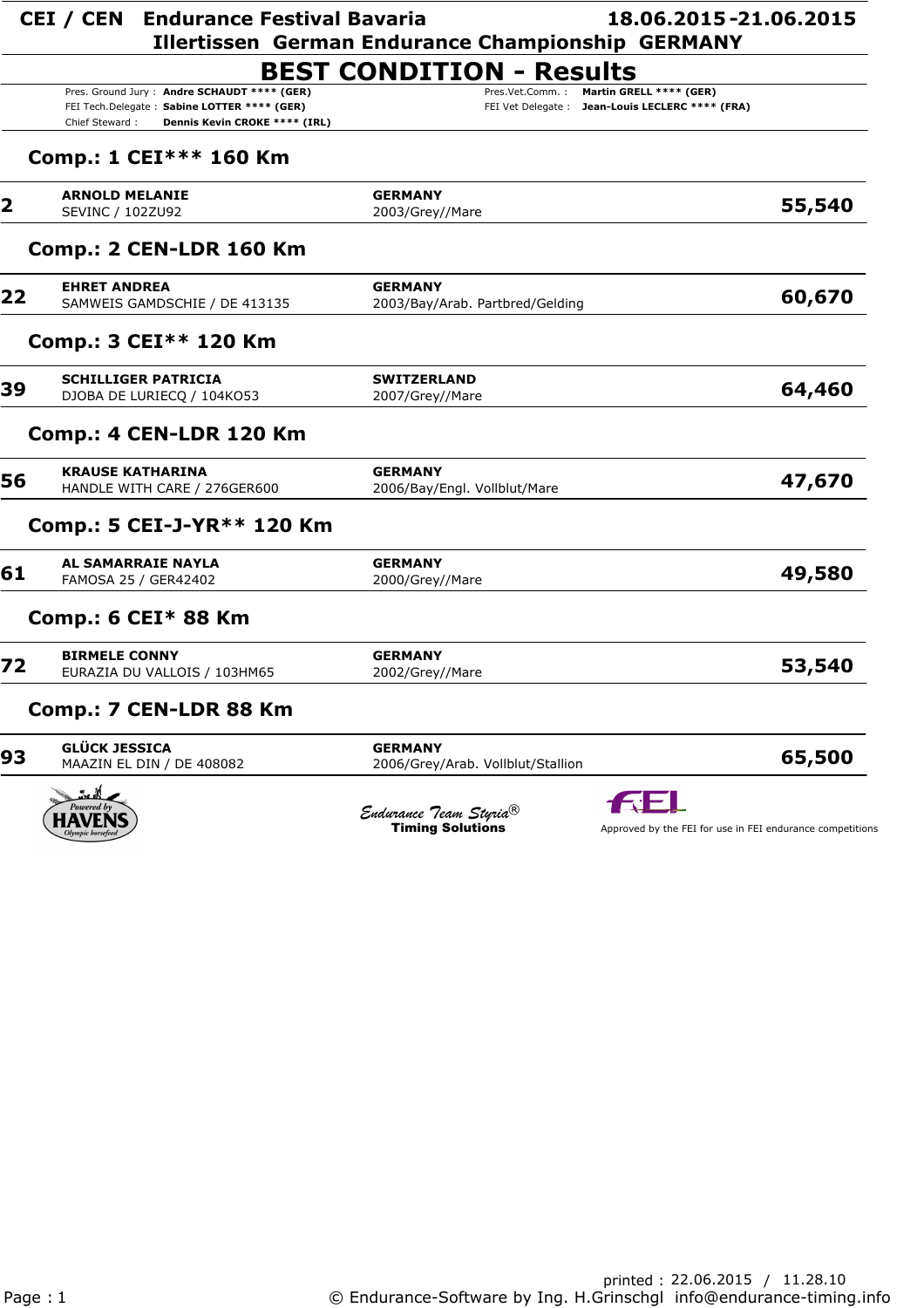#### **CEI / CEN Endurance Festival Bavaria Illertissen German Endurance Championship GERMANY 18.06.2015 21.06.2015 -**

# **Non Completion - Report**

Pres. Ground Jury : **Andre SCHAUDT \*\*\*\* (GER)**

Pres.Vet.Comm. : **Martin GRELL \*\*\*\* (GER)** FEI Vet Delegate : **Jean-Louis LECLERC \*\*\*\* (FRA)**

|            | Chief Steward: | FEI Tech.Delegate: Sabine LOTTER **** (GER)<br>Dennis Kevin CROKE **** (IRL) |                       | FEI Vet Delegate : Jean-Louis LECLERC **** (FRA)           |
|------------|----------------|------------------------------------------------------------------------------|-----------------------|------------------------------------------------------------|
|            |                | <b>BARAN ANDREA</b>                                                          | <b>GERMANY</b>        | Comp: 1 CEI*** 160 Km                                      |
| 3          |                | MATADORR MS / 104IA38 /                                                      |                       | lame Gate 2                                                |
|            |                | <b>HAYDN MANUELA</b>                                                         | <b>GERMANY</b>        | Comp: 1 CEI*** 160 Km                                      |
| 7          |                | PASTIS / 104DF06 /                                                           |                       | retired Gate 3                                             |
|            |                | <b>HEMZALOVA KATERINA</b>                                                    | <b>CZECH REPUBLIC</b> | Comp: 1 CEI*** 160 Km                                      |
| 8          |                | ARISTA / CZE40356 /                                                          |                       | retired Gate 2                                             |
| 12         |                | <b>LANFRANCHI ELENA</b>                                                      | <b>ITALY</b>          | Comp: 1 CEI*** 160 Km                                      |
|            |                | MERSUCH XXV18 / 103XA27 /                                                    |                       | lame Gate 4                                                |
| 20         |                | <b>DODERER JOSIE</b>                                                         | <b>GERMANY</b>        | Comp: 2 CEN-LDR 160 Km                                     |
|            |                | KYRA / DE 413135 /                                                           |                       | lame Gate 3                                                |
| 25         |                | STÖVER FRAUKE                                                                | <b>GERMANY</b>        | Comp: 2 CEN-LDR 160 Km                                     |
|            |                | SK MAYAH / DE 408084 /                                                       |                       | lame Gate 2                                                |
| 30         |                | <b>BECHTER PETER</b>                                                         | <b>SWITZERLAND</b>    | Comp: 3 CEI** 120 Km                                       |
|            |                | NUBIE / 104UN00 /                                                            |                       | not presented Pre-Ride Inspection                          |
| 33         |                | <b>HUSCHKE RALF</b>                                                          | <b>GERMANY</b>        | Comp: 3 CEI** 120 Km                                       |
|            |                | KHAURI / 104KE09 /                                                           |                       | FTC L4                                                     |
| 35         |                | <b>LUI MARTINA</b>                                                           | <b>ITALY</b>          | Comp: 3 CEI** 120 Km                                       |
|            |                | VALMIRIMA / 103ZG93 /                                                        |                       | not presented Pre-Ride Inspection                          |
| 36         |                | <b>MAURITSCH SOPHIE</b>                                                      | <b>AUSTRIA</b>        | Comp: 3 CEI** 120 Km                                       |
|            |                | JIMA / 102QX65 /                                                             |                       | not presented Pre-Ride Inspection                          |
| 37         |                | PILBORG PATRICIA HASS<br>KE SPUTNIK OX / 104TW73 /                           | <b>DENMARK</b>        | Comp: 3 CEI** 120 Km<br>not presented Pre-Ride Inspection  |
|            |                |                                                                              |                       |                                                            |
| 50         |                | <b>BULK NORA</b><br>GAMEBOY 57 / 0564788 /                                   | <b>GERMANY</b>        | Comp: 4 CEN-LDR 120 Km<br>metabolic Gate 3                 |
|            |                | <b>CONZ CELINE</b>                                                           |                       | Comp: 4 CEN-LDR 120 Km                                     |
| 51         |                | BEAGEE / 124211 /                                                            | <b>GERMANY</b>        | lame Finish Line                                           |
|            |                | <b>HELTA NICO</b>                                                            | <b>GERMANY</b>        | Comp: 4 CEN-LDR 120 Km                                     |
| 54         |                | IS EVA / EE 408082 /                                                         |                       | lame Gate 3                                                |
|            |                | <b>HOOS EVA-MARIA</b>                                                        | <b>GERMANY</b>        | Comp: 4 CEN-LDR 120 Km                                     |
| 55         |                | STEIN LINA / 113989 /                                                        |                       | lame Pre-Ride Inspection                                   |
|            |                | <b>LAUSCH CELINA</b>                                                         | <b>GERMANY</b>        | Comp: 4 CEN-LDR 120 Km                                     |
| 57         |                | LIKE SIMONI / 208334200 /                                                    |                       | retired Gate 3                                             |
|            |                | <b>LISKOW CHARLINE</b>                                                       | <b>GERMANY</b>        | Comp: 5 CEI-J-YR** 120 Km                                  |
| 63         |                | SHEYTANLI ASMAN AT / 104KS67 /                                               |                       | lame Gate 3                                                |
|            |                | <b>DORN KATHARINA</b>                                                        | <b>GERMANY</b>        | Comp: 6 CEI* 88 Km                                         |
| 75         |                | BANU / 104VO69 /                                                             |                       | lame Gate 2                                                |
| 81         |                | <b>BOBSIN JANINE</b>                                                         | <b>SWITZERLAND</b>    | Comp: 6 CEI* 88 Km                                         |
|            |                | BAGIRA II / 102MW14 /                                                        |                       | lame Gate 1                                                |
| 87         |                | <b>RÖMER CARMEN</b>                                                          | <b>NETHERLANDS</b>    | Comp: 6 CEI* 88 Km                                         |
|            |                | MILADY / 104VS64 /                                                           |                       | lame Gate 1                                                |
| 89         |                | <b>SKABOVA LUCIE</b>                                                         | <b>CZECH REPUBLIC</b> | Comp: 6 CEI* 88 Km                                         |
|            |                | AL RASIM / 104UT75 /                                                         |                       | not presented Pre-Ride Inspection                          |
| 90         |                | <b>VOGT ALEXANDRA</b>                                                        | <b>GERMANY</b>        | Comp: 6 CEI* 88 Km                                         |
|            |                | STELLA NANNI BINT SHIR HA EE / 103WE57 /                                     |                       | lame Gate 1                                                |
| 92         |                | <b>CARLON ANDREA</b>                                                         | <b>GERMANY</b>        | Comp: 7 CEN-LDR 88 Km                                      |
|            |                | DG SATI / DE 408082 /                                                        |                       | lame Gate 2                                                |
| 95         |                | <b>KEHLHOFER LEA</b><br>AY ELYZIA / 117410 /                                 | <b>GERMANY</b>        | Comp: 7 CEN-LDR 88 Km<br>not presented Pre-Ride Inspection |
|            |                |                                                                              |                       | Comp: 6 CEI* 88 Km                                         |
| <b>100</b> |                | <b>KONDR MICHAELA</b><br>LIBERTY AMINA 2 / 104HC21 /                         | <b>GERMANY</b>        | retired Gate 1                                             |
|            |                |                                                                              |                       |                                                            |

printed : 20.06.2015 / 23.32.00 Page : 1 © Endurance-Software by Ing. H.Grinschgl info@endurance-timing.info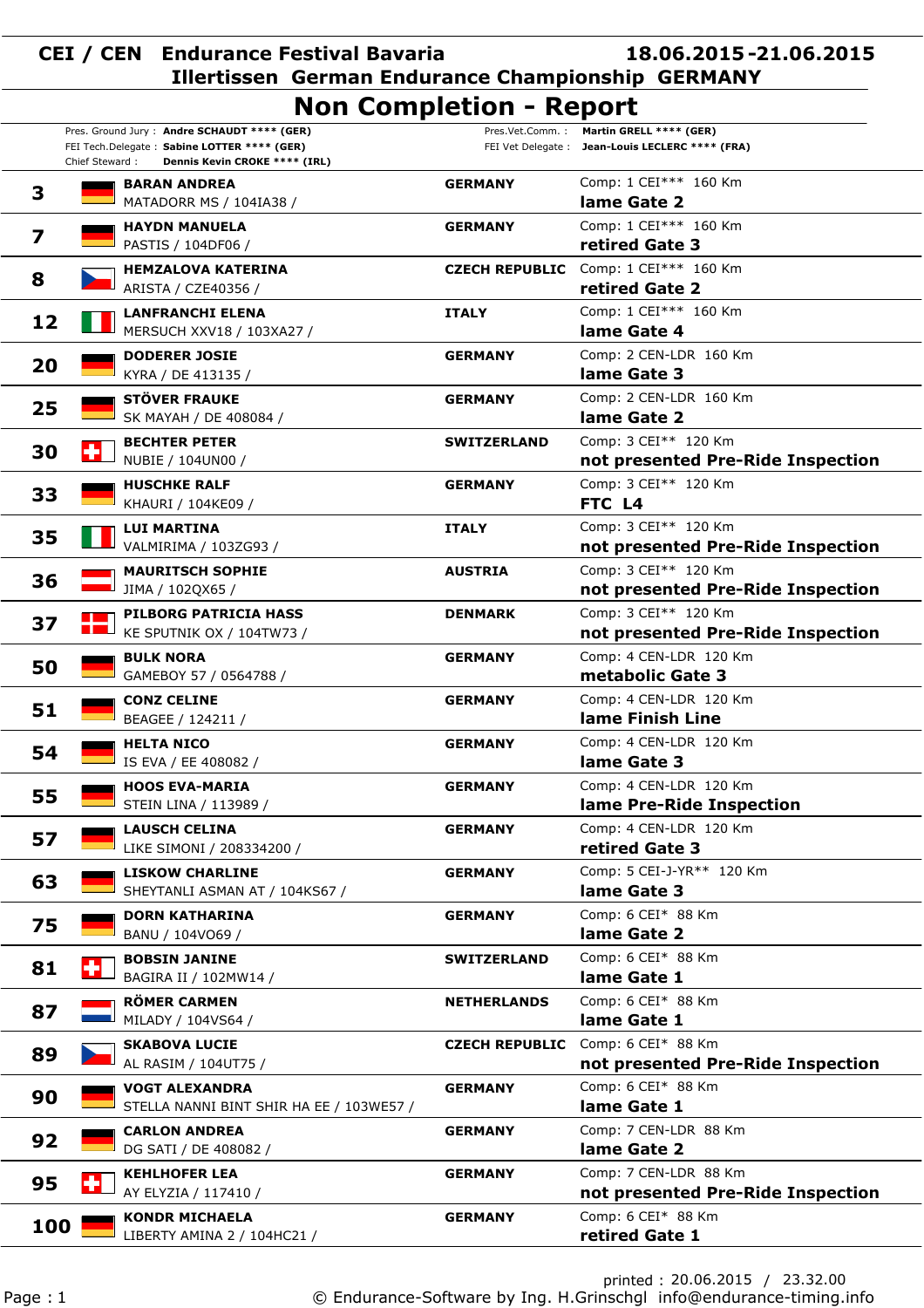#### **CEI / CEN Endurance Festival Bavaria Illertissen German Endurance Championship GERMANY 18.06.2015 21.06.2015 -**

# **Non Completion - Report**

Pres. Ground Jury : **Andre SCHAUDT \*\*\*\* (GER)** FEI Tech.Delegate : **Sabine LOTTER \*\*\*\* (GER)** Chief Steward : **Dennis Kevin CROKE \*\*\*\* (IRL)**

FEI Vet Delegate : **Jean-Louis LECLERC \*\*\*\* (FRA)**

Pres.Vet.Comm. : **Martin GRELL \*\*\*\* (GER)**

Comp: 1 CEI\*\*\* 160 Km

**111 KOSEL MICHAELA GERMANY** Comp: 1 CEI<sup>\*\*\*</sup><br>MK TABALUGA / 104DC93 / **lame Gate 2** 

# **Total : 26 Competitors (32,50%)**





Approved by the FEI for use in FEI endurance competitions

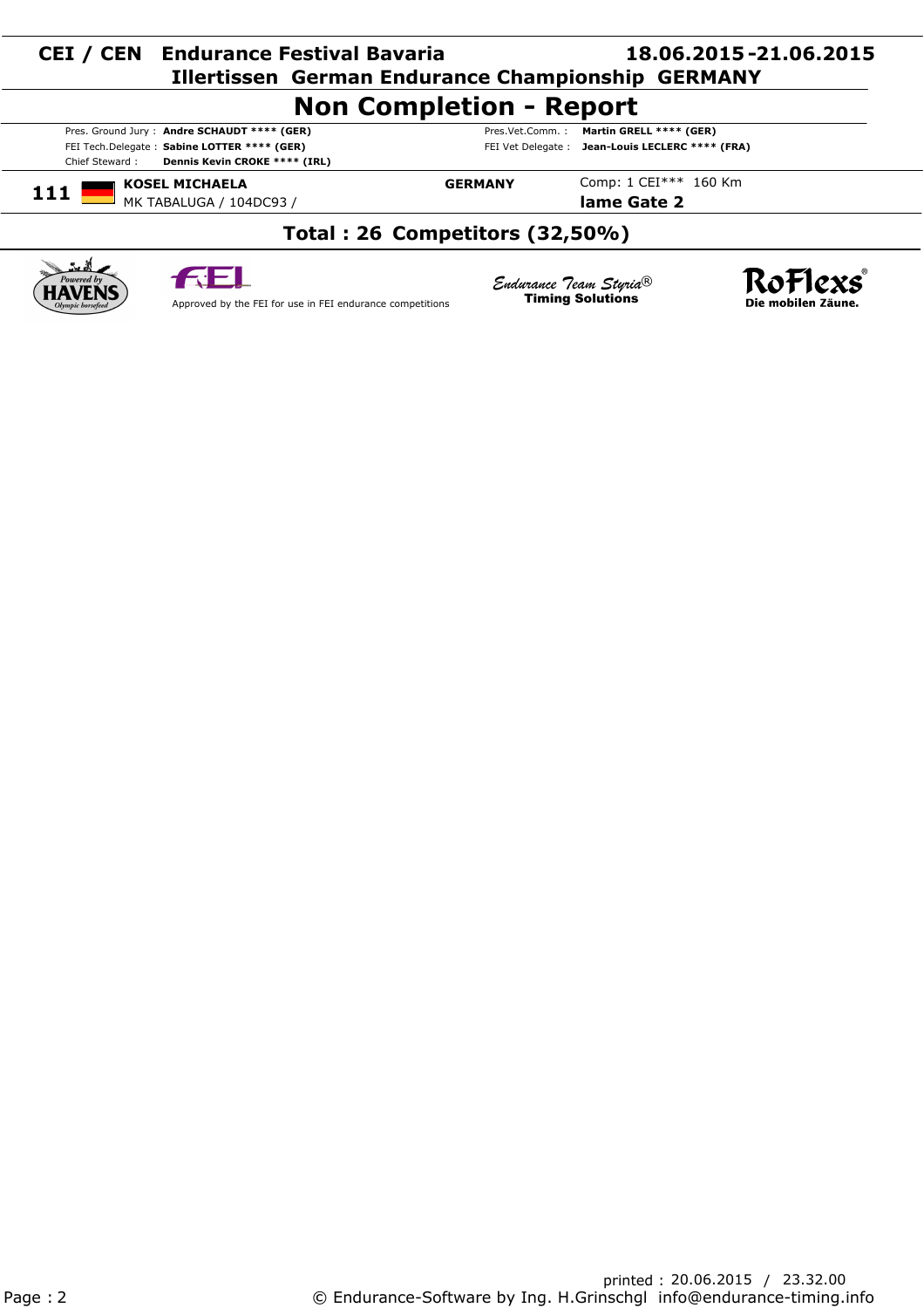| <b>Bayern-Cup 2015</b>   |                         |
|--------------------------|-------------------------|
| Ritt:                    | <b>Illertissen</b>      |
| Datum:                   | 20.06.2015              |
| Kilometer:               | <b>160</b>              |
| Höhenmeter:              | 1.481                   |
| Schwierigkeitsgrad (SG): | $\overline{\mathbf{4}}$ |

| ReiterIn      |       |             | Platz | Punkte |           |        |    |               |  |
|---------------|-------|-------------|-------|--------|-----------|--------|----|---------------|--|
|               |       | Pferd       |       | Platz  | Kilometer |        | SG |               |  |
|               |       |             |       |        | Strecke   | Zusatz |    | <b>Gesamt</b> |  |
| Hähnel        | Tanja | Aptero Nike |       | 10     | 10        |        |    | 38            |  |
| <b>Blümel</b> | Heike | Dorrit 5    | ∸     |        | 10        |        |    | ັບ /          |  |